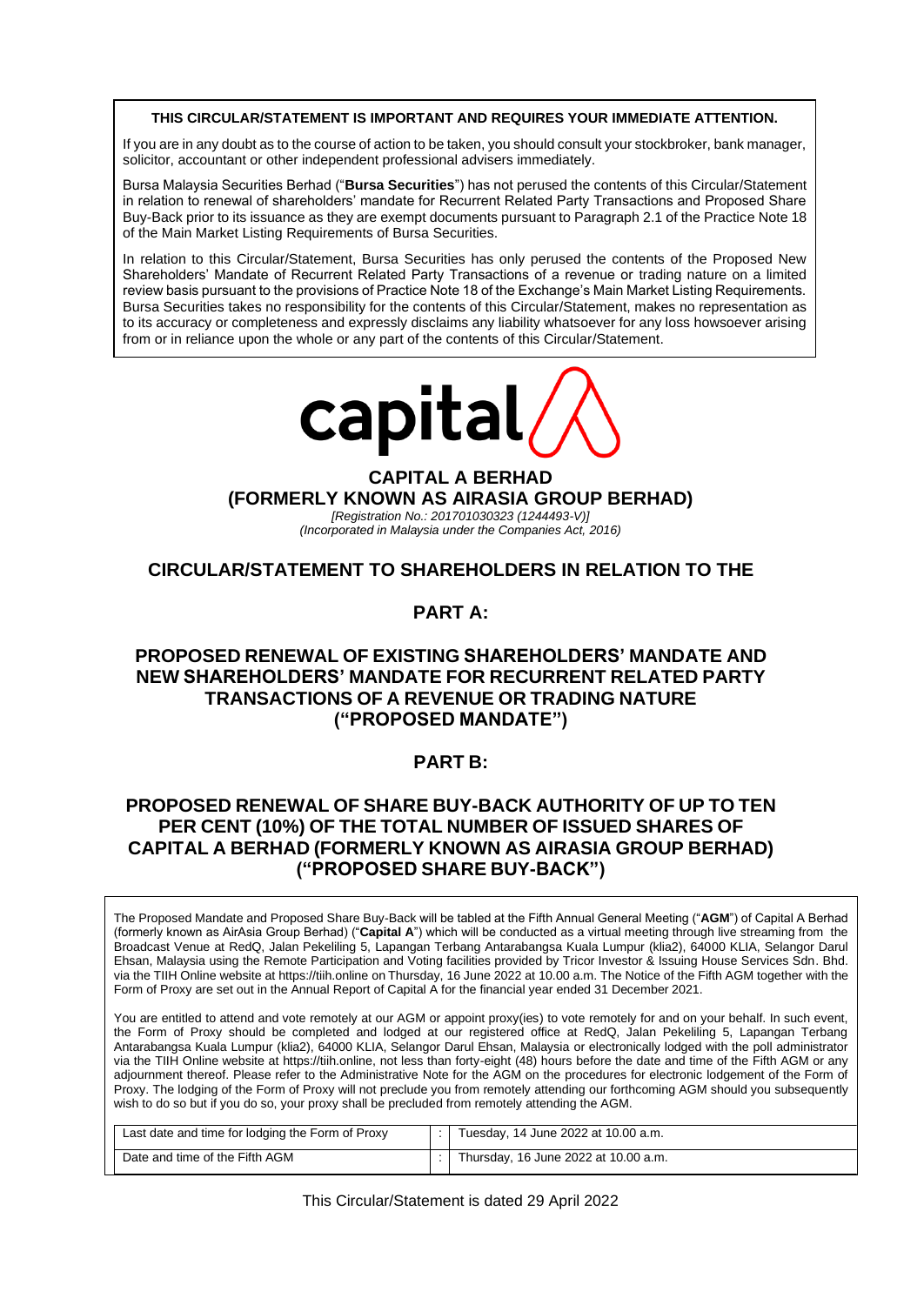# **DEFINITIONS**

Except where the context otherwise requires, the following definitions shall apply throughout and for the purposes of this Circular/Statement only:

| <b>AAB</b>                        | AirAsia Berhad [Registration No.: 199301029930 (284669-W)], incorporated<br>in Malaysia                                                               |
|-----------------------------------|-------------------------------------------------------------------------------------------------------------------------------------------------------|
| <b>AACL</b>                       | Asia Aviation Capital Limited (Registration No.: LL11196), incorporated in<br>Labuan, Malaysia                                                        |
| Capital A or our<br>Company       | Capital A Berhad (formerly known as AirAsia Group Berhad) [Registration No.:<br>201701030323 (1244493-V)], incorporated in Malaysia                   |
| Capital A Group or<br>bur Group   | Capital A and its subsidiaries, collectively                                                                                                          |
|                                   |                                                                                                                                                       |
| Capital A Share(s)<br>or Share(s) | Ordinary shares in the capital of our Company                                                                                                         |
| <b>AAX</b>                        | AirAsia X Berhad [Registration No.:200601014410 (734161-K)], incorporated<br>in Malaysia                                                              |
| Act                               | Companies Act, 2016 and any statutory modifications or amendments thereto<br>from time to time                                                        |
| <b>AGM</b>                        | <b>Annual General Meeting</b>                                                                                                                         |
| AirAsia (Guangzhou)               | (Guangzhou) Aviation Service<br>Limited<br>$No.$ :<br>AirAsia<br>(Registration<br>91440101MA5ALG3R31), incorporated in the People's Republic of China |
| AirAsia.Com                       | AirAsia Com Travel Sdn. Bhd. [Registration No.: 201301020508 (1050338-<br>A)], incorporated in Malaysia                                               |
| AirAsia SEA                       | AirAsia SEA Sdn. Bhd. [Registration No.: 201301015339 (1045172-A)],<br>incorporated in Malaysia                                                       |
| AirAsia SEA TH/IHQ                | (Thailand)<br>(Registration No.: 0105561157531),<br>AirAsia SEA Limited<br>incorporated in Thailand                                                   |
| <b>Audit Committee</b>            | Audit Committee of our Company                                                                                                                        |
| <b>BIGLIFE</b>                    | BIGLIFE Sdn. Bhd. [Registration No.: 201001040731 (924656-U)],<br>incorporated in Malaysia                                                            |
| <b>Board</b>                      | Board of Directors of our Company                                                                                                                     |
| <b>Bursa Depository</b>           | Bursa Malaysia Depository Sdn. Bhd. [Registration No.: 198701006854<br>$(165570-W)]$                                                                  |
| <b>Bursa Securities</b>           | Bursa Malaysia Securities Berhad [Registration No.: 200301033577 (635998-<br>W)]                                                                      |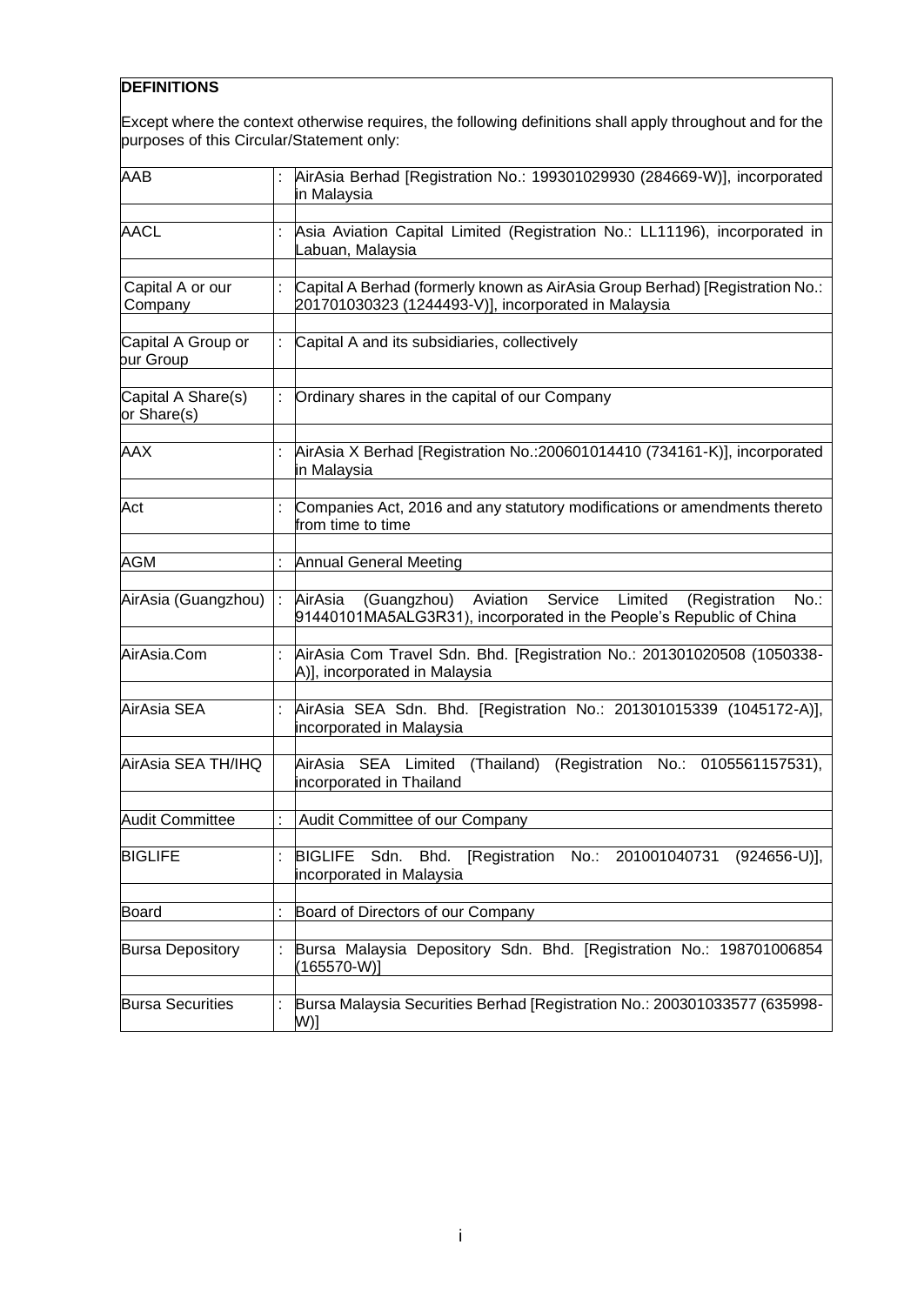| Code                    |                                                                                                                                                                                                                                                                                                                                                                                                                                                                                                        | Malaysian Code on Take-Overs and Mergers 2016 read together with the<br>Rules on Take-Overs, Mergers and Compulsory Acquisition, including any<br>amendments that may be made from time to time                                                                                                                                                                                                                                                                                                                                                                                                                                                                                                                                                                                                 |  |  |  |  |
|-------------------------|--------------------------------------------------------------------------------------------------------------------------------------------------------------------------------------------------------------------------------------------------------------------------------------------------------------------------------------------------------------------------------------------------------------------------------------------------------------------------------------------------------|-------------------------------------------------------------------------------------------------------------------------------------------------------------------------------------------------------------------------------------------------------------------------------------------------------------------------------------------------------------------------------------------------------------------------------------------------------------------------------------------------------------------------------------------------------------------------------------------------------------------------------------------------------------------------------------------------------------------------------------------------------------------------------------------------|--|--|--|--|
| Circular/Statement      |                                                                                                                                                                                                                                                                                                                                                                                                                                                                                                        | This Circular/Statement to Shareholders dated 29 April 2022                                                                                                                                                                                                                                                                                                                                                                                                                                                                                                                                                                                                                                                                                                                                     |  |  |  |  |
| Datuk Kamarudin         |                                                                                                                                                                                                                                                                                                                                                                                                                                                                                                        | Datuk Kamarudin bin Meranun                                                                                                                                                                                                                                                                                                                                                                                                                                                                                                                                                                                                                                                                                                                                                                     |  |  |  |  |
| Dato' Khadar<br>Merican |                                                                                                                                                                                                                                                                                                                                                                                                                                                                                                        | Dato' Mohamed Khadar bin Merican                                                                                                                                                                                                                                                                                                                                                                                                                                                                                                                                                                                                                                                                                                                                                                |  |  |  |  |
| Director(s)             | Shall have the same meaning given in Section 2(1) of the Capital Markets and<br>Services Act, 2007 and for the purpose of the Proposed Mandate, includes<br>any person who is or was within the preceding six (6) months of the date on<br>which the terms of the transaction were agreed upon, a director or chief<br>executive of our Company, our subsidiary or holding company, in accordance<br>with the definition under paragraph 10.02 (c)(i) and 10.02 (c)(ii) of the Listing<br>Requirements |                                                                                                                                                                                                                                                                                                                                                                                                                                                                                                                                                                                                                                                                                                                                                                                                 |  |  |  |  |
| <b>ECML Hotels</b>      |                                                                                                                                                                                                                                                                                                                                                                                                                                                                                                        | ECML Hotels Sdn. Bhd. [Registration No. 201701022399 (1236565-X)]                                                                                                                                                                                                                                                                                                                                                                                                                                                                                                                                                                                                                                                                                                                               |  |  |  |  |
| <b>EPS</b>              |                                                                                                                                                                                                                                                                                                                                                                                                                                                                                                        | Earnings per Share                                                                                                                                                                                                                                                                                                                                                                                                                                                                                                                                                                                                                                                                                                                                                                              |  |  |  |  |
|                         |                                                                                                                                                                                                                                                                                                                                                                                                                                                                                                        |                                                                                                                                                                                                                                                                                                                                                                                                                                                                                                                                                                                                                                                                                                                                                                                                 |  |  |  |  |
| Epsom                   |                                                                                                                                                                                                                                                                                                                                                                                                                                                                                                        | Epsom College Malaysia Sdn. Bhd. [Registration No.: 201001006063<br>(890682-X)], incorporated in Malaysia                                                                                                                                                                                                                                                                                                                                                                                                                                                                                                                                                                                                                                                                                       |  |  |  |  |
| <b>FYE</b>              |                                                                                                                                                                                                                                                                                                                                                                                                                                                                                                        | Financial year(s) ended/ending 31 December, as the case may be                                                                                                                                                                                                                                                                                                                                                                                                                                                                                                                                                                                                                                                                                                                                  |  |  |  |  |
| <b>HOD</b>              | $\ddot{\cdot}$                                                                                                                                                                                                                                                                                                                                                                                                                                                                                         | Head of department                                                                                                                                                                                                                                                                                                                                                                                                                                                                                                                                                                                                                                                                                                                                                                              |  |  |  |  |
| <b>IAAX</b>             | $\ddot{\phantom{a}}$                                                                                                                                                                                                                                                                                                                                                                                                                                                                                   | PT.<br>Indonesia AirAsia<br>(Registration No.: 09.03.1.51.89121),<br>Extra<br>incorporated in Indonesia                                                                                                                                                                                                                                                                                                                                                                                                                                                                                                                                                                                                                                                                                         |  |  |  |  |
| <b>IKHLAS</b>           |                                                                                                                                                                                                                                                                                                                                                                                                                                                                                                        | Ikhlas Com Travel Sdn. Bhd. [Registration No.: 201801010997(1273013-P)],<br>incorporated in Malaysia                                                                                                                                                                                                                                                                                                                                                                                                                                                                                                                                                                                                                                                                                            |  |  |  |  |
| Listing<br>Requirements |                                                                                                                                                                                                                                                                                                                                                                                                                                                                                                        | The Main Market Listing Requirements of Bursa Securities, including any<br>amendment(s) that may be made from time to time and any Practice Notes<br>issued in relation thereto                                                                                                                                                                                                                                                                                                                                                                                                                                                                                                                                                                                                                 |  |  |  |  |
| <b>LPD</b>              | ÷                                                                                                                                                                                                                                                                                                                                                                                                                                                                                                      | 31 March 2022, being the latest practicable date prior to the printing of this<br>Circular/Statement                                                                                                                                                                                                                                                                                                                                                                                                                                                                                                                                                                                                                                                                                            |  |  |  |  |
| Major<br>Shareholder(s) |                                                                                                                                                                                                                                                                                                                                                                                                                                                                                                        | A person who has an interest or interests in one (1) or more voting shares in<br>a corporation and the number or aggregate number of those shares, is:<br>10% or more of the total number of voting shares in the corporation;<br>(a)<br>or<br>5% or more of the total number of voting shares in the corporation<br>(b)<br>where such person is the largest shareholder of the corporation.<br>For the purpose of this definition, "interest" shall have the meaning of "interest<br>in shares" given in Section 8 of the Act. For the purpose of the Proposed<br>Mandate, a Major Shareholder includes any person who is or was within the<br>preceding six (6) months of the date on which the terms of the transaction<br>were agreed upon, a Major Shareholder of our Company or any other |  |  |  |  |
|                         |                                                                                                                                                                                                                                                                                                                                                                                                                                                                                                        | corporation which is our Company's subsidiary or holding company                                                                                                                                                                                                                                                                                                                                                                                                                                                                                                                                                                                                                                                                                                                                |  |  |  |  |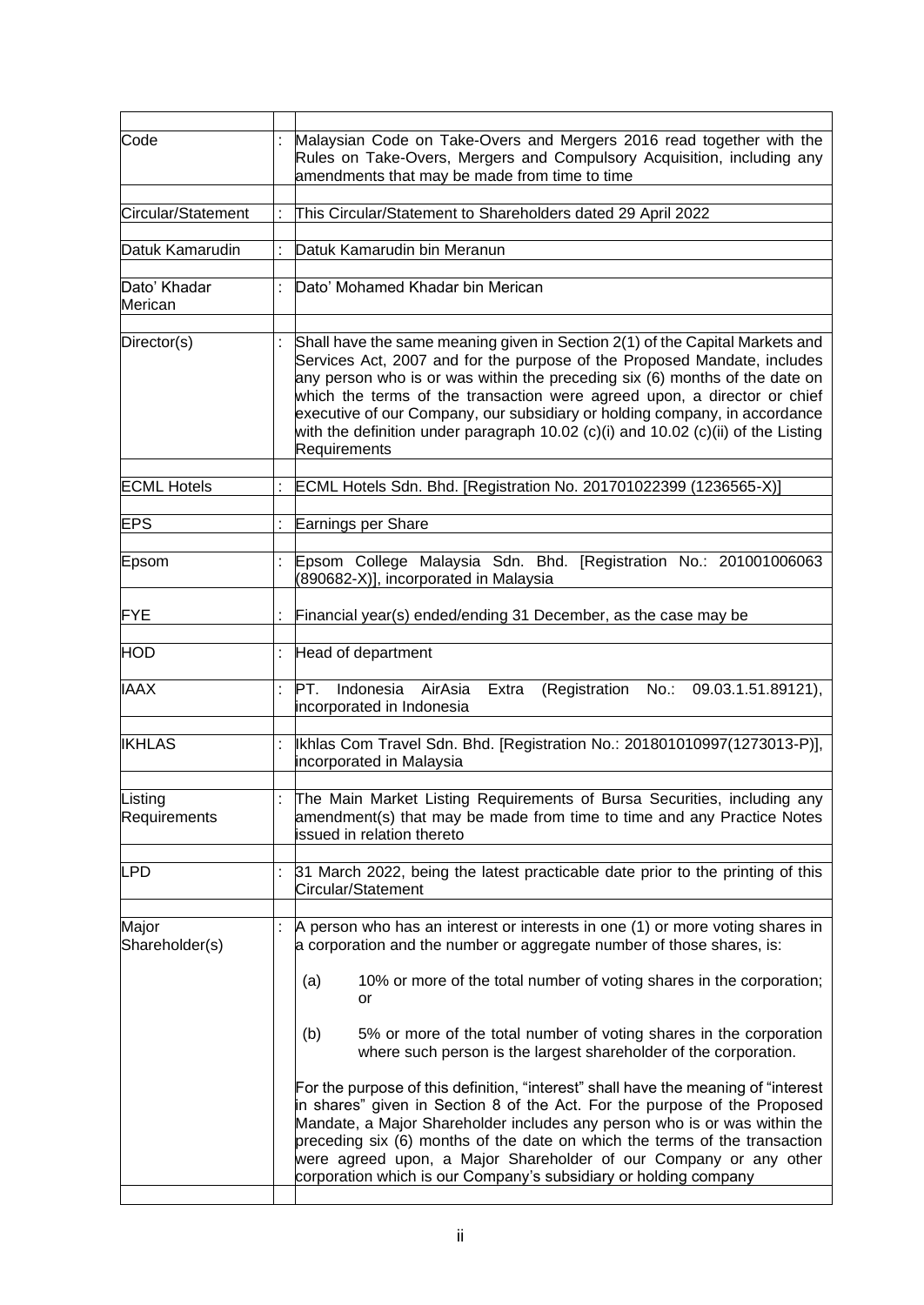| Mandate Period                                                                                  |  | The period during which the RRPT are to be entered into by our Group for<br>which the Proposed Mandate is being sought. This period shall commence<br>immediately upon the passing of the Ordinary Resolution for the Proposed<br>Mandate at the Fifth AGM until the conclusion of the next AGM of Capital A in<br>the year 2023 |  |  |  |
|-------------------------------------------------------------------------------------------------|--|----------------------------------------------------------------------------------------------------------------------------------------------------------------------------------------------------------------------------------------------------------------------------------------------------------------------------------|--|--|--|
| Market Day(s)                                                                                   |  | A day on which the stock market of Bursa Securities is open for trading in<br>securities                                                                                                                                                                                                                                         |  |  |  |
| <b>Minister</b>                                                                                 |  | The Minister charged with the responsibility for companies                                                                                                                                                                                                                                                                       |  |  |  |
| Notel Management                                                                                |  | Notel Management Sdn. Bhd. [Registration No.: 200601016858 (736610-U)],<br>incorporated in Malaysia                                                                                                                                                                                                                              |  |  |  |
| <b>OHG Services</b>                                                                             |  | OHG Services Sdn. Bhd. (formerly known as TP Sepang Sdn. Bhd.)<br>[Registration no. 201101018275 (946411-T)]                                                                                                                                                                                                                     |  |  |  |
| Person(s)<br>Connected                                                                          |  | Shall have the same meaning given in Paragraph 1.01, Chapter 1 of the<br><b>Listing Requirements</b>                                                                                                                                                                                                                             |  |  |  |
| Proposed Renewal of Existing Shareholders'<br>Proposed Mandate<br>Mandate<br>Circular/Statement |  | <b>New</b><br>and<br>Shareholders' Mandate for RRPTs as set out in Part A of Section 2.3 of this                                                                                                                                                                                                                                 |  |  |  |
| Record of<br>Depositors                                                                         |  | A record consisting of names of depositors provided by Bursa Depository<br>pursuant to Chapter 24.0 of the rules of Bursa Depository                                                                                                                                                                                             |  |  |  |
| <b>RCUIDS</b>                                                                                   |  | 7-year redeemable convertible unsecured Islamic debt securities with a<br>nominal value of RM0.75 each issued pursuant to the Rights Issue                                                                                                                                                                                       |  |  |  |
| <b>Related Party(ies)</b>                                                                       |  | Director(s), Major Shareholder(s) or Person(s) Connected with such<br>Director(s) or Major Shareholder(s)                                                                                                                                                                                                                        |  |  |  |
| <b>Rights Issue</b><br>Capital A Shares                                                         |  | Renounceable rights issue of up to RM1,024,058,370 in nominal value of<br>RCUIDS based on the Shariah principle of Murabahah (via Tawarruq<br>arrangement) on the basis of 2 RCUIDS with 1 Warrant for every six (6)                                                                                                             |  |  |  |
| Rokki                                                                                           |  | Rokki Sdn. Bhd. [Registration No.: 201101006967 (935105-W)], incorporated<br>in Malaysia                                                                                                                                                                                                                                         |  |  |  |
| RRPT(s)                                                                                         |  | Recurrent related party transaction(s) of a revenue or trading nature, which<br>are necessary for the day-to-day operations and are in the ordinary course of<br>business of our Group, entered or to be entered into by our Group which<br>involve the interest, direct or indirect, of a Related Party(ies)                    |  |  |  |
| SC                                                                                              |  | Securities Commission Malaysia                                                                                                                                                                                                                                                                                                   |  |  |  |
| <b>TAAX</b>                                                                                     |  | Thai AirAsia X Co. Ltd. (Registration No.: 0105556044936), incorporated in<br>Thailand                                                                                                                                                                                                                                           |  |  |  |
| Tan Sri Tony<br>Fernandes                                                                       |  | Tan Sri Anthony Francis Fernandes                                                                                                                                                                                                                                                                                                |  |  |  |
| Teleport                                                                                        |  | Teleport Everywhere Private Limited (Registration No.: 201916239W),<br>incorporated in Singapore or its subsidiaries including, Teleport Commerce<br>Malaysia Sdn. Bhd. [Registration No.: 201801009926 (1271940-D)],<br>incorporated in Malaysia, as applicable.                                                                |  |  |  |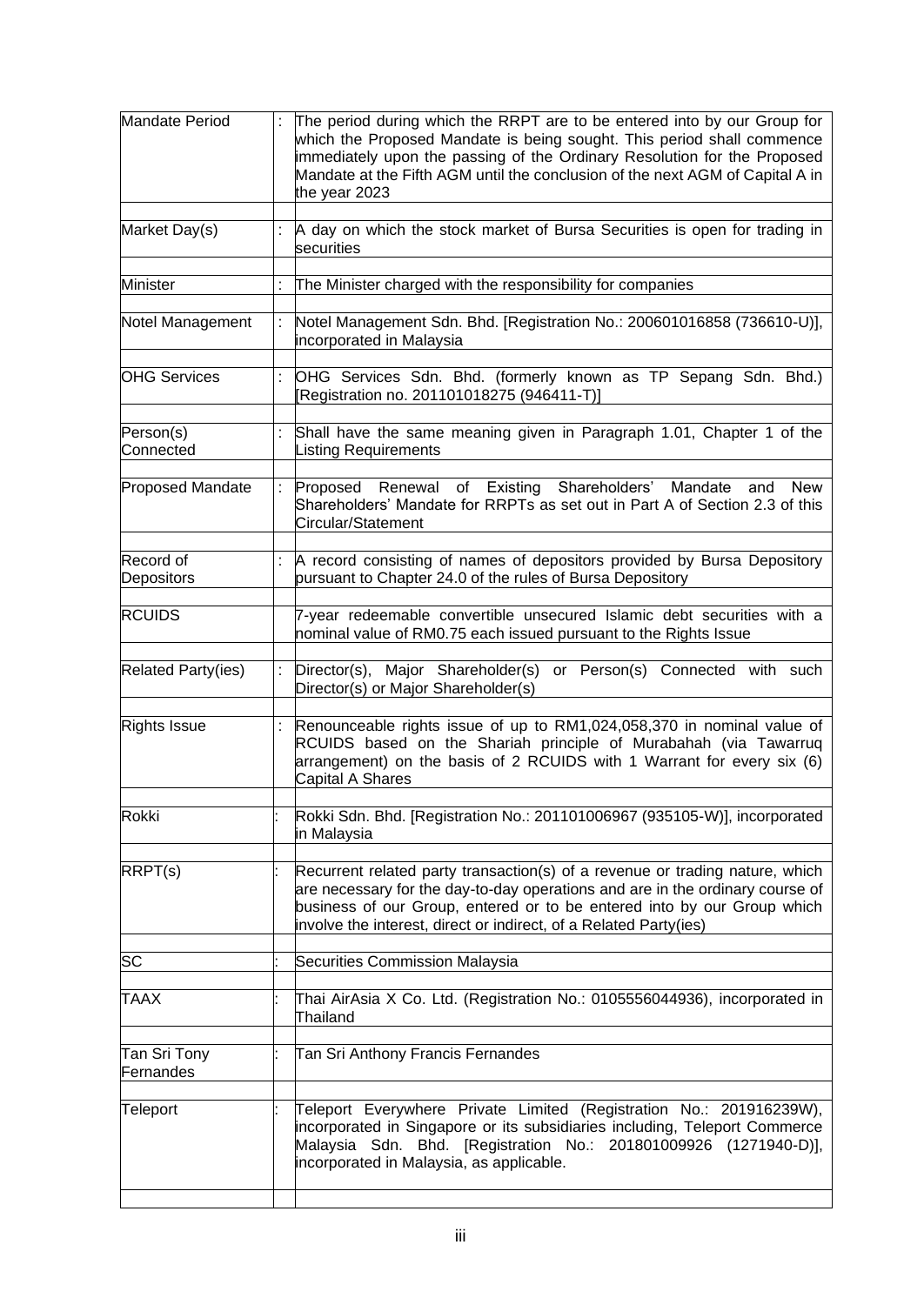| Tune Air                  | Tune Air Sdn. Bhd. [Registration No.: 200101012770 (548526-V)],<br>incorporated in Malaysia             |
|---------------------------|---------------------------------------------------------------------------------------------------------|
|                           |                                                                                                         |
| Tune Group                | Tune Group Sdn. Bhd. [Registration No.: 200701040836 (798868-P)],<br>incorporated in Malaysia           |
|                           |                                                                                                         |
| <b>TIMB</b>               | Tune Insurance Malaysia Berhad [Registration No.: 197601004719 (30686-<br>K)], incorporated in Malaysia |
|                           |                                                                                                         |
| Tune Live                 | Tune Live Sdn. Bhd. [Registration No.: 201101020485 (948620-U)],<br>incorporated in Malaysia            |
|                           |                                                                                                         |
| <b>TPGB</b>               | Tune Protect Group Berhad [Registration No. 201101020320 (948454-K)],<br>incorporated in Malaysia       |
|                           |                                                                                                         |
| <b>TPR</b>                | Tune Protect Re Ltd (Company No.: LL08072), incorporated in Labuan,<br>Malaysia                         |
|                           |                                                                                                         |
| Transacting<br>Party(ies) | A party with which our Group has entered or may enter into an RRPT under<br>the Proposed Mandate        |
|                           |                                                                                                         |
| Tune Talk                 | Tune Talk Sdn. Bhd. [Registration No.: 200601001210 (720957-V)],<br>incorporated in Malaysia            |
|                           |                                                                                                         |
| <b>WAMP</b>               | Weighted average market price                                                                           |

| <b>Currencies</b> |                          |
|-------------------|--------------------------|
|                   |                          |
| <b>CNY</b>        | Chinese Yuan             |
|                   |                          |
| <b>RM</b>         | Ringgit Malaysia         |
|                   |                          |
| <b>TWD</b>        | <b>Taiwan New Dollar</b> |
|                   |                          |
| <b>USD</b>        | United States Dollar     |

All references to "**our Company**" in this Circular/Statement are to Capital A and references to "**our Group**" are to our Company and subsidiaries collectively and references to "**we**", "**us**", "**our**", and "**ourselves**" are to our Company, and save where the context otherwise requires, shall include our subsidiaries.

Words incorporating the singular shall, where applicable, include the plural and vice versa and words incorporating the masculine gender shall, where applicable, include the feminine and neuter genders and vice-versa. Reference to persons shall include a corporation, unless otherwise specified.

Any reference in this Circular/Statement to any statute is a reference to that statute as for the time being amended or re-enacted. Any reference to a time of day in this Circular/Statement shall be a reference to Malaysian time, unless otherwise specified.

All references to "**you**" in this Circular/Statement are to the shareholders of our Company who are entitled to attend and vote at our forthcoming AGM and whose names are in our Record of Depositors at 5.00 p.m. on 8 June 2022.

Where applicable, values have been rounded to the nearest thousand.

For illustration purposes only, the exchange rate of CNY1 = RM 0.6621, TWD 100 = RM 14.6860 and USD1 = RM 4.204 have been used throughout this Circular/Statement, unless otherwise stated.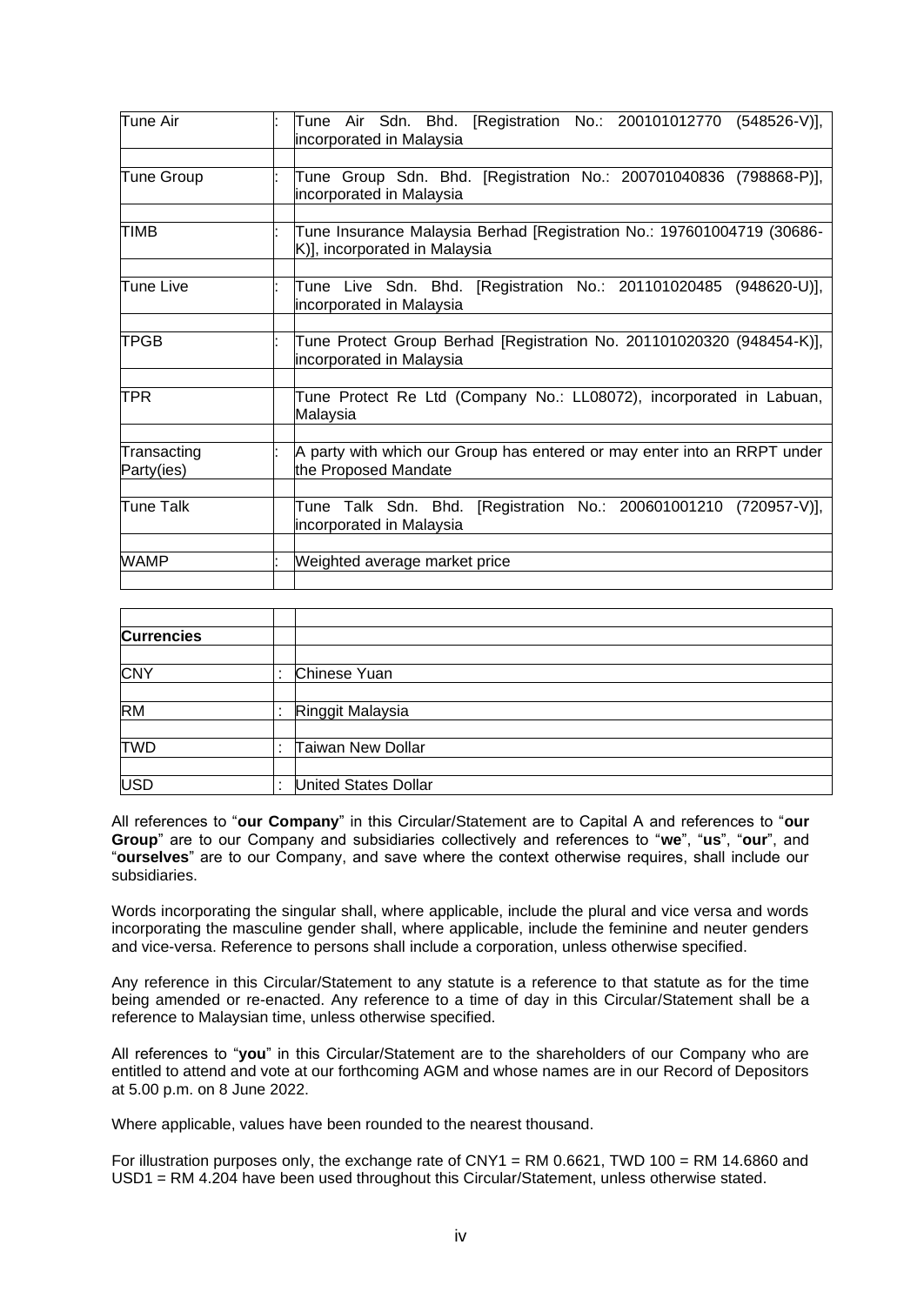# **PARTA**

# LETTER TO OUR SHAREHOLDERS IN RELATION TO THE PROPOSED MANDATE CONTAINING:

| <b>SECTION</b> |                                                           | <b>PAGE</b> |
|----------------|-----------------------------------------------------------|-------------|
|                |                                                           |             |
|                |                                                           |             |
| 3 <sub>1</sub> |                                                           |             |
| 4.             |                                                           |             |
|                |                                                           |             |
| 6.             |                                                           |             |
| 7.             | INTERESTS OF DIRECTORS, MAJOR SHAREHOLDERS AND/OR PERSONS |             |
|                |                                                           |             |
| 9.             |                                                           |             |
|                |                                                           |             |

# **PART B**

# LETTER TO OUR SHAREHOLDERS IN RELATION TO THE PROPOSED SHARE BUY-BACK **CONTAINING:**

| <b>SECTION</b>  |                                                                   | <b>PAGE</b> |
|-----------------|-------------------------------------------------------------------|-------------|
| 1 <sub>1</sub>  |                                                                   |             |
| 2.              |                                                                   |             |
| 3.              |                                                                   |             |
| $\mathbf{4}$ .  | POTENTIAL ADVANTAGES AND DISADVANTAGES OF THE PROPOSED SHARE BUY- |             |
| 5.              |                                                                   |             |
| 6.              |                                                                   |             |
| 7 <sub>1</sub>  |                                                                   |             |
| 7 <sub>1</sub>  | INTERESTS OF DIRECTORS, MAJOR SHAREHOLDERS AND/OR PERSONS         |             |
| 8.              |                                                                   |             |
| 9.              |                                                                   |             |
| 10 <sub>1</sub> |                                                                   |             |
| <b>APPENDIX</b> |                                                                   | 34          |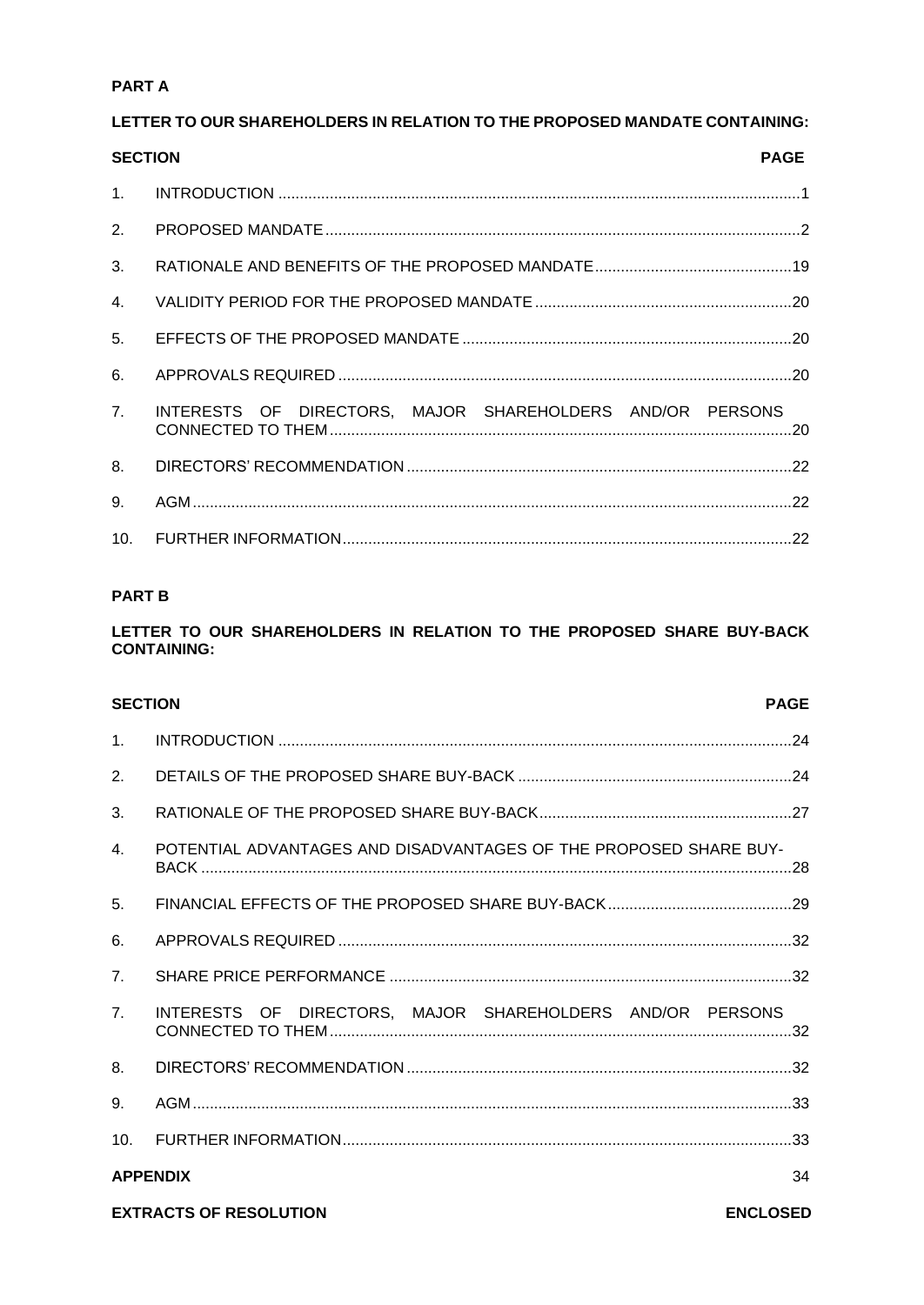

**CAPITAL A BERHAD (FORMERLY KNOWN AS AIRASIA GROUP BERHAD)** [*Registration No. 201701030323 (1244493-V)] (Incorporated in Malaysia under the Companies Act, 2016)*

**Registered Office:**

RedQ, Jalan Pekeliling 5 Lapangan Terbang Antarabangsa Kuala Lumpur (klia2) 64000 KLIA Selangor Darul Ehsan Malaysia

29 April 2022

#### **Board of Directors:**

Datuk Kamarudin bin Meranun *(Executive Chairman)*  Tan Sri Anthony Francis Fernandes *(Executive Director and Group Chief Executive Officer)*  Dato' Abdel Aziz @ Abdul Aziz bin Abu Bakar *(Non-Independent Non-Executive Director)*  Dato' Fam Lee Ee *(Senior Independent Non-Executive Director)*  Dato' Mohamed Khadar bin Merican (*Independent Non-Executive Director)* Surina binti Shukri (*Independent Non-Executive Director)*

#### **To: Our shareholders**

#### **PROPOSED RENEWAL OF EXISTING SHAREHOLDERS' MANDATE AND NEW SHAREHOLDERS' MANDATE FOR RECURRENT RELATED PARTY TRANSACTIONS OF A REVENUE OR TRADING NATURE**

# <span id="page-6-0"></span>**1. INTRODUCTION**

At the AGM held on 22 July 2021, the Company had obtained a mandate from its shareholders for the Capital A Group to enter into RRPTs as stipulated in the Circular/Statement to Shareholders dated 31 May 2021. The authority granted pursuant to the shareholders' mandate shall, in accordance with the Listing Requirements, lapse at the conclusion of the next AGM of the Company unless the authority is renewed.

Your Board had on 4 April 2022 announced our intention to seek your approval for the Proposed Mandate pursuant to Paragraph 10.09 of Chapter 10 of the Listing Requirements and Paragraph 3.1.4 of Practice Note 12 of the Listing Requirements at our forthcoming AGM which will be conducted as a virtual meeting through live streaming from the Broadcast Venue at RedQ, Jalan Pekeliling 5, Lapangan Terbang Antarabangsa Kuala Lumpur (klia2), 64000 KLIA, Selangor Darul Ehsan, Malaysia using the Remote Participation and Voting facilities provided by Tricor Investor & Issuing House Services Sdn. Bhd. via the TIIH Online website at https://tiih.online on Thursday, 16 June 2022 at 10.00 a.m. which will permit the Capital A Group to enter into RRPTs during the Mandate Period, which are necessary for the day-to-day operations and are in the ordinary course of business of our Group.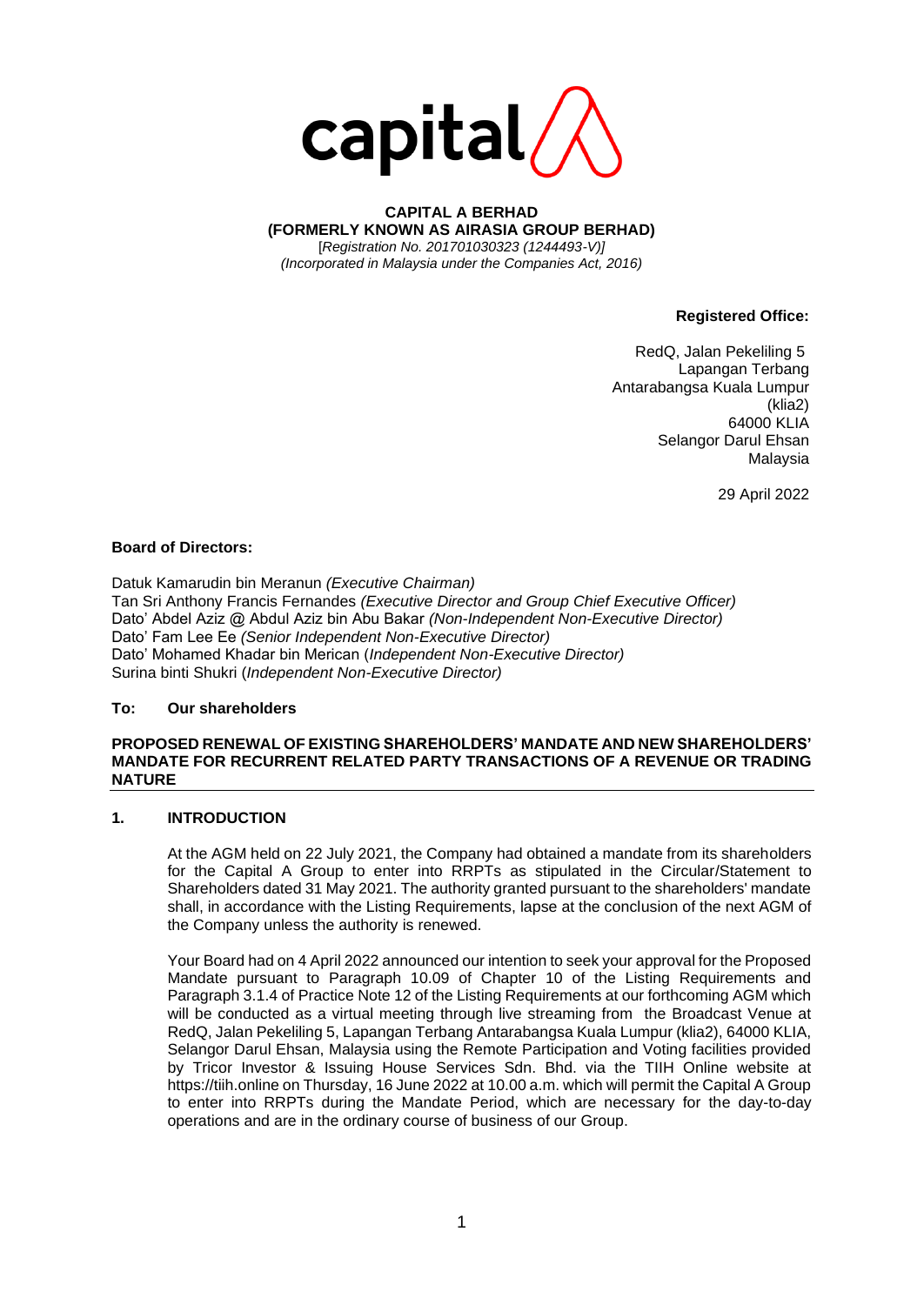**THE PURPOSE OF PART A OF THIS CIRCULAR/STATEMENT IS TO PROVIDE YOU WITH DETAILS OF THE PROPOSED MANDATE AND TO SEEK YOUR APPROVAL FOR THE ORDINARY RESOLUTION PERTAINING THERETO TO BE TABLED AT OUR FORTHCOMING AGM.** 

**THE NOTICE OF AGM TOGETHER WITH THE FORM OF PROXY ARE ENCLOSED IN THE ANNUAL REPORT OF THE COMPANY FOR THE FYE 31 DECEMBER 2021.**

**YOU ARE ADVISED TO READ PART A OF THIS CIRCULAR/STATEMENT TOGETHER WITH THE APPENDIX BEFORE VOTING ON THE ORDINARY RESOLUTION PERTAINING TO THE PROPOSED MANDATE.**

# <span id="page-7-0"></span>**2. PROPOSED MANDATE**

#### **2.1 Details of the Proposed Mandate**

As provided in Paragraph 10.09(2) of the Listing Requirements, our Company proposes to seek a general mandate from you for the existing and new RRPTs subject to, *inter-alia*, the following:

- (a) the transactions are in the ordinary course of business and are on terms not more favourable to the Related Party(ies) than those generally available to the public;
- (b) your mandate is subject to annual renewal and disclosure is made in the annual report of the aggregate value of transactions conducted pursuant to your mandate during the financial year where the aggregate value is equal to or more than the following threshold:
	- (i) the consideration, value of the assets, capital outlay or costs of the transactions is RM1 million or more; or
	- (ii) the percentage ratio of such transaction is 1% or more,

whichever is the higher;

- (c) this Circular/Statement includes the information as may be prescribed by Bursa Securities. The draft Circular/Statement was submitted to Bursa Securities together with a checklist showing compliance with such information earlier;
- (d) in a meeting to obtain your mandate, the relevant interested Related Party(ies) with any interest, direct or indirect must not vote on the resolution in respect of the transaction(s). An interested Director or interested Major Shareholder must ensure that Person(s) Connected with them abstain from voting on the resolution(s) in respect of the transaction(s); and
- (e) our Company immediately announces to Bursa Securities when the actual value of a RRPT entered into by our Company, exceeds the estimated value of the RRPT disclosed in this Circular/Statement by 10% or more and must include the information as may be prescribed by Bursa Securities in our announcement.

Where your mandate has been procured pursuant to the above, the provisions of Paragraph 10.08 of the Listing Requirements in relation to related party transactions will not apply save for Paragraph 10.08(7).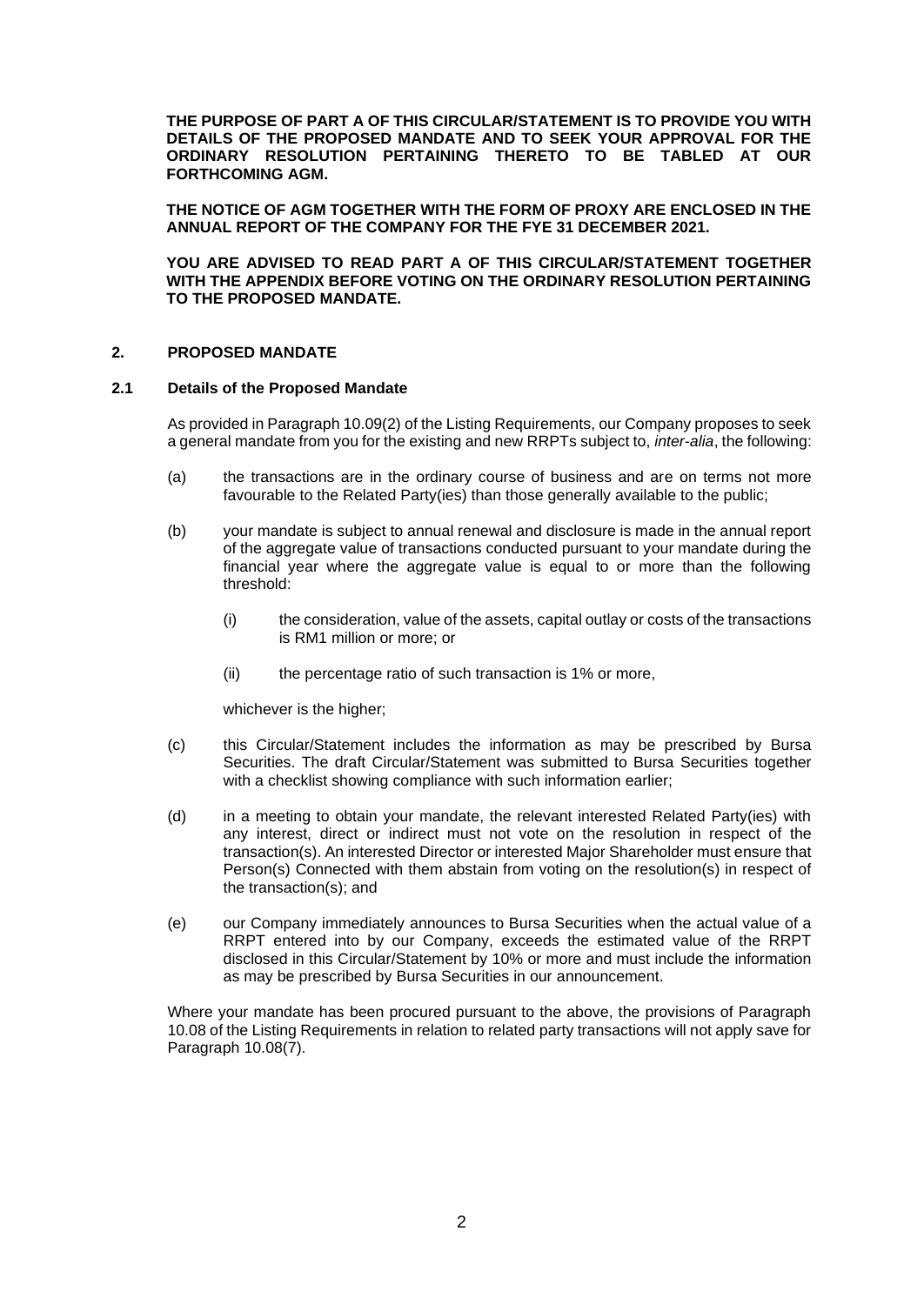# **2.2 Principal activities of our Group and Nature of RRPT contemplated**

Our Company is an investment holding company and principally providing air transportation services, while other principal activities of our subsidiaries are the provision of travel solutions, logistics, e-wallet, food & beverages, shared services such as finance and accounting, digital, information and technology, human resources, and sourcing and procurement operation support service, the provision of financing and leasing arrangements and others.

In light of the diversity of our Group's business, it is envisaged that in the normal course of business of our Group, we will be transacting with the Transacting Parties in respect of goods and/or services with some degree of frequency from time to time. The benefits and rationale of the Proposed Mandate is set out in Section 3, Part A of this Circular/Statement.

#### **2.3 Details of RRPTs and the Related Parties**

The details of the RRPTs entered / to be entered into by Capital A Group with the Transacting Parties under the Proposed Mandate are as follows:

*(The rest of this page has been intentionally left blank)*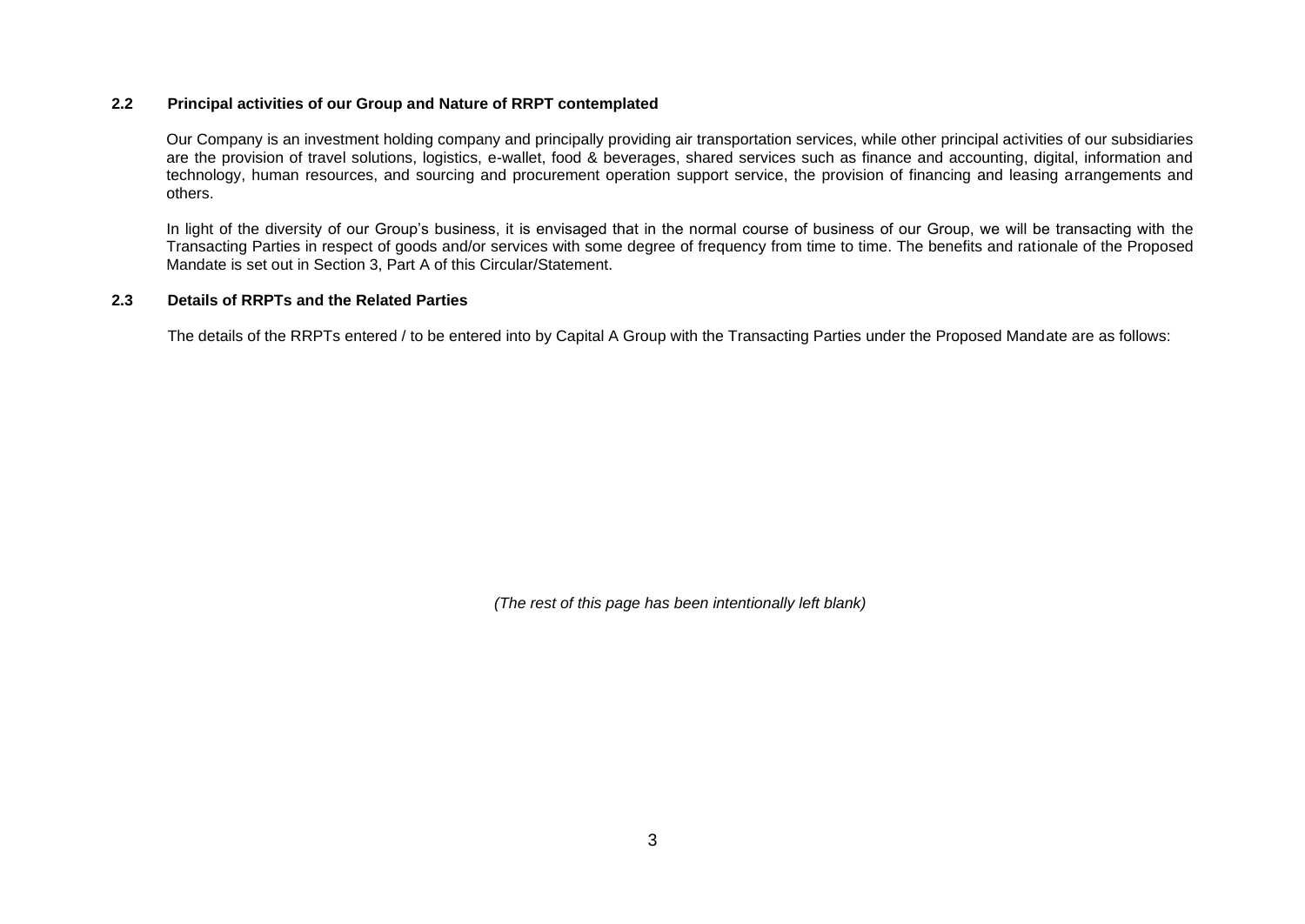# **EXISTING RRPTS**

| No. | <b>Transacting</b><br><b>Parties</b> | <b>Nature of RRPT</b>                                                                                                               | <b>Estimated value of</b><br>transactions as<br>disclosed in the<br><b>Circular/Statement to</b><br><b>Shareholders dated</b><br>31 May 2021 | <b>Actual value of</b><br>transactions from<br>22 July 2021 to<br>the LPD | <b>Estimated value</b><br>during the<br>Mandate Period~ | <b>Class and</b><br>relationship of the<br><b>Related Parties</b>                                                                             |  |  |  |  |
|-----|--------------------------------------|-------------------------------------------------------------------------------------------------------------------------------------|----------------------------------------------------------------------------------------------------------------------------------------------|---------------------------------------------------------------------------|---------------------------------------------------------|-----------------------------------------------------------------------------------------------------------------------------------------------|--|--|--|--|
|     | <b>REVENUE/INCOME</b>                |                                                                                                                                     |                                                                                                                                              |                                                                           |                                                         |                                                                                                                                               |  |  |  |  |
| 1.  | <b>AAX</b>                           | Provision of the rights to operate<br>scheduled air services under the<br>trade name and livery of AAB.                             | RM 3,000,000                                                                                                                                 | Nil                                                                       | *#RM 8,600,000                                          | <b>Interested Directors</b><br>and Major<br><b>Shareholders</b><br>Tan Sri Tony<br>Fernandes <sup>(1)</sup><br>Datuk Kamarudin <sup>(2)</sup> |  |  |  |  |
| 2.  | <b>AAX</b>                           | Supply of in-flight entertainment<br>system, hardware, software, content<br>and updates by Rokki.                                   | *RM 2,300,000                                                                                                                                | Nil                                                                       | **RM 700,000                                            | <b>Interested Directors</b><br>and Major<br><b>Shareholders</b><br>Tan Sri Tony<br>Fernandes <sup>(1)</sup><br>Datuk Kamarudin <sup>(2)</sup> |  |  |  |  |
| 3.  | <b>AAX</b>                           | Provision of operational services by<br>AirAsia (Guangzhou) to AAX in<br>China.                                                     | *CNY 1,000,000<br>(RM 662,000)                                                                                                               | CNY 103,119<br>(RM 68,275)                                                | *#CNY 4,104,000<br>(RM 2,717,000)                       | <b>Interested Directors</b><br>and Major<br><b>Shareholders</b><br>Tan Sri Tony<br>Fernandes $(1)$<br>Datuk Kamarudin <sup>(2)</sup>          |  |  |  |  |
| 4.  | <b>AAX</b>                           | Sale of loyalty points from BIGLIFE,<br>which operate and manages a<br>loyalty program branded as the<br>airasia rewards Programme. | *RM 1,809,000                                                                                                                                | Nil                                                                       | *#RM 5,000,000                                          | <b>Interested Directors</b><br>and Major<br><b>Shareholders</b><br>Tan Sri Tony<br>Fernandes $(1)$<br>Datuk Kamarudin <sup>(2)</sup>          |  |  |  |  |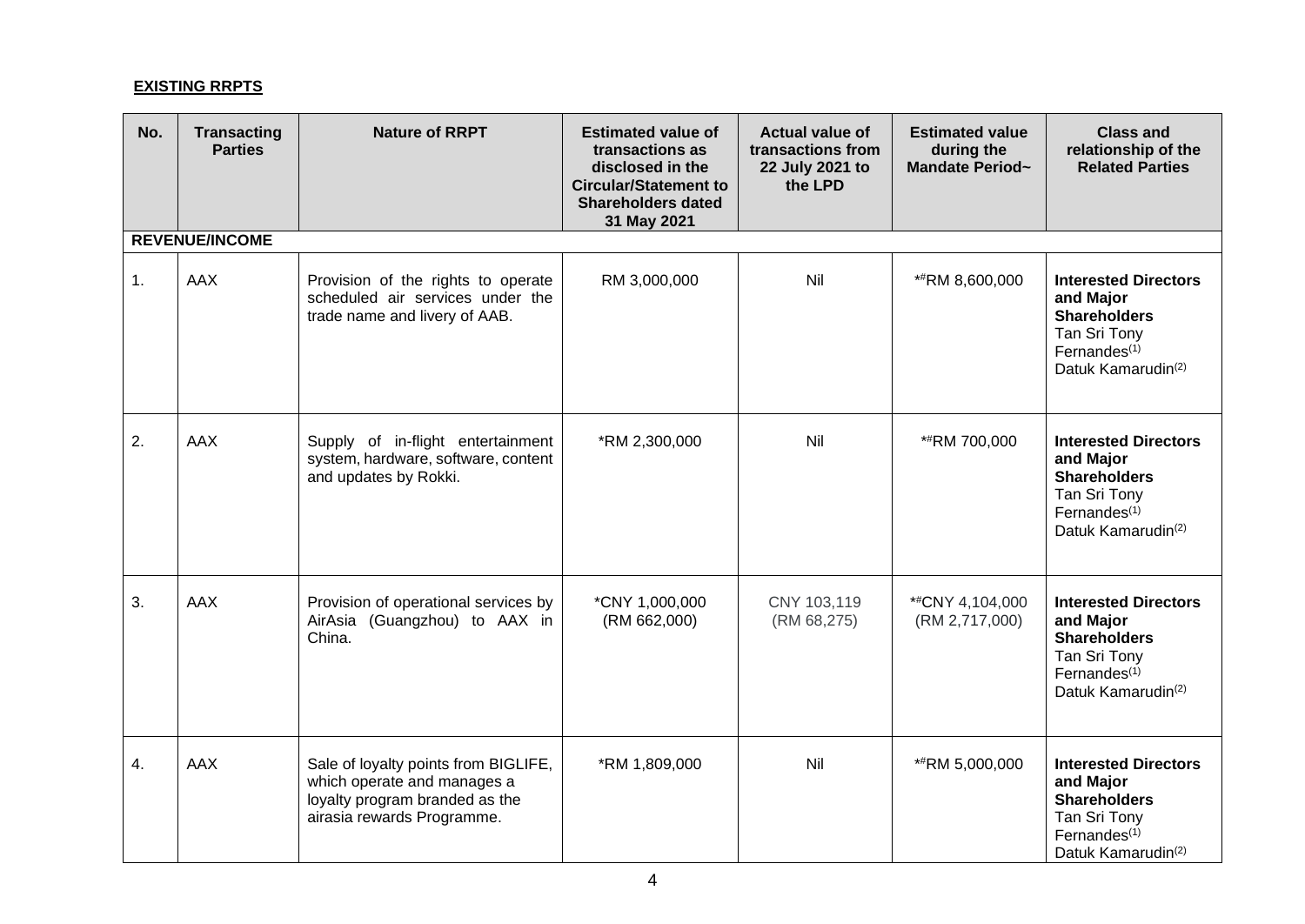| No. | <b>Transacting</b><br><b>Parties</b> | <b>Nature of RRPT</b>                                                                                                                                         | <b>Estimated value of</b><br>transactions as<br>disclosed in the<br><b>Circular/Statement to</b><br><b>Shareholders dated</b><br>31 May 2021 | <b>Actual value of</b><br>transactions from<br>22 July 2021 to<br>the LPD | <b>Estimated value</b><br>during the<br>Mandate Period~ | <b>Class and</b><br>relationship of the<br><b>Related Parties</b>                                                                    |
|-----|--------------------------------------|---------------------------------------------------------------------------------------------------------------------------------------------------------------|----------------------------------------------------------------------------------------------------------------------------------------------|---------------------------------------------------------------------------|---------------------------------------------------------|--------------------------------------------------------------------------------------------------------------------------------------|
|     | <b>REVENUE/INCOME</b>                |                                                                                                                                                               |                                                                                                                                              |                                                                           |                                                         |                                                                                                                                      |
| 5.  | <b>TAAX</b>                          | Provision of the rights to operate<br>scheduled air services under the<br>trade name and livery of AAB.                                                       | RM 4,500,000                                                                                                                                 | Nil                                                                       | *#RM 4,500,000                                          | <b>Interested Directors</b><br>and Major<br><b>Shareholders</b><br>Tan Sri Tony<br>Fernandes $(1)$<br>Datuk Kamarudin <sup>(2)</sup> |
| 6.  | <b>TAAX</b>                          | Provision of operational services by<br>AirAsia (Guangzhou) to TAAX in<br>China.                                                                              | CNY 1,100,000<br>(RM 728,000)                                                                                                                | CNY 1,166,202<br>(RM 772,142)                                             | *#CNY 1,760,000<br>(RM 1, 165, 000)                     | <b>Interested Directors</b><br>and Major<br><b>Shareholders</b><br>Tan Sri Tony<br>Fernandes $(1)$<br>Datuk Kamarudin <sup>(2)</sup> |
| 7.  | <b>TAAX</b>                          | Sale of loyalty points from BIGLIFE,<br>which operate and manages a<br>loyalty program branded as the<br>airasia rewards Programme.                           | RM 806,000                                                                                                                                   | RM 687                                                                    | **RM 806,000                                            | <b>Interested Directors</b><br>and Major<br><b>Shareholders</b><br>Tan Sri Tony<br>Fernandes $(1)$<br>Datuk Kamarudin <sup>(2)</sup> |
| 8.  | <b>TIMB</b>                          | Provision of travel insurance by<br>TIMB to AAB's customers for<br>journeys originated from Malaysia,<br>resulting in sales<br>commission<br>received by AAB. | RM 9,500,000                                                                                                                                 | RM 2,294,645                                                              | RM 13,000,000                                           | <b>Interested Directors</b><br>and Major<br><b>Shareholders</b><br>Tan Sri Tony<br>Fernandes $(1)$<br>Datuk Kamarudin <sup>(2)</sup> |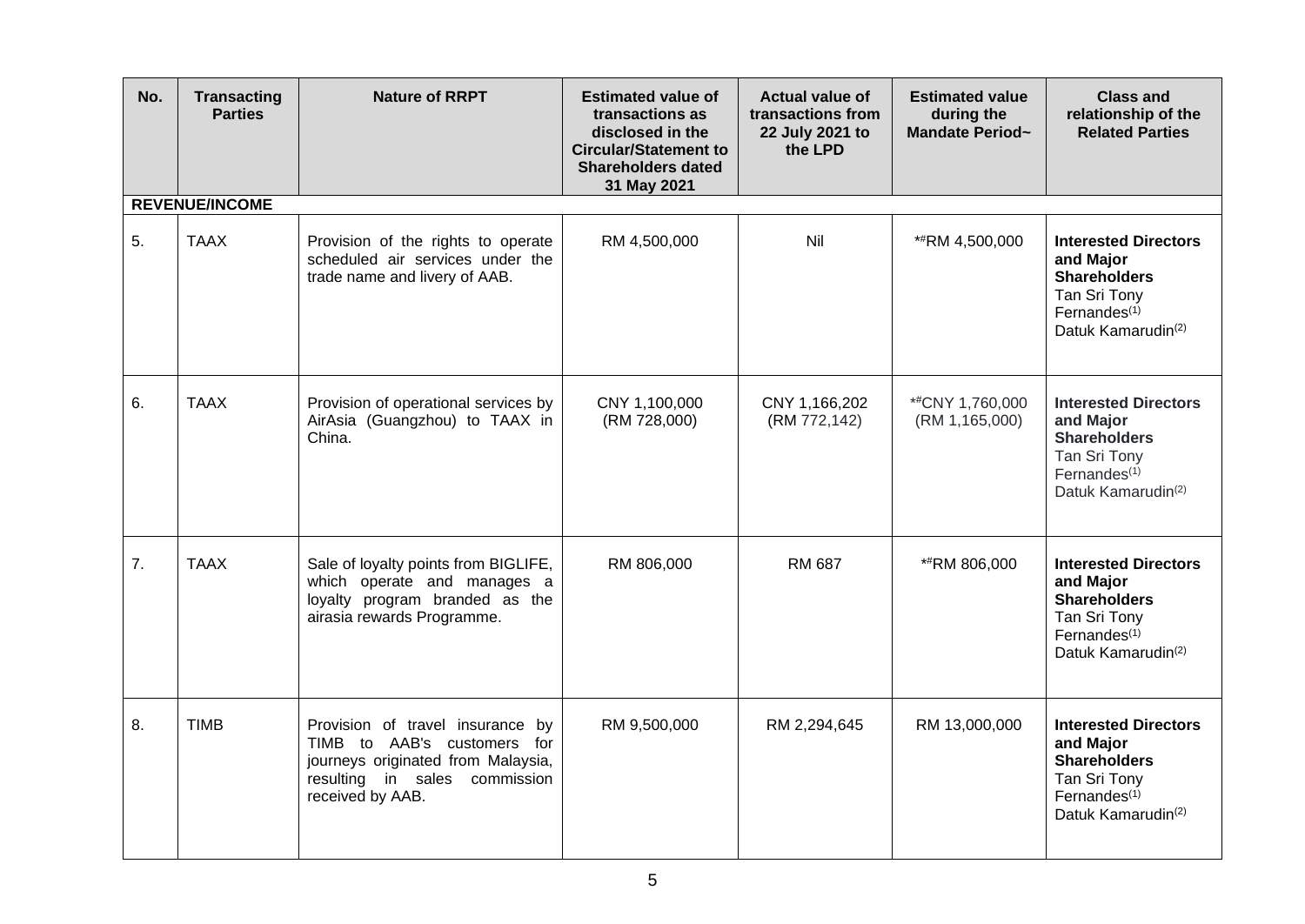| No. | <b>Transacting</b><br><b>Parties</b> | <b>Nature of RRPT</b>                                                                                                                                                                                                                                              | <b>Estimated value of</b><br>transactions as<br>disclosed in the<br><b>Circular/Statement to</b><br><b>Shareholders dated</b><br>31 May 2021 | <b>Actual value of</b><br>transactions from<br>22 July 2021 to<br>the LPD | <b>Estimated value</b><br>during the<br>Mandate Period~ | <b>Class and</b><br>relationship of the<br><b>Related Parties</b>                                                                    |
|-----|--------------------------------------|--------------------------------------------------------------------------------------------------------------------------------------------------------------------------------------------------------------------------------------------------------------------|----------------------------------------------------------------------------------------------------------------------------------------------|---------------------------------------------------------------------------|---------------------------------------------------------|--------------------------------------------------------------------------------------------------------------------------------------|
|     | <b>REVENUE/INCOME</b>                |                                                                                                                                                                                                                                                                    |                                                                                                                                              |                                                                           |                                                         |                                                                                                                                      |
| 9.  | <b>TPGB</b>                          | Provision of the right to access<br>AAB's customer database for TPGB<br>to conduct marketing on TPGB's<br>and/or<br>third-party<br>insurance<br>products and the provision of<br>management services by TPGB to<br>Capital A Group's travel insurance<br>business. | RM 50,000                                                                                                                                    | RM 4,886                                                                  | RM 50,000                                               | <b>Interested Directors</b><br>and Major<br><b>Shareholders</b><br>Tan Sri Tony<br>Fernandes $(1)$<br>Datuk Kamarudin <sup>(2)</sup> |
| 10. | <b>TPGB</b>                          | TPGB's subscription to advertising<br>services in Rokki's portal.                                                                                                                                                                                                  | Nil                                                                                                                                          | Nil                                                                       | RM 250,000                                              | <b>Interested Directors</b><br>and Major<br><b>Shareholders</b><br>Tan Sri Tony<br>Fernandes $(1)$<br>Datuk Kamarudin <sup>(2)</sup> |
| 11. | <b>Tune Talk</b>                     | Provision of advertisement services<br>on Capital A's Wifi portal.                                                                                                                                                                                                 | Nil                                                                                                                                          | Nil                                                                       | RM 250,000                                              | <b>Interested Directors</b><br>and Major<br><b>Shareholders</b><br>Tan Sri Tony<br>Fernandes $(1)$<br>Datuk Kamarudin <sup>(2)</sup> |
| 12. | <b>Tune Talk</b>                     | Provision of services for sales of<br>travellers' sim cards. This will be<br>part of the advertisement services<br>on Capital A's Wifi portal stated in<br>item number 17 below.                                                                                   | Nil                                                                                                                                          | Nil                                                                       | RM 100,000                                              | <b>Interested Directors</b><br>and Major<br><b>Shareholders</b><br>Tan Sri Tony<br>Fernandes $(1)$<br>Datuk Kamarudin <sup>(2)</sup> |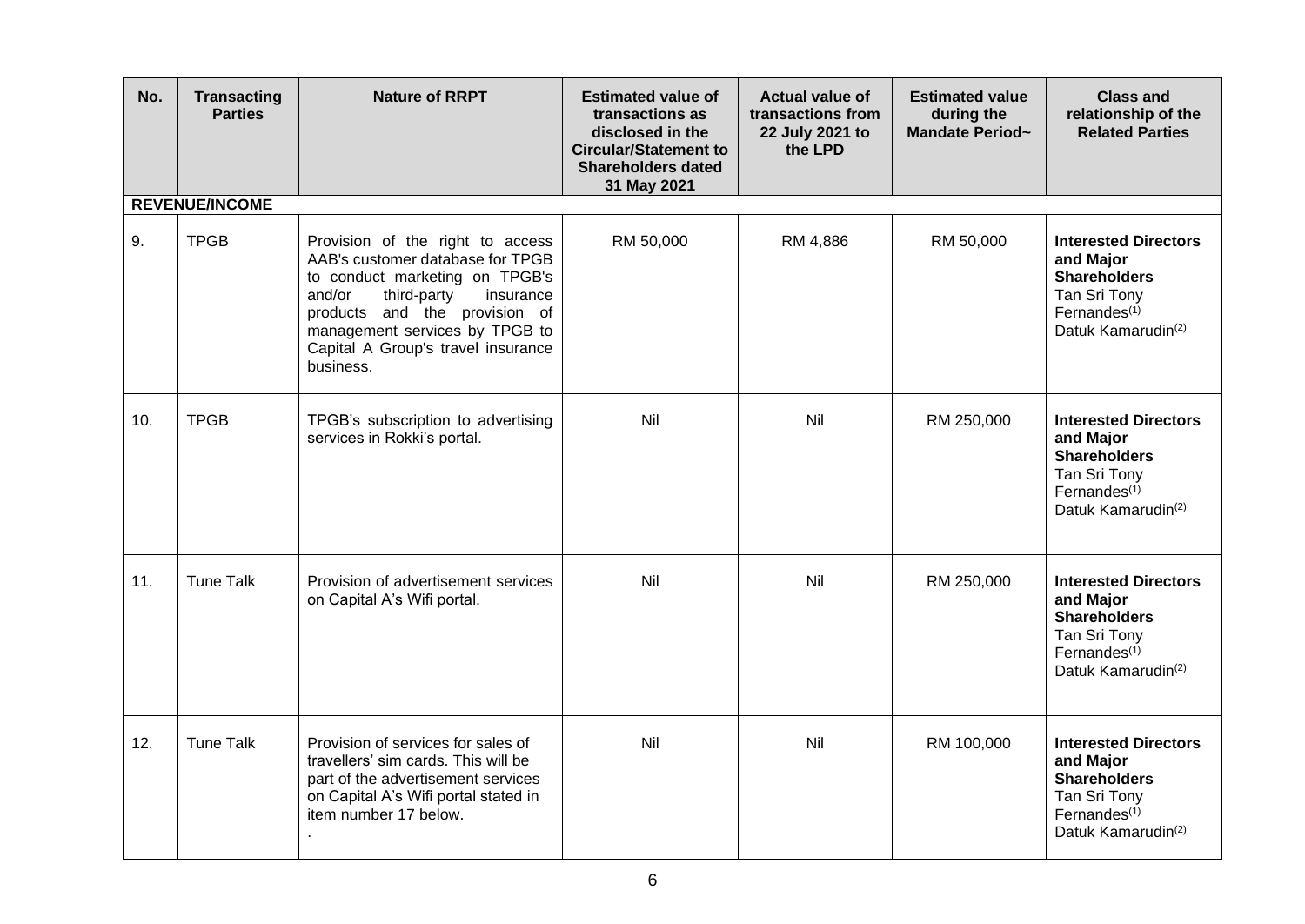| No. | <b>Transacting</b><br><b>Parties</b> | <b>Nature of RRPT</b>                                                                                                                                                                                                                                                                                                       | <b>Estimated value of</b><br>transactions as<br>disclosed in the<br><b>Circular/Statement to</b><br><b>Shareholders dated</b><br>31 May 2021 | <b>Actual value of</b><br>transactions from<br>22 July 2021 to<br>the LPD | <b>Estimated value</b><br>during the<br><b>Mandate Period~</b> | <b>Class and</b><br>relationship of the<br><b>Related Parties</b>                                                                             |
|-----|--------------------------------------|-----------------------------------------------------------------------------------------------------------------------------------------------------------------------------------------------------------------------------------------------------------------------------------------------------------------------------|----------------------------------------------------------------------------------------------------------------------------------------------|---------------------------------------------------------------------------|----------------------------------------------------------------|-----------------------------------------------------------------------------------------------------------------------------------------------|
|     | <b>REVENUE/INCOME</b>                |                                                                                                                                                                                                                                                                                                                             |                                                                                                                                              |                                                                           |                                                                |                                                                                                                                               |
| 13. | <b>Notel</b><br>Management           | Provision of advertisement services<br>on Capital A's Wifi portal.                                                                                                                                                                                                                                                          | Nil                                                                                                                                          | Nil                                                                       | RM 150,000                                                     | <b>Interested Directors</b><br>and Major<br><b>Shareholders</b><br>Tan Sri Tony<br>Fernandes $(1)$<br>Datuk Kamarudin <sup>(2)</sup>          |
| 14. | <b>AAX</b>                           | Provision of the following shared<br>services by AirAsia SEA to AAX:<br>Finance<br>and<br>accounting<br>(a)<br>support operation services;<br>People department support<br>(b)<br>operation services;<br>Information and technology<br>(C)<br>operation support services<br>Refunds, and<br>(d)<br>Customer Support.<br>(e) | *RM 4,000,000                                                                                                                                | RM 849,378                                                                | *#RM 1,200,000                                                 | <b>Interested Directors</b><br>and Major<br><b>Shareholders</b><br>Tan Sri Tony<br>Fernandes <sup>(1)</sup><br>Datuk Kamarudin <sup>(2)</sup> |
| 15. | Epsom                                | Service<br>Agreements<br>for<br>AirAsia.Com to provide services<br>related to managing digital media<br>activities for Epsom.                                                                                                                                                                                               | RM 300,000                                                                                                                                   | RM 40,422                                                                 | RM 350,000                                                     | <b>Interested Directors</b><br>and Major<br><b>Shareholders</b><br>Tan Sri Tony<br>Fernandes $(1)$<br>Datuk Kamarudin <sup>(2)</sup>          |
| 16. | <b>TAAX</b>                          | Supply of in-flight entertainment<br>system, hardware, software, content<br>and updates by Rokki.                                                                                                                                                                                                                           | RM 300,000                                                                                                                                   | Nil                                                                       | **RM 1,200,000                                                 | <b>Interested Directors</b><br>and Major<br><b>Shareholders</b><br>Tan Sri Tony<br>Fernandes <sup>(1)</sup><br>Datuk Kamarudin <sup>(2)</sup> |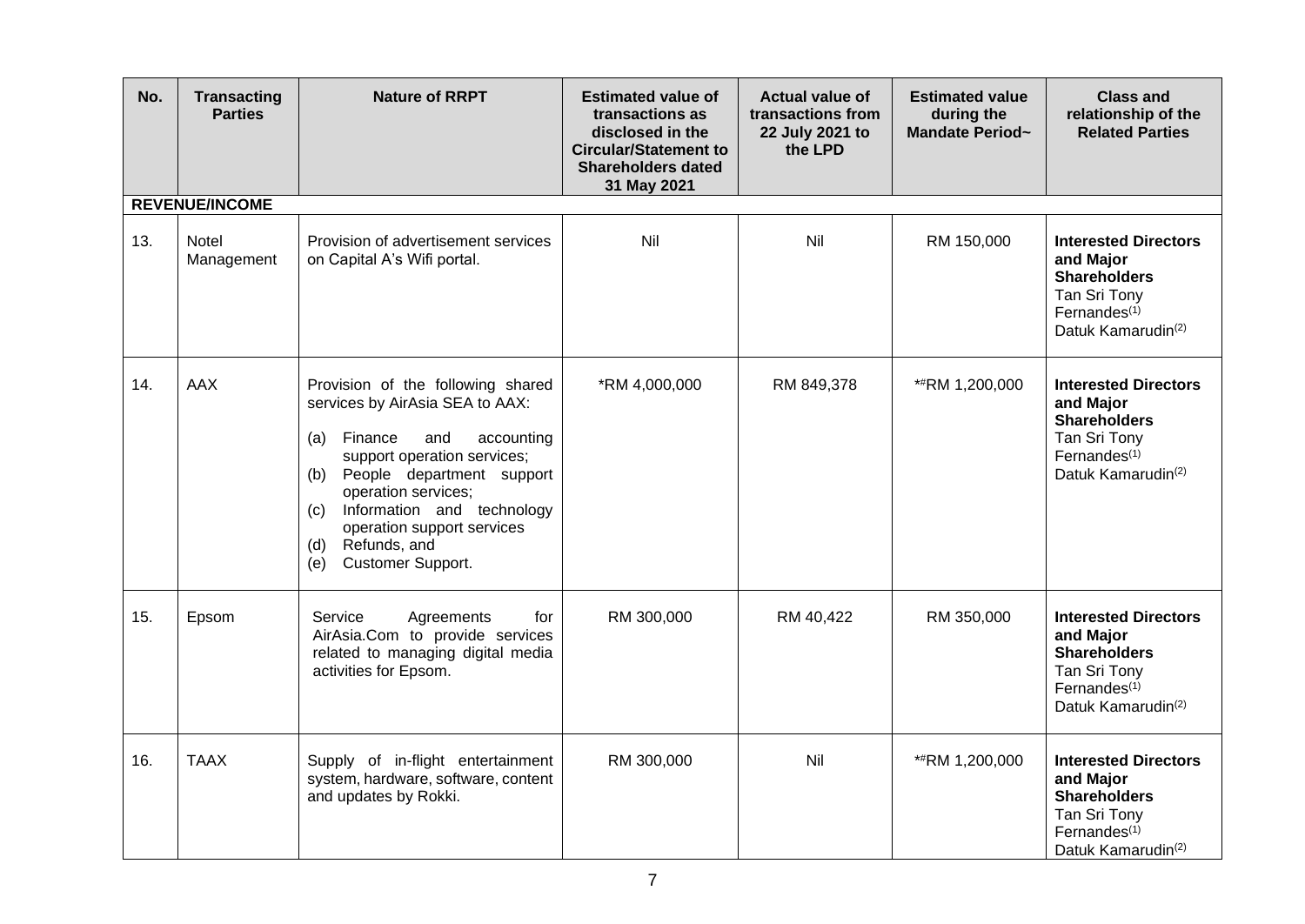| No. | <b>Transacting</b><br><b>Parties</b> | <b>Nature of RRPT</b>                                                                                                                                                                                                                                                                                                                      | <b>Estimated value of</b><br>transactions as<br>disclosed in the<br><b>Circular/Statement to</b><br><b>Shareholders dated</b><br>31 May 2021 | <b>Actual value of</b><br>transactions from<br>22 July 2021 to<br>the LPD | <b>Estimated value</b><br>during the<br>Mandate Period~ | <b>Class and</b><br>relationship of the<br><b>Related Parties</b>                                                                             |
|-----|--------------------------------------|--------------------------------------------------------------------------------------------------------------------------------------------------------------------------------------------------------------------------------------------------------------------------------------------------------------------------------------------|----------------------------------------------------------------------------------------------------------------------------------------------|---------------------------------------------------------------------------|---------------------------------------------------------|-----------------------------------------------------------------------------------------------------------------------------------------------|
|     | <b>REVENUE/INCOME</b>                |                                                                                                                                                                                                                                                                                                                                            |                                                                                                                                              |                                                                           |                                                         |                                                                                                                                               |
| 17. | <b>TAAX</b>                          | Provision of the following shared<br>services by AirAsia SEA TH/IHQ<br>and AirAsia Sea to TAAX:<br>(a) Finance and accounting support<br>operation services;<br>(b) People department support<br>operation services;<br>(c) Information and technology<br>operation support services;<br>(d) Customer support; and<br>(e) Refund services. | RM 1,650,000                                                                                                                                 | RM 681,936                                                                | *#RM 1,400,000                                          | <b>Interested Directors</b><br>and Major<br><b>Shareholders</b><br>Tan Sri Tony<br>Fernandes $(1)$<br>Datuk Kamarudin <sup>(2)</sup>          |
| 18. | <b>TAAX</b>                          | Information Technology System and<br>Security Services provided by AAB<br>to TAAX.                                                                                                                                                                                                                                                         | RM 3,500,000                                                                                                                                 | RM 2,591,028                                                              | *#RM 3,500,000                                          | <b>Interested Directors</b><br>and Major<br><b>Shareholders</b><br>Tan Sri Tony<br>Fernandes $(1)$<br>Datuk Kamarudin <sup>(2)</sup>          |
| 19. | <b>TPGB</b>                          | Agreements<br>Service<br>between<br>AirAsia.Com and TPGB to provide<br>services related to managing digital<br>media activities to TPGB.                                                                                                                                                                                                   | RM 500,000                                                                                                                                   | RM 145,514                                                                | RM 750,000                                              | <b>Interested Directors</b><br>and Major<br><b>Shareholders</b><br>Tan Sri Tony<br>Fernandes <sup>(1)</sup><br>Datuk Kamarudin <sup>(2)</sup> |
| 20. | <b>Tune Talk</b>                     | Agreements<br>Service<br>between<br>AirAsia.Com and Tune Talk to<br>provide<br>services<br>related<br>to<br>managing digital media activities to<br>Tune Talk.                                                                                                                                                                             | RM 300,000                                                                                                                                   | Nil                                                                       | RM 500,000                                              | <b>Interested Directors</b><br>and Major<br><b>Shareholders</b><br>Tan Sri Tony<br>Fernandes $(1)$<br>Datuk Kamarudin <sup>(2)</sup>          |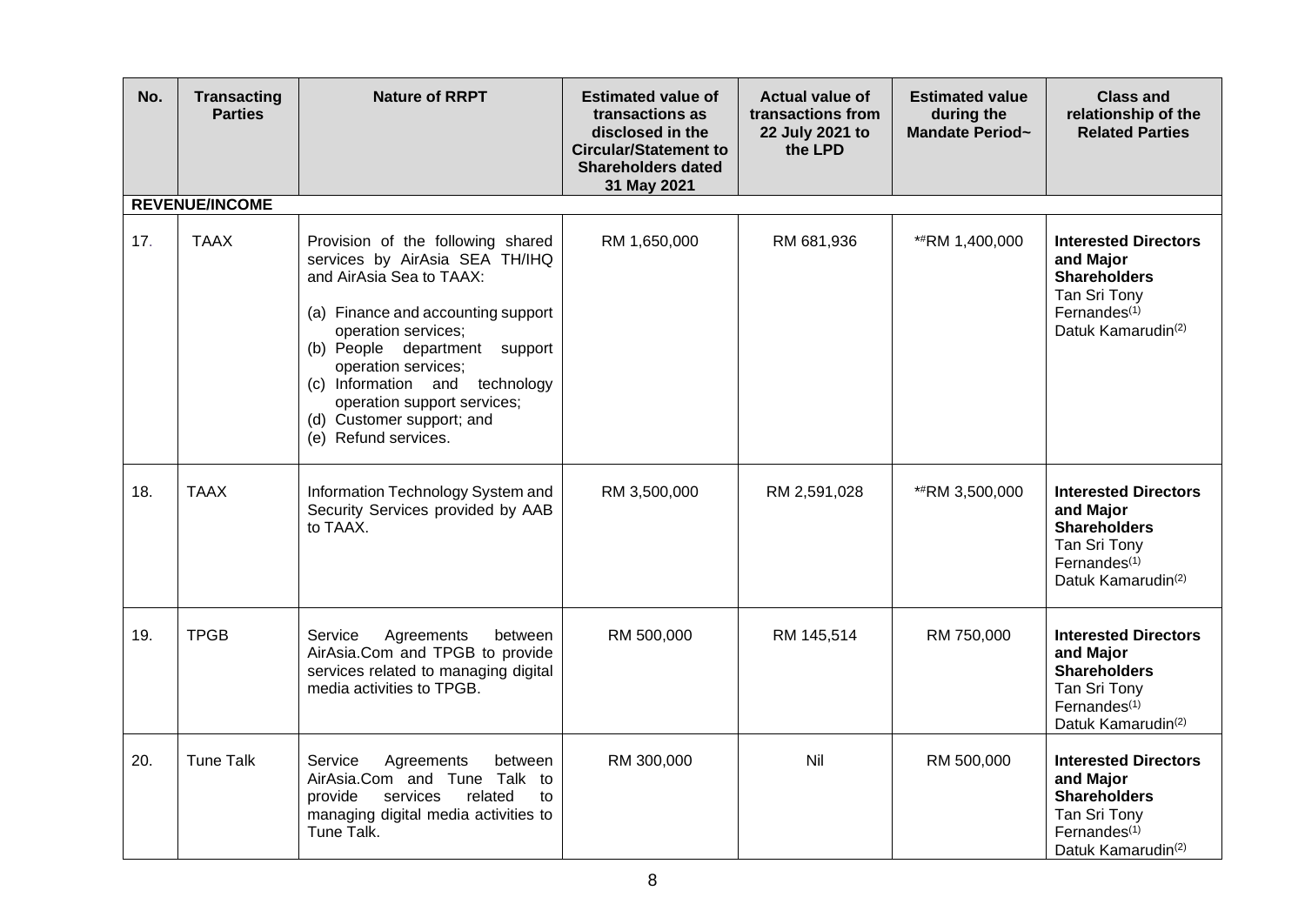| No.             | <b>Transacting</b><br><b>Parties</b> | <b>Nature of RRPT</b>                                                                                                                                                                                                               | <b>Estimated value of</b><br>transactions as<br>disclosed in the<br><b>Circular/Statement to</b><br><b>Shareholders dated</b><br>31 May 2021 | <b>Actual value of</b><br>transactions from<br>22 July 2021 to<br>the LPD | <b>Estimated value</b><br>during the<br>Mandate Period~ | <b>Class and</b><br>relationship of the<br><b>Related Parties</b>                                                                             |
|-----------------|--------------------------------------|-------------------------------------------------------------------------------------------------------------------------------------------------------------------------------------------------------------------------------------|----------------------------------------------------------------------------------------------------------------------------------------------|---------------------------------------------------------------------------|---------------------------------------------------------|-----------------------------------------------------------------------------------------------------------------------------------------------|
|                 | <b>REVENUE/INCOME</b>                |                                                                                                                                                                                                                                     |                                                                                                                                              |                                                                           |                                                         |                                                                                                                                               |
| 21.             | <b>ECML Hotels</b>                   | Service<br>Agreements<br>between<br>AirAsia.Com and ECML Hotels to<br>provide<br>related<br>services<br>to<br>managing digital media activities to<br><b>ECML Hotels.</b>                                                           | RM 300,000                                                                                                                                   | RM 43,140                                                                 | RM 300,000                                              | <b>Interested Directors</b><br>and Major<br><b>Shareholders</b><br>Tan Sri Tony<br>Fernandes $(1)$<br>Datuk Kamarudin <sup>(2)</sup>          |
| <b>EXPENSES</b> |                                      |                                                                                                                                                                                                                                     |                                                                                                                                              |                                                                           |                                                         |                                                                                                                                               |
| 22.             | <b>AAX</b>                           | Redemption of loyalty points when<br>Big members use the loyalty points<br>accumulated under the airasia<br>rewards Programme operated and<br>managed by BIGLIFE for AAX's<br>flights and other ancillary products<br>and services. | RM 1,915,000                                                                                                                                 | <b>RM 87</b>                                                              | #RM 6,000,000                                           | <b>Interested Directors</b><br>and Major<br><b>Shareholders</b><br>Tan Sri Tony<br>Fernandes <sup>(1)</sup><br>Datuk Kamarudin <sup>(2)</sup> |
| 23.             | <b>AAX</b>                           | <b>Provision</b><br>of ground<br>handling<br>services at Taoyuan International<br>Airport.                                                                                                                                          | TWD 9,125,000<br>(RM 1, 340, 000)                                                                                                            | Nil                                                                       | Nil                                                     | <b>Interested Directors</b><br>and Major<br><b>Shareholders</b><br>Tan Sri Tony<br>Fernandes $(1)$<br>Datuk Kamarudin <sup>(2)</sup>          |
| 24.             | <b>AAX</b>                           | AAX's<br>Purchase<br>of<br>cargo<br>transportation capacity by Teleport<br>on routes operated by AAX.                                                                                                                               | USD 18,989,000<br>(RM 79,830,000)                                                                                                            | USD 52,955,057<br>(RM 222,623,060)                                        | #USD 144,985,000<br>(RM 609,517,000)                    | <b>Interested Directors</b><br>and Major<br><b>Shareholders</b><br>Tan Sri Tony<br>Fernandes $(1)$<br>Datuk Kamarudin <sup>(2)</sup>          |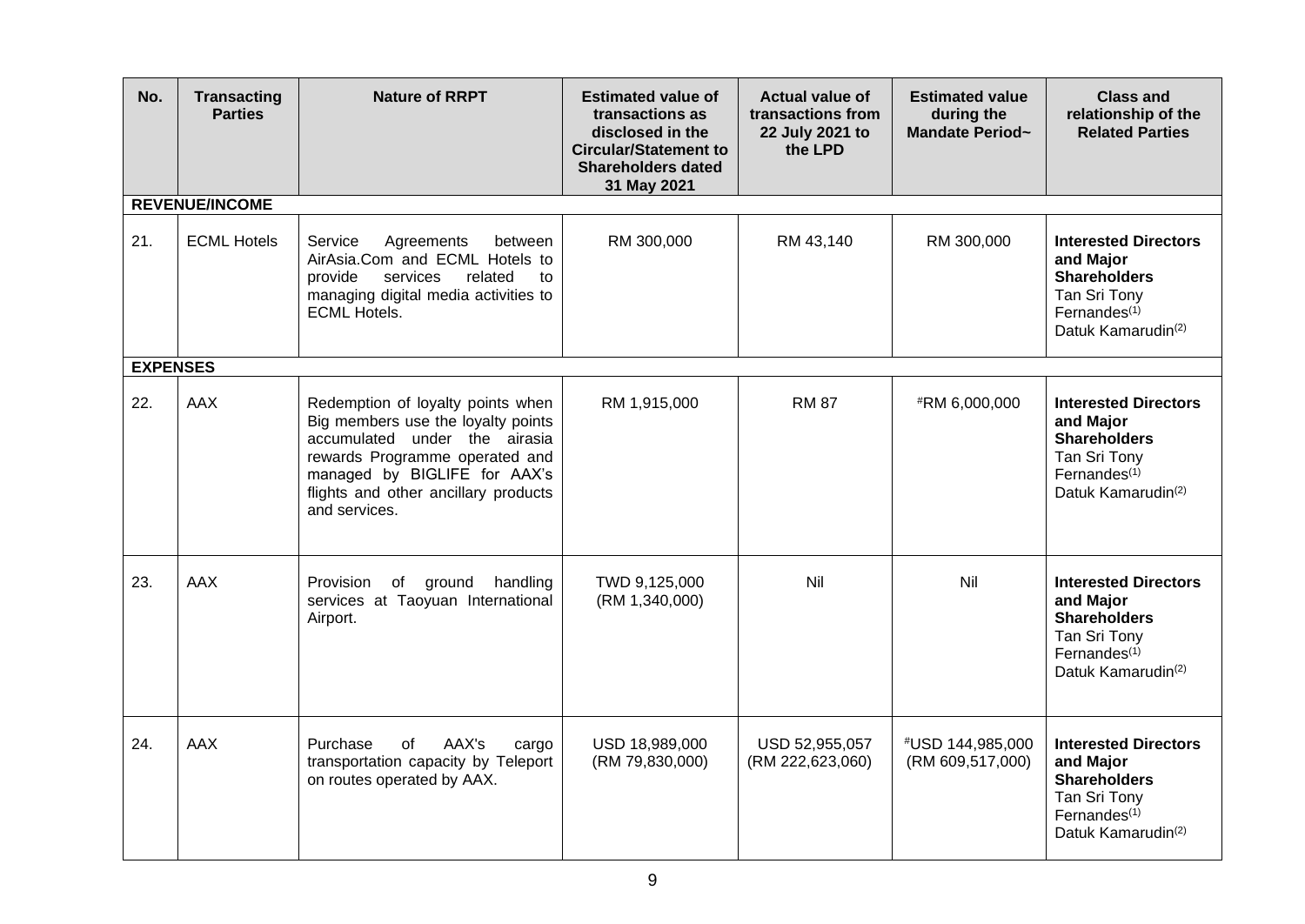| No.             | <b>Transacting</b><br><b>Parties</b> | <b>Nature of RRPT</b>                                                                                                                                                                                                                                                                                                                                                                                                                                  | <b>Estimated value of</b><br>transactions as<br>disclosed in the<br><b>Circular/Statement to</b><br><b>Shareholders dated</b><br>31 May 2021 | <b>Actual value of</b><br>transactions from<br>22 July 2021 to<br>the LPD | <b>Estimated value</b><br>during the<br>Mandate Period~ | <b>Class and</b><br>relationship of the<br><b>Related Parties</b>                                                                             |
|-----------------|--------------------------------------|--------------------------------------------------------------------------------------------------------------------------------------------------------------------------------------------------------------------------------------------------------------------------------------------------------------------------------------------------------------------------------------------------------------------------------------------------------|----------------------------------------------------------------------------------------------------------------------------------------------|---------------------------------------------------------------------------|---------------------------------------------------------|-----------------------------------------------------------------------------------------------------------------------------------------------|
| <b>EXPENSES</b> |                                      |                                                                                                                                                                                                                                                                                                                                                                                                                                                        |                                                                                                                                              |                                                                           |                                                         |                                                                                                                                               |
| 25.             | <b>TAAX</b>                          | Purchase<br>TAAX's<br>0f<br>cargo<br>transportation capacity by Teleport<br>on routes operated by TAAX.                                                                                                                                                                                                                                                                                                                                                | USD 35,734,000<br>(RM 150,226,000)                                                                                                           | USD 13,346,566<br>(RM 56,108,963)                                         | #USD 38,845,000<br>(RM 163,304,000)                     | <b>Interested Directors</b><br>and Major<br><b>Shareholders</b><br>Tan Sri Tony<br>Fernandes $(1)$<br>Datuk Kamarudin <sup>(2)</sup>          |
| 26.             | <b>TAAX</b>                          | Redemption of loyalty points when<br>Big members use the loyalty points<br>accumulated under the airasia<br>rewards Program operated and<br>managed by BIGLIFE for TAAX's<br>flights and other ancillary products<br>and services.                                                                                                                                                                                                                     | RM 1,780,000                                                                                                                                 | Nil                                                                       | #RM 1,780,000                                           | <b>Interested Directors</b><br>and Major<br><b>Shareholders</b><br>Tan Sri Tony<br>Fernandes $(1)$<br>Datuk Kamarudin <sup>(2)</sup>          |
| 27.             | Notel<br>Management                  | The contract for this RRPT(s) was<br>signed between Notel Management<br>and AirAsia SEA for the provision of<br>hotel services to Capital A Group<br>and/or its affiliates and/or its guests<br>at corporate rates provided by Notel<br>Management as hotel operator that<br>manages hotels on behalf of the<br>following entities that directly<br>invoices the respective entities of<br>Capital A Group:<br>1. OHG Services; and<br>2. ECML Hotels. | RM 6,200,000                                                                                                                                 | RM 666,936                                                                | RM 6,200,000                                            | <b>Interested Directors</b><br>and Major<br><b>Shareholders</b><br>Tan Sri Tony<br>Fernandes <sup>(1)</sup><br>Datuk Kamarudin <sup>(2)</sup> |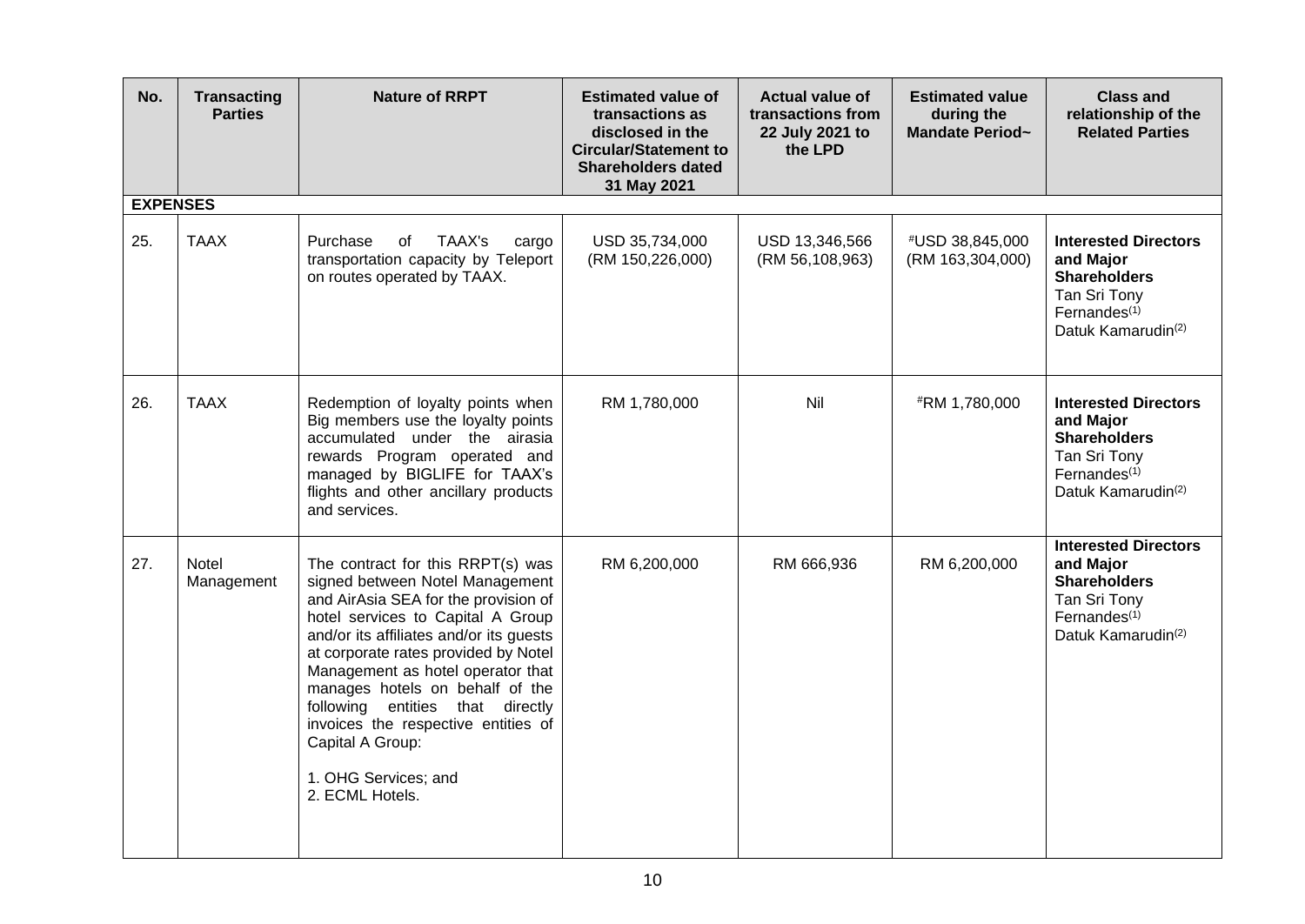| No.             | <b>Transacting</b><br><b>Parties</b> | <b>Nature of RRPT</b>                                                                                                                                                  | <b>Estimated value of</b><br>transactions as<br>disclosed in the<br><b>Circular/Statement to</b><br><b>Shareholders dated</b><br>31 May 2021 | <b>Actual value of</b><br>transactions from<br>22 July 2021 to<br>the LPD | <b>Estimated value</b><br>during the<br>Mandate Period~ | <b>Class and</b><br>relationship of the<br><b>Related Parties</b>                                                                             |
|-----------------|--------------------------------------|------------------------------------------------------------------------------------------------------------------------------------------------------------------------|----------------------------------------------------------------------------------------------------------------------------------------------|---------------------------------------------------------------------------|---------------------------------------------------------|-----------------------------------------------------------------------------------------------------------------------------------------------|
| <b>EXPENSES</b> |                                      |                                                                                                                                                                        |                                                                                                                                              |                                                                           |                                                         |                                                                                                                                               |
| 28.             | <b>TPGB</b>                          | To participate in the BIG Loyalty<br>Program as a merchant partner to<br>purchase BIG Points from BIGLIFE<br>for the purposes of awarding it to<br>TPGB's subscribers. | RM 2,000,000                                                                                                                                 | RM23,024                                                                  | RM 156,000                                              | <b>Interested Directors</b><br>and Major<br><b>Shareholders</b><br>Tan Sri Tony<br>Fernandes $(1)$<br>Datuk Kamarudin <sup>(2)</sup>          |
| 29.             | Tune Talk                            | Subscription to Sim Card by Rokki.                                                                                                                                     | RM 40,000                                                                                                                                    | Nil                                                                       | RM 70,000                                               | <b>Interested Directors</b><br>and Major<br><b>Shareholders</b><br>Tan Sri Tony<br>Fernandes <sup>(1)</sup><br>Datuk Kamarudin <sup>(2)</sup> |

*(The rest of this page has been intentionally left blank)*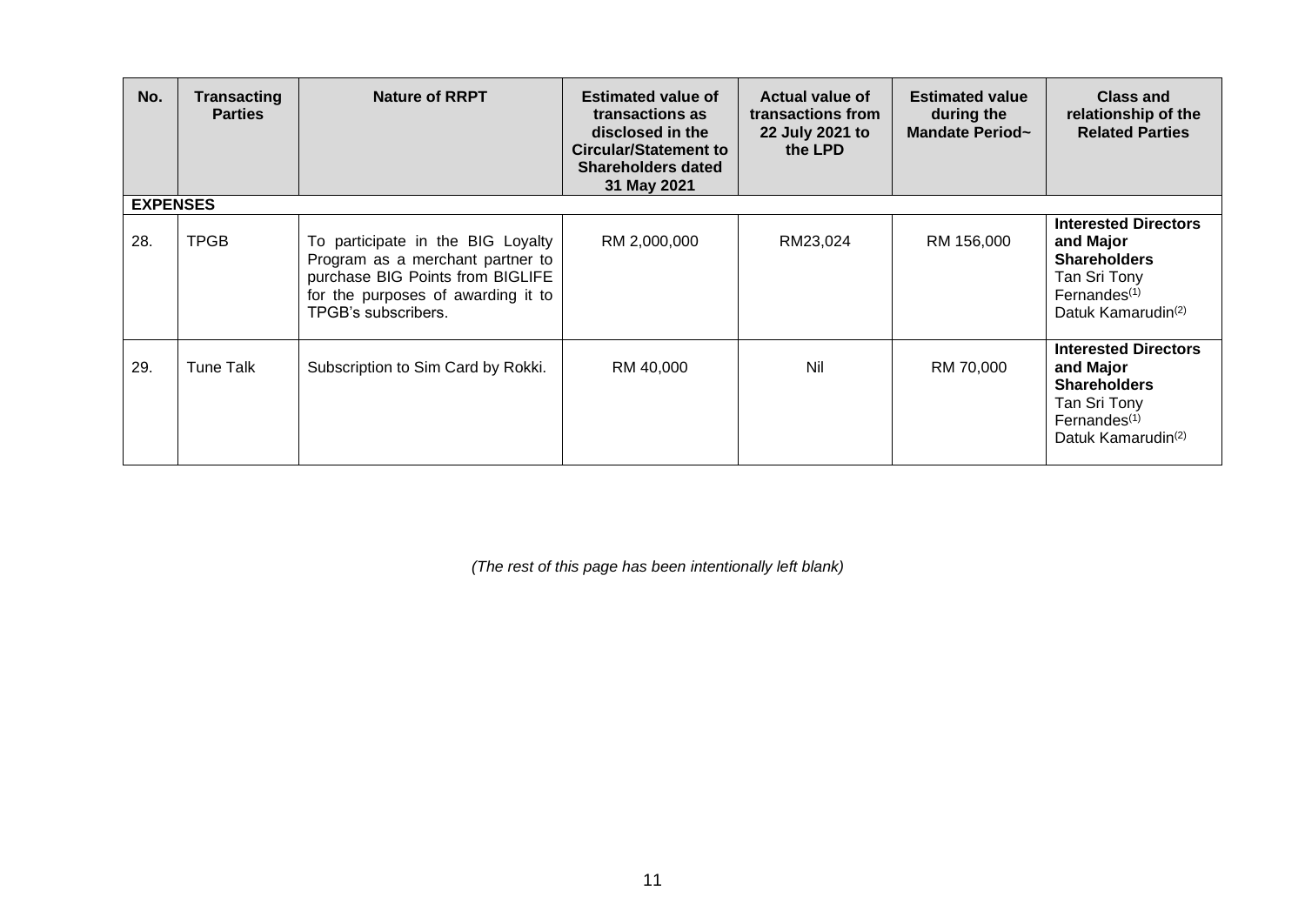# **ADDITIONAL RRPTS**

| No. | <b>Transacting</b><br><b>Parties</b> | <b>Nature of RRPT</b>                                                                                                                                                                                                                                                                                                                                                                        | <b>Estimated value during</b><br>the Mandate Period~ | Class and relationship of the<br><b>Related Parties</b>                                                                                 |
|-----|--------------------------------------|----------------------------------------------------------------------------------------------------------------------------------------------------------------------------------------------------------------------------------------------------------------------------------------------------------------------------------------------------------------------------------------------|------------------------------------------------------|-----------------------------------------------------------------------------------------------------------------------------------------|
|     | <b>REVENUE/INCOME</b>                |                                                                                                                                                                                                                                                                                                                                                                                              |                                                      |                                                                                                                                         |
| 1.  | <b>IKHLAS</b>                        | Commercial Agreement between AirAsia.Com and IKHLAS for the<br>purpose of charging IKHLAS for using the AirAsia SuperApp.                                                                                                                                                                                                                                                                    | RM500,000                                            | <b>Interested Directors and Major</b><br><b>Shareholders</b><br>Datuk Kamarudin <sup>(2)</sup>                                          |
| 2.  | <b>TPG</b>                           | Distribution Agreement between AirAsia.Com and TPG for the<br>management of insurance business. This includes the Agency<br>Agreement between AirAsia.Com and TIMB, a subsidiary of TPG,<br>to appoint AirAsia. Com as a registered corporate agent of TIMB to<br>transact insurance business on airasia.com website and mobile<br>application on behalf of TIMB in exchange for commission. | RM1,564,000                                          | <b>Interested Directors and Major</b><br><b>Shareholders</b><br>Tan Sri Tony Fernandes <sup>(1)</sup><br>Datuk Kamarudin <sup>(2)</sup> |
| 3.  | <b>TPT</b>                           | Media Services Agreement between AirAsia.Com and TPT for the<br>management of digital media activities.                                                                                                                                                                                                                                                                                      | RM500,000                                            | <b>Interested Directors and Major</b><br><b>Shareholders</b><br>Tan Sri Tony Fernandes <sup>(1)</sup><br>Datuk Kamarudin <sup>(2)</sup> |
| 4.  | <b>TPR</b>                           | Service Agreement between AirAsia SEA and TPR for AirAsia<br>SEA to provide refund service on insurance premium for the<br>quests of AirAsia.                                                                                                                                                                                                                                                | RM1,000                                              | <b>Interested Directors and Major</b><br><b>Shareholders</b><br>Tan Sri Tony Fernandes <sup>(1)</sup><br>Datuk Kamarudin <sup>(2)</sup> |
| 5.  | <b>TAAX</b>                          | Provision of platform services by AirAsia.Com:<br>Online distribution of TAAX flight inventory<br>via airasia.com domain or airasia Superapp mobile app<br>owned/operated by AirAsia.Com                                                                                                                                                                                                     | *#USD 100,000<br>(RM 420,400)                        | <b>Interested Directors and Major</b><br><b>Shareholders</b><br>Tan Sri Tony Fernandes <sup>(1)</sup><br>Datuk Kamarudin <sup>(2)</sup> |
| 6.  | <b>AAX</b>                           | Provision of platform services by AirAsia.Com:<br>Online distribution of AAX flight inventory via airasia.com domain<br>or airasia Superapp mobile app owned/operated by AirAsia.Com                                                                                                                                                                                                         | **RM 4,200,000                                       | <b>Interested Directors and Major</b><br><b>Shareholders</b><br>Tan Sri Tony Fernandes <sup>(1)</sup><br>Datuk Kamarudin <sup>(2)</sup> |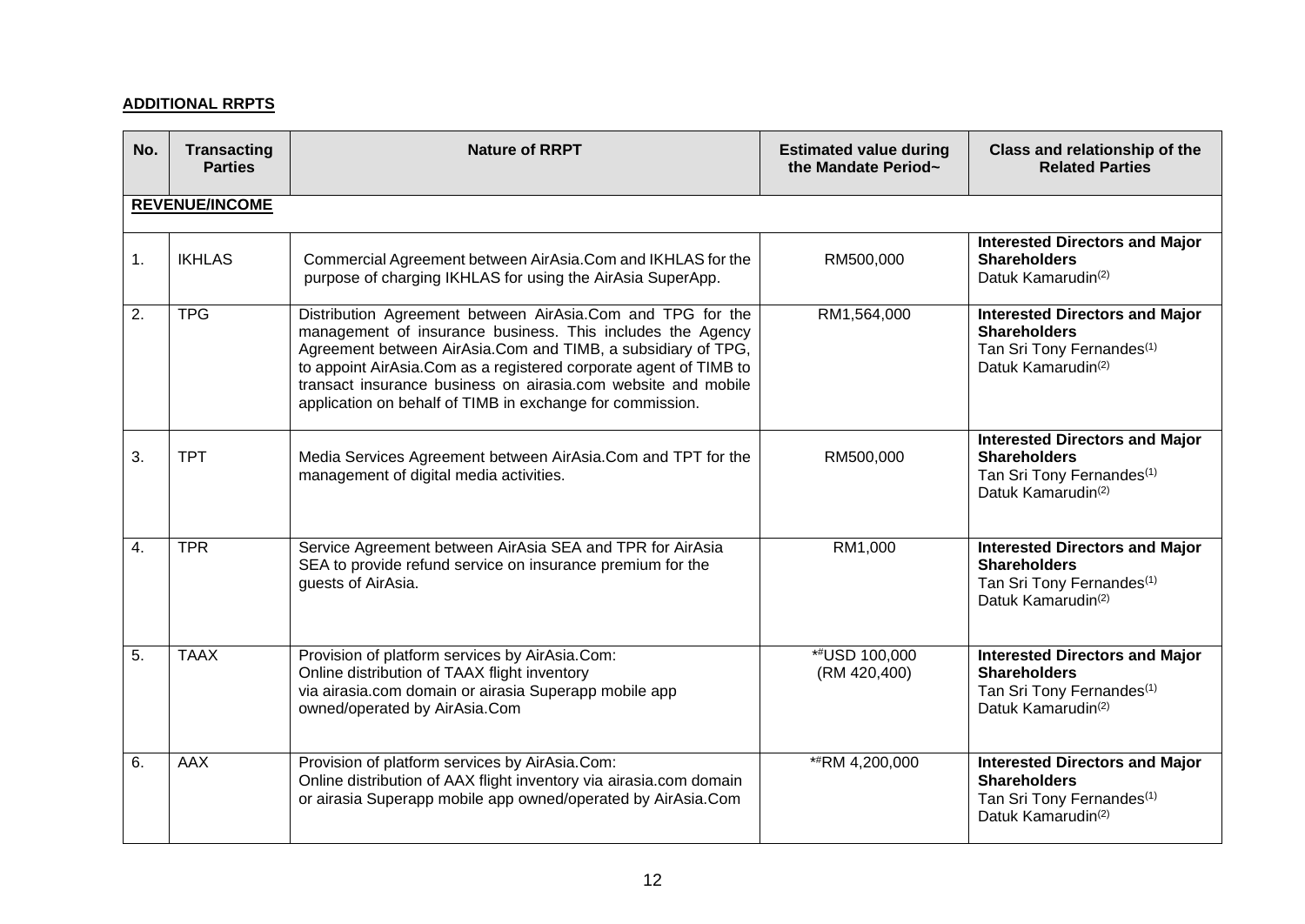| No. | <b>Transacting</b><br><b>Parties</b> | <b>Nature of RRPT</b>                                                                                                                                                                                                                                                                                                                                                                                                                                                                                                                                                                                                                                       | <b>Estimated value during</b><br>the Mandate Period~ | Class and relationship of the<br><b>Related Parties</b>                                                                                 |
|-----|--------------------------------------|-------------------------------------------------------------------------------------------------------------------------------------------------------------------------------------------------------------------------------------------------------------------------------------------------------------------------------------------------------------------------------------------------------------------------------------------------------------------------------------------------------------------------------------------------------------------------------------------------------------------------------------------------------------|------------------------------------------------------|-----------------------------------------------------------------------------------------------------------------------------------------|
|     | <b>REVENUE/INCOME</b>                |                                                                                                                                                                                                                                                                                                                                                                                                                                                                                                                                                                                                                                                             |                                                      |                                                                                                                                         |
| 7.  | <b>AAX</b>                           | Provision of the following shared services by AirAsia SEA and<br>AirAsia SEA TH/IHQ to AAX:<br>(a) Finance and accounting support operation services;<br>(b) People department support operation services;<br>(c) Information and technology operation support services;<br>and<br>(d) Refunds;<br>(e) Customer Support;<br>(f) Facilities;<br>(g) Procurement;<br>(h) Network management center, safety, operational quality<br>assurance and ground operations;<br>Airline strategy, fleet, network, scheduling and regulatory<br>(i)<br>affairs;<br>Airport partnerships and incentives;<br>(i)<br>(k) Information security; and<br>Supply chain.<br>(1) | *#RM 18,000,000                                      | <b>Interested Directors and Major</b><br><b>Shareholders</b><br>Tan Sri Tony Fernandes <sup>(1)</sup><br>Datuk Kamarudin <sup>(2)</sup> |
| 8.  | <b>TAAX</b>                          | Provision of the following shared services by AirAsia SEA and<br>AirAsia SEA TH/IHQ to TAAX:<br>(a) Finance and accounting support operation services;<br>(b) People department support operation services;<br>(c) Information and technology operation support services;<br>and<br>(d) Refunds;<br>(e) Customer Support;<br>(f) Facilities;<br>(g) Procurement;<br>(h) Network management center, safety, operational quality<br>assurance and ground operations;<br>(i) Airline strategy, fleet, network, scheduling and regulatory<br>affairs;<br>Airport partnerships and incentives;<br>(k) Information security; and<br>Supply chain.<br>(1)          | **RM 11,000,000                                      | <b>Interested Directors and Major</b><br><b>Shareholders</b><br>Tan Sri Tony Fernandes <sup>(1)</sup><br>Datuk Kamarudin <sup>(2)</sup> |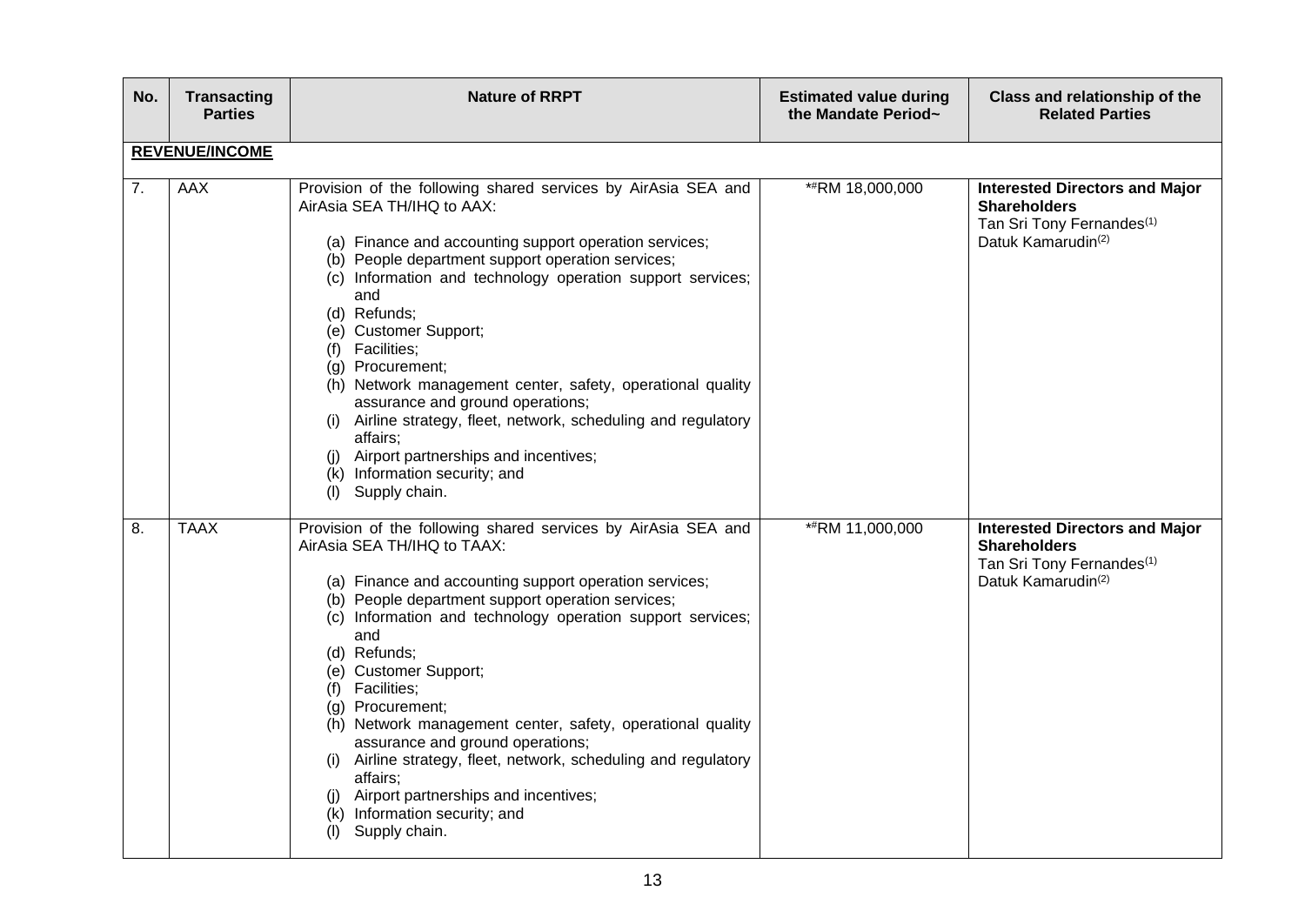#### *Notes:*

- *~ Indicative estimate during the Mandate Period which is based on historical trends and may vary from the estimated values above depending on the prevailing economic and competitive environment.*
- *\* The amounts are to be prepaid before such services are rendered to AAX and TAAX. Please refer to Section 3 for further information.*
- *# Amount is based on the current view of the recovery from Covid-19 pandemic and business model adopted by AAX and TAAX.*

*(The rest of this page has been intentionally left blank)*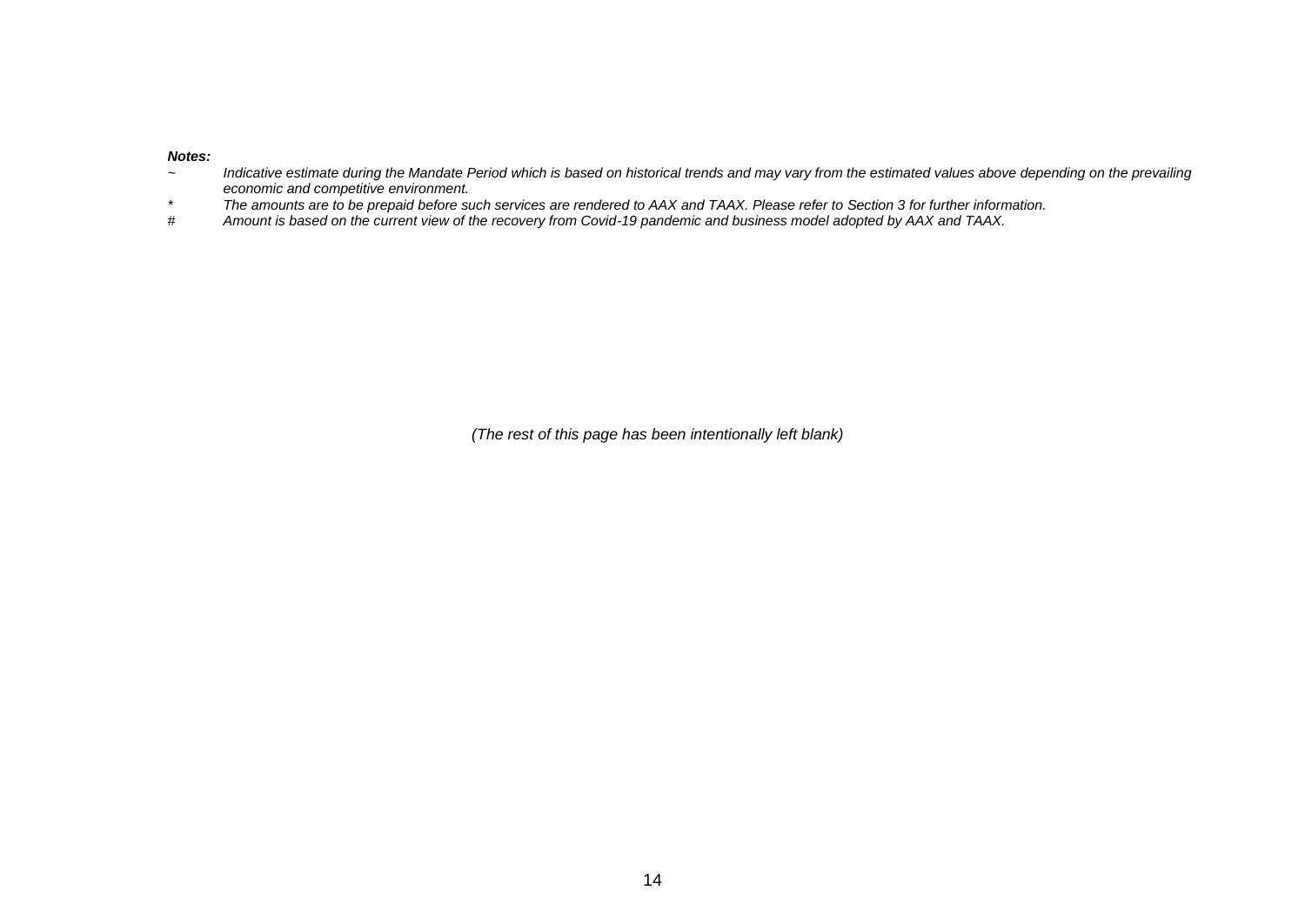*(1) Tan Sri Tony Fernandes is an interested Director and interested Major Shareholder by virtue of his directorships, direct and indirect shareholdings in our Company, and the Transacting Parties. Please refer to Section 7 of this Circular/Statement for details of his shareholdings in our Company.*

|                    | <--------- Direct --------> |       |               |                                       |                     |
|--------------------|-----------------------------|-------|---------------|---------------------------------------|---------------------|
|                    | No. of shares               | %     | No. of shares | %                                     | <b>Directorship</b> |
|                    |                             |       |               |                                       |                     |
| AAX                | 11,130,372                  | 2.68  | 131,033,136   | $31.59*$                              |                     |
| <b>TPGB</b>        | 100,000                     | 0.01  | 221, 172, 150 | $29.42^{\circ}$                       |                     |
| TIMB               |                             |       | 83,273,097    | 83.26**                               |                     |
| <b>TAAX</b>        |                             |       | 20,457,500    | 49.00 $^\circledR$                    |                     |
| <b>IAAX</b>        |                             |       | 8,536,539     | 49.00 <sup><math>\degree</math></sup> |                     |
| <b>Tune Group</b>  | 334, 110,000                | 50.00 |               |                                       | ✓                   |
| <b>Notel</b>       |                             |       | 100,000       | 100.00#                               |                     |
| Management         |                             |       |               |                                       |                     |
| <b>ECML Hotels</b> |                             |       | 118,967,386   | $24.79^{\circledR}$                   |                     |
| <b>TPT</b>         |                             | -     | 14,700,000    | 49.00                                 |                     |
| <b>TPR</b>         |                             |       | 3,207,288     | $100.00^{\circ}$                      | ٠                   |

*As at the LPD, the directorship and direct and indirect shareholdings of Tan Sri Tony Fernandes in the Transacting Parties are as follows:* 

*\* Deemed interested via his interest in Tune Group and AAB, being the Major Shareholders of AAX, pursuant to Section 8 of the Act.*

*^ Deemed interested via his interest in Tune Group and AirAsia Digital Sdn. Bhd., which is a wholly-owned subsidiary of Capital A, being the Major Shareholders of TPGB, pursuant to Section 8 of the Act.* 

*\*\* Deemed interested via his interest in TPGB, being the Holding Company of TIMB, pursuant to Section 8 of the Act.* 

*@ Deemed interested via his interest in Tune Group and AAB, being the Major Shareholders of AAX, being the Major Shareholder of TAAX, pursuant to Section 8 of the Act.*

- *^^ Deemed interested via his interest in Tune Group and AAB, being the Major Shareholders of AAX, which in turn owns 49% shares in IAAX, pursuant to Section 8 of the Act.*
- *# Deemed interested via his interest in Tune Group, being the Major Shareholder of Tune Hotels.com Ltd., being the Major Shareholder of Tune Hotels.com (BVI) Ltd, which in turn is the Major Shareholder of Notel Management, pursuant to Section 8 of the Act.*
- *@@ Deemed interested via his interest in Tune Group, being the Major Shareholder of ECM Libra Group Berhad, being the Major Shareholder of ECML Hotels, pursuant to Section 8 of the Act.*
- *<sup>~</sup> Deemed interested pursuant to Section 8 of the Act via his interest in Tune Group and AAB, being the Major Shareholders of TPGB which in turn is a Major Shareholder of TPT.*
- *Deemed interested pursuant to Section 8 of the Act via his interest in Tune Group and AAB, being the Major Shareholders of TPGB which is the holding company of TPR.*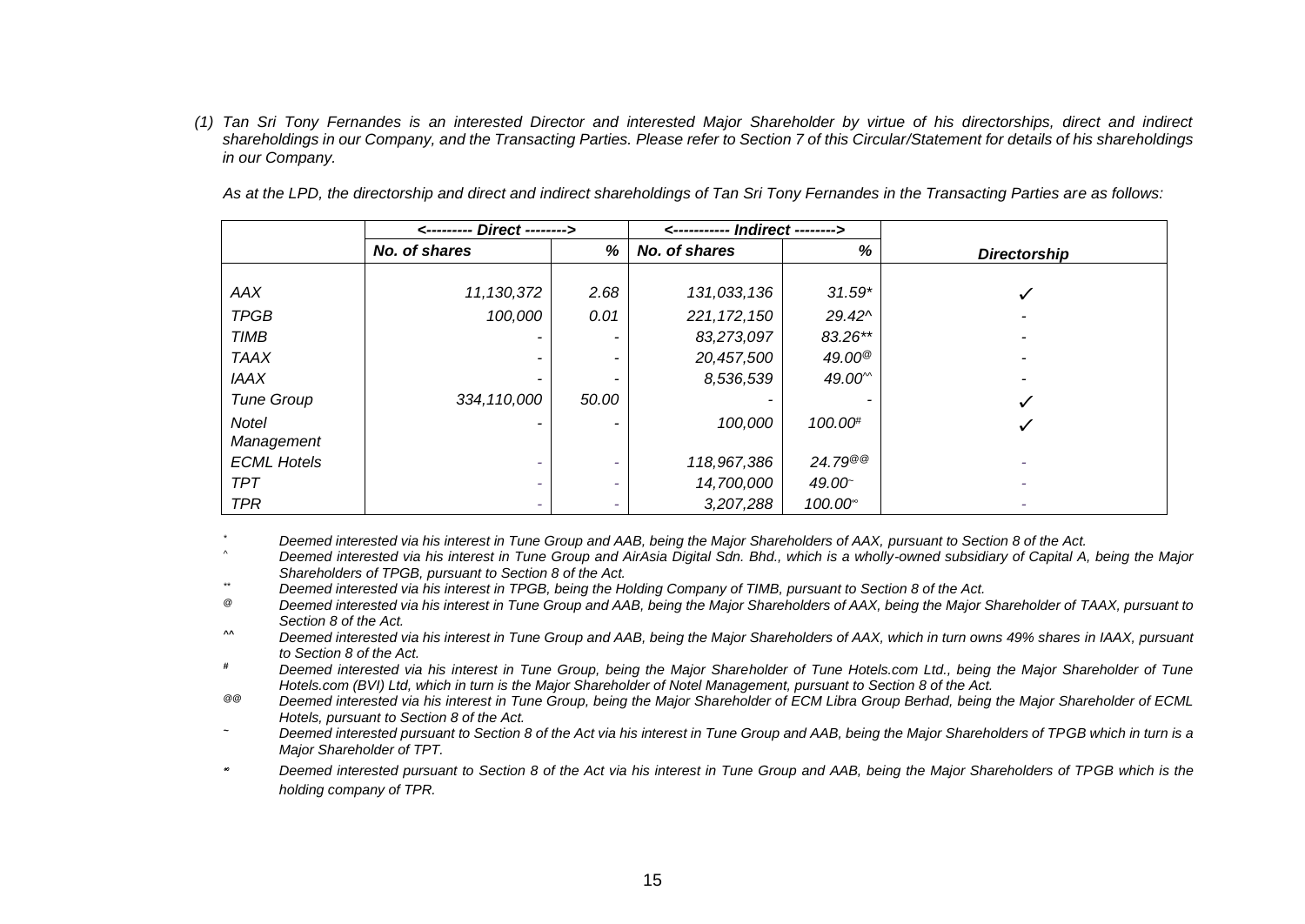*(2) Datuk Kamarudin is an interested Director and interested Major Shareholder by virtue of his directorships, direct and indirect shareholdings in our Company, and the Transacting Parties. Please refer to Section 7 of this Circular/Statement for details of his shareholdings in our Company.*

|                    | <--------- Direct --------> |                          | <-----------lndirect--------> |                                       |                     |
|--------------------|-----------------------------|--------------------------|-------------------------------|---------------------------------------|---------------------|
|                    | No. of shares               | %                        | No. of shares                 | %                                     | <b>Directorship</b> |
|                    |                             |                          |                               |                                       |                     |
| AAX                | 37,070,993                  | 8.94                     | 131,033,136                   | $31.59*$                              | $\checkmark$        |
| <b>TPGB</b>        | 81,900                      | 0.01                     | 221, 172, 150                 | $29.42^{\circ}$                       |                     |
| <b>TIMB</b>        |                             | -                        | 83,273,097                    | 83.26**                               |                     |
| <b>TAAX</b>        |                             | $\overline{\phantom{a}}$ | 20,457,500                    | $49.00^{\circ}$                       | ✓                   |
| <b>IAAX</b>        |                             |                          | 8,536,539                     | 49.00 <sup><math>\degree</math></sup> |                     |
| <b>Tune Group</b>  | 334, 110,000                | 50.00                    |                               |                                       | ✓                   |
| <b>Notel</b>       |                             | -                        | 100,000                       | 100.00#                               | ✓                   |
| Management         |                             |                          |                               |                                       |                     |
| <b>ECML Hotels</b> | -                           | ۰                        | 118,967,386                   | $24.79^{\circ\circ}$                  |                     |
| <b>IKHLAS</b>      | -                           | ٠                        | 3,015,202                     | 100.00##                              |                     |
| <b>TPT</b>         | -                           | ٠                        | 14,700,000                    | 49.00                                 |                     |
| <b>TPR</b>         | -                           | ٠                        | 3,207,288                     | 100.00 <sup>*</sup>                   |                     |

*As at the LPD, the directorship and direct and indirect shareholdings of Datuk Kamarudin in the Transacting Parties are as follows:* 

*\* Deemed interested via his interest in Tune Group and AAB, being the Major Shareholders of AAX, pursuant to Section 8 of the Act.*

*^ Deemed interested via his interest in Tune Group and AirAsia Digital Sdn. Bhd., which is a wholly-owned subsidiary of Capital A, being the Major Shareholders of TPGB, pursuant to Section 8 of the Act.*

*\*\* Deemed interested via his interest in TPGB, being the Holding Company of TIMB, pursuant to Section 8 of the Act.* 

*@ Deemed interested via his interest in Tune Group and AAB, being the Major Shareholders of AAX, being the Major Shareholder of TAAX, pursuant to Section 8 of the Act.*

*^^ Deemed interested via his interest in Tune Group and AAB, being the Major Shareholders of AAX, which in turn owns 49% shares in IAAX, pursuant to Section 8 of the Act.*

*# Deemed interested via his interest in Tune Group, being the Major Shareholder of Tune Hotels.com Ltd., being the Major Shareholder of Tune Hotels.com (BVI) Ltd, which in turn is the Major Shareholder of Notel Management pursuant to Section 8 of the Act*

*@@ Deemed interested via his interest in Tune Group, being the Major Shareholder of ECM Libra Group Berhad, being the Major Shareholder of ECML Hotels, pursuant to Section 8 of the Act.*

*## Deemed interested pursuant to Sections 8(4) and 59 of the Act by virtue of shares held through Capital A, being an indirect Major Shareholder of IKHLAS, and his family member.*

*<sup>~</sup> Deemed interested pursuant to Section 8 of the Act via his interest in Tune Group and AAB, being the Major Shareholders of TPGB which in turn is a Major Shareholder of TPT.*

∞ *Deemed interested pursuant to Section 8 of the Act via his interest in Tune Group and AAB, being the Major Shareholders of TPGB which is the holding company of TPR.*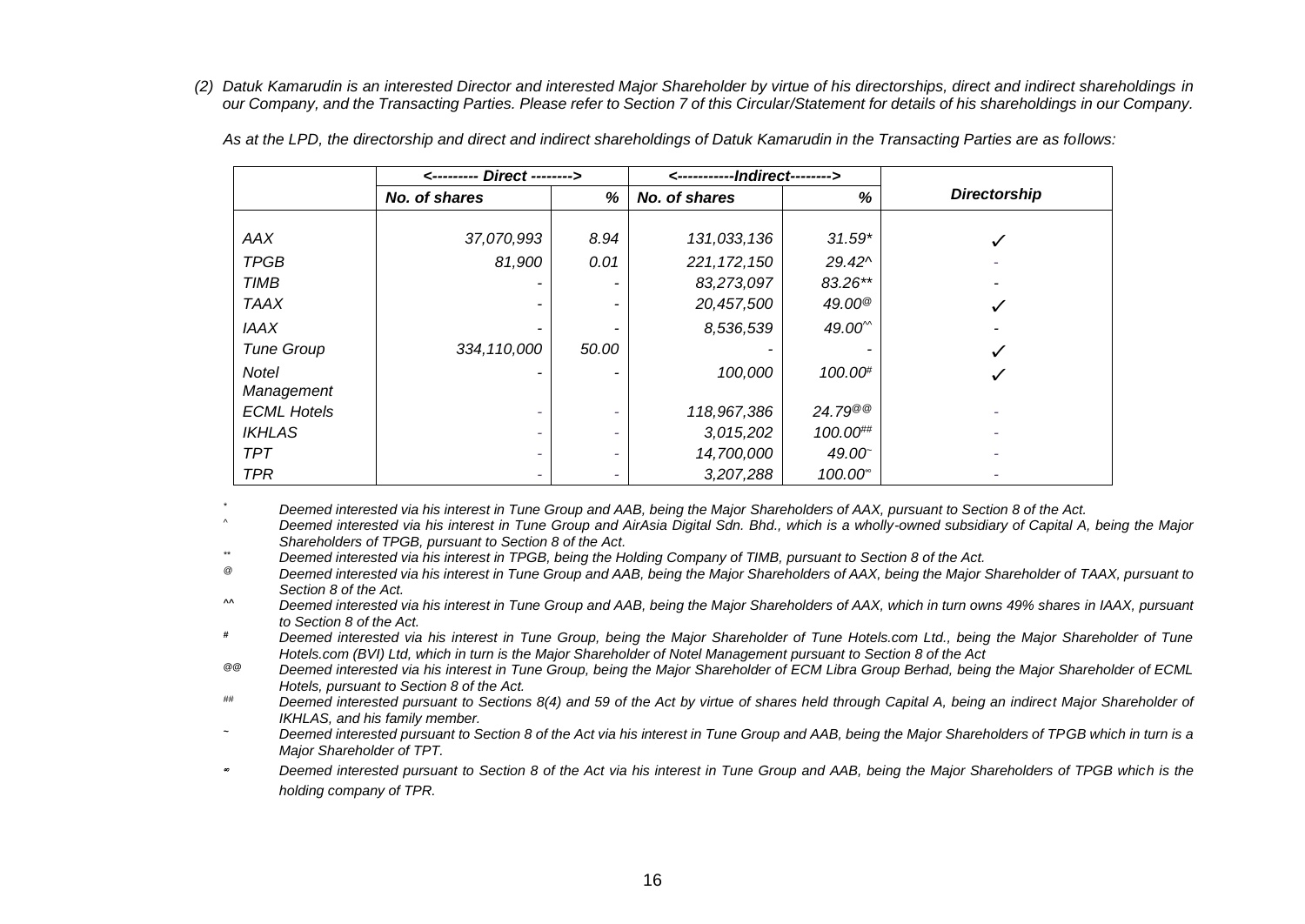#### **2.4 Amounts due and owing to our Group by the Related Parties in relation to services given under RRPT**

Save for IAAX, AAX and TAAX there are no other amounts due and owing by any other Related Parties to our Group pursuant to the RRPTs (as of 31 December 2021, being the latest financial year-end of our Company), which exceeded the credit terms. The principal sum for the total ageing and outstanding amount due and owing by IAAX, AAX and TAAX to our Group are as follows:

| <b>Related</b><br>Party | Total          | 1 year or less | 1 to 3 years                | 3 to 5 years                | More than 5<br>vears     |
|-------------------------|----------------|----------------|-----------------------------|-----------------------------|--------------------------|
| <b>JAAX</b>             | RM 55.571.000  | -              | RM 52.340.000*              | RM 2.507.000*               | RM 724.000*              |
| AAX                     | RM 9.432,000   | -              | RM 9.432000 <sup>#</sup>    |                             | -                        |
| TAAX                    | RM 108,646,000 | RM 4,119,000   | RM 37,856,000 <sup>%@</sup> | RM 66,671,000 <sup>%@</sup> | $\overline{\phantom{0}}$ |

*Note:*

*\* The amount was provided for in prior years*

*# The amounts were fully provided and to be written off pursuant to the Sanction Order which has been duly lodged by AAX with the Registrar of Companies on 16 March 2022 in accordance with Section 366(5) of the Act as announced by AAX on even date.*

*% The amount was provided for during the prior financial year*

*@ Majority of the amount is related to the RRPT regarding rights to operate under the trade name and livery of AAB*

As a result of the unprecedented coronavirus disease 2019 ("COVID-19") pandemic, travel and border restrictions have been enforced and prolonged in many countries which continues to virtually eliminate demand for air travel both domestically and internationally, thus the following events had occurred during the year:

- a) AAX had announced on 16 March 2022 that the debt restructuring exercise which was first announced on 6 October 2020 and subsequently on 14 December 2020, 18 October 2021, 12 November 2021 and 16 December 2021 has been completed. Based on the said announcement, only 0.5% of the amounts owing to our Group will be recoverable. The Group has provided for the amounts in full and it is to be written off pursuant to the Sanction Order which has been duly lodged by AAX with the Registrar of Companies on 16 March 2022 in accordance with Section 366(5) of the Act as announced by AAX on even date.
- b) Provisions have been provided for IAAX in prior years. IAAX has since ceased operations.
- c) International borders are starting to open in Q1 2022 whereas Malaysia is set to open its borders from 1 April 2022 onwards, and this would enable airline companies and tourism related businesses to revive themselves.

There were no interest and late payment charges imposed on the amounts as our Company had reviewed the outstanding amounts and is of the opinion that the overdue amounts have been incurred under normal business transaction arrangements.

# **2.5 Basis of estimates**

The estimated transaction values for the RRPTs referred to in Section 2.3 of this Circular/Statement are based on (i) estimated prevailing prices, which are reasonably marketcompetitive; and (ii) the sums incurred or received over the past years for similar transactions. The estimated transaction values were also projected based on the assumption that (i) our Group's usual levels of transaction; (ii) our Group's projected business volume; and (iii) our current level of operations would be maintained during the Mandate Period.

#### **2.6 Review procedures for RRPTs**

To promote good corporate governance in the conduct of our Company's business, our Group has established a framework for evaluating potential conflicts of interest and disclosure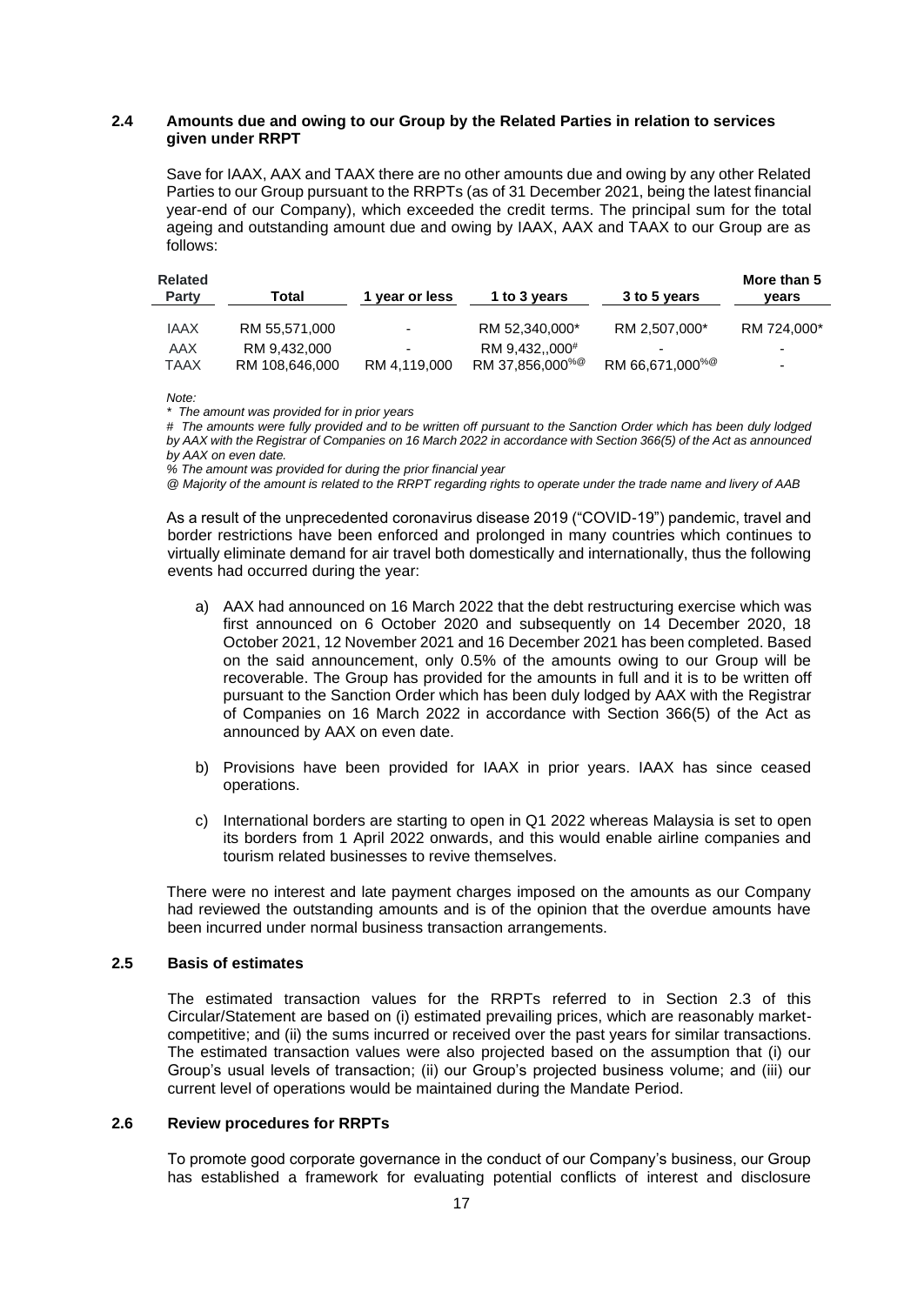obligations arising out of transactions, arrangements and relationships between our Company and its Related Parties. The procedures in this framework ensure the RRPTs are on arm's length basis and in the best interest of our Group. We set forth below the review procedures of our Company's RRPTs:

- (i) Each Director is required to make full disclosure at once of any interest he or she may have in any business enterprise with an existing or proposed business relationship or transaction with our Company and/or our subsidiaries.
- (ii) There are no specific thresholds for approval of RRPTs within our Group. All potential RRPTs have to be disclosed by management, being the relevant HOD in which the transaction falls under ("**Management**"). Management will then propose the RRPT by providing a RRPT paper and other relevant documents, including a draft of the announcement to be made to Bursa Securities to the Group Legal Department, at least two (2) weeks prior to the Audit Committee meeting to ensure that regulatory requirements have been met. The Internal Audit Department shall ensure that internal processes in respect of the RRPT are followed. Upon obtaining clearance from the Group Legal Department, Group Company Secretarial Department as well as the Group Internal Audit Department, Management will sign off on the RRPT papers and the matter shall be tabled to the Audit Committee for consideration and if deemed appropriate, recommended to your Board for approval.
- (iii) With the information provided in the RRPT papers, your Board ascertains that at least two (2) other contemporaneous transactions with unrelated third parties for similar products or services and/or quantities will be used as comparison, wherever possible, to determine whether the price and terms offered to or by the Related Parties are fair and reasonable and comparable to those offered to or by other unrelated third parties for the same or substantially similar type of products or services and/or quantities. In the event that a quotation or comparative pricing from unrelated third parties cannot be obtained, the transaction price will be based on prevailing market prices that are agreed upon under similar commercial terms for transactions with third parties, business practices and policies and on terms which are generally in line with industry norms and not more favourable to the Related Party than those generally available to the public and are not to the detriment of our Company or our Group or to our minority shareholders.
- (iv) The interested Director(s) in the RRPT must abstain from your Board's deliberation and voting on the relevant resolution(s) in respect of the RRPT. The interested Director(s) must inform your Board of the details of the nature and extent of his/her interest, including all matters in relation to the proposed RRPT that he/she is aware of or should reasonably be aware of, which is not in the best interest of our Company or our subsidiary, as the case may be.
- (v) The interested Major Shareholder(s) and/or Person(s) Connected to them must not vote at the general meeting on the resolution approving the RRPT. It is the duty of the interested Director(s) and interested Major Shareholder(s) to ensure that Person(s) Connected to them abstain from voting on the resolution approving the RRPT.

# **2.7 Audit Committee's Statement**

The Audit Committee has seen and reviewed the procedures set out in Section 2.6 of this Circular/Statement and is of the view that the procedures are:

- (i) sufficient to ensure that the RRPTs are undertaken on arm's length basis not more favourable to the Transacting Parties than those generally available to the public and are not to the detriment of our Company's minority shareholders; and
- (ii) adequate to monitor, track and identify RRPTs in a timely and orderly manner and that such procedures and processes are reviewed on an annual basis or whenever the need arises.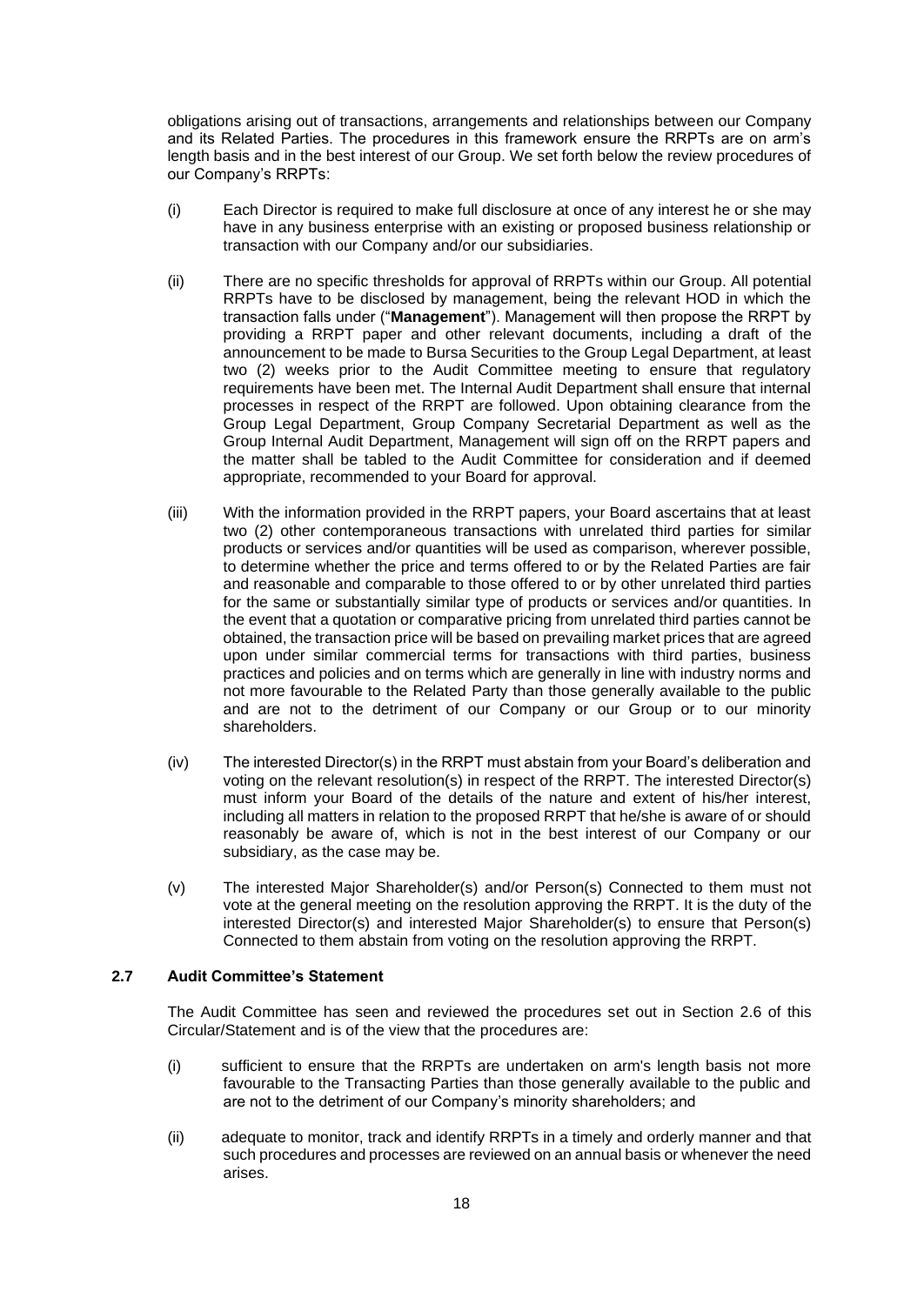# **2.8 Disclosure of RRPTs**

If the Proposed Mandate is approved, disclosure will be made in our Annual Report and in the Annual Reports for the subsequent years that the Proposed Mandate continues to be in force in accordance with Paragraph 3.1.5 of Practice Note 12 of the Listing Requirements which requires, in addition to what is set out in Section 2.1(b) of this Circular/Statement, a breakdown of the aggregate value of the RRPTs made during the financial year, among others, based on the following information:

- (a) the type of RRPT made; and
- (b) the names of the Related Parties involved in each type of RRPT made and their relationship with our Company.

If the actual value of an RRPT exceeds the estimated value of the RRPT disclosed in Section 2.3 of this Circular/Statement by 10% or more, our Company will make an immediate announcement to Bursa Securities which will include information as may be prescribed by Bursa Securities.

# <span id="page-24-0"></span>**3. RATIONALE AND BENEFITS OF THE PROPOSED MANDATE**

The rationale and benefits of the Proposed Mandate to our Group are as follows:

The RRPTs that have been entered into and will be entered into by our Group as set out in Section 2.3 of this Circular/Statement are necessary for our business and are intended to meet business needs on the best possible terms so as to achieve the synergistic benefits within the entire Group. Our Group should be able to have access to all available markets, products and services provided by all vendors including Related Parties and to provide products and services to all persons including our Related Parties. This will enhance the ability of our Group to explore beneficial business opportunities as well as to promote cross-selling which will be beneficial to our Group.

The Proposed Mandate will eliminate the need to announce and convene separate general meetings on each occasion to seek your prior approval for the entry by our Group into such transactions. This will reduce the associated expenses, improve administrative efficiency and allow manpower, resource and time to be better channelled towards achieving other corporate objectives.

The RRPTs are likely to continue in the future on a frequent and recurrent basis from time to time. In addition, these transactions may be constrained by the time-sensitive nature and confidentiality of such transactions, and it may be impractical to seek your prior approval on a case-by-case basis before entering into such transactions.

The RRPTs are transactions in the ordinary course of our business, made on commercial terms on an arm's length basis, on terms not more favourable to the Related Parties than those generally available to the public and are not to the detriment of our minority shareholders.

The Company acknowledges that AAX is currently undergoing its corporate and debt restructuring as detailed in their announcements dated 6 October 2020, 14 December 2020, 18 October 2021 and 12 November 2021. On 16 December 2021, AAX announced that it had filed an application to the High Court of Malaya pursuant to Section 366 of the Act for approval and/or sanction of the Proposed Debt Restructuring and the High Court of Malaya had, at the hearing on 16 December 2021, granted an order thereof ("Sanction Order"). The Proposed Debt Restructuring would take effect upon lodgement of the Sanction Order with the Registrar of Companies of Malaysia. Whilst undergoing the restructuring, AAX will still require some of these services until such time they can organise an independent service within their organisation. The Sanction Order has been duly lodged with the Registrar of Companies of Malaysia on 16 March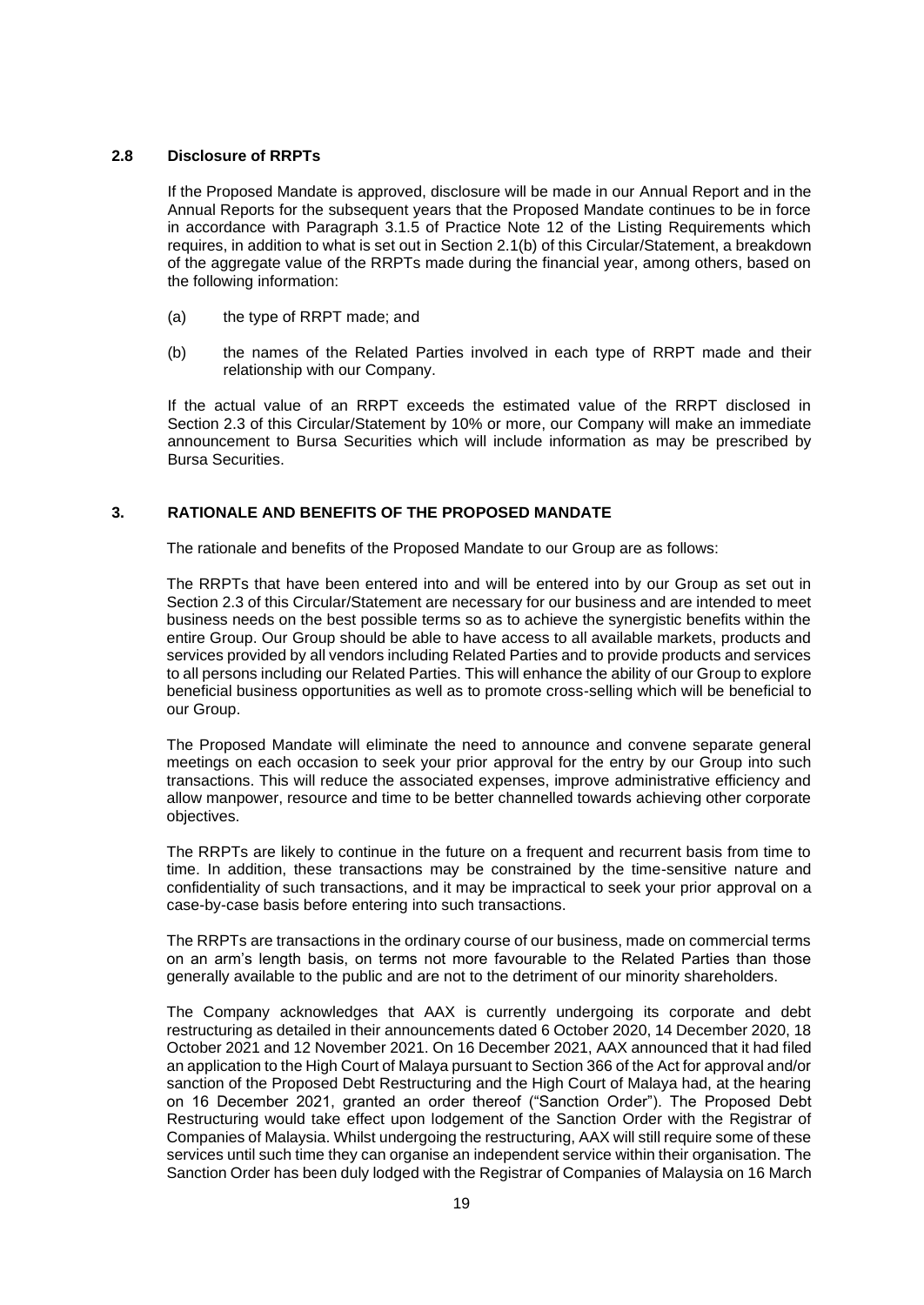2022 in accordance with Section 366(5) of the Act and accordingly, the Proposed Debt Restructuring took effect on even date. As such, AAX will be looking at their current business model and to negotiate new contracts with vendors.

With the recent positive development from the government in several countries gradually easing the travel restriction(s) and re-opening international borders, AAX and TAAX would gradually resume their operations to serve the pent-up travel demand and would require the services stated in Section 2.3 of this Circular to support their operations. The services provided include brand licencing, shared services for financial accounting and payroll processing, and cargo handling. Additionally, AAX and TAAX would need to leverage the airasia Superapp platform for the distribution of flights and services of WiFi on board, sharing of IT platforms, allowing redemption and issuance of Big Points on their flights as well as for Teleport to purchase AAX's and TAAX's cargo transportation capacity on routes operated by AAX and TAAX. In view of this, the Company has agreed to continue providing services to AAX and TAAX on the basis that the services would be provided on a prepaid basis.

# <span id="page-25-0"></span>**4. VALIDITY PERIOD FOR THE PROPOSED MANDATE**

The Proposed Mandate, if approved at our forthcoming AGM, shall take effect from the date of the passing of the ordinary resolution proposed at our forthcoming AGM to approve the Proposed Mandate and is subject to annual renewal. In this respect, the Proposed Mandate shall only continue to be in force until:

- (a) the conclusion of our next AGM following our forthcoming AGM at which such ordinary resolution is passed to effect the Proposed Mandate, at which time it will lapse, unless renewed by a resolution passed at a meeting or the authority is renewed;
- (b) the expiration of the period within which our next AGM is required to be held pursuant to Section 340(2) of the Act (but shall not extend to such extension as may be allowed pursuant to Section 340(4) of the Act); or
- (c) the Proposed Mandate is revoked or varied by resolution passed by you in a general meeting,

whichever is the earliest.

# <span id="page-25-1"></span>**5. EFFECTS OF THE PROPOSED MANDATE**

The Proposed Mandate will not have any effect on the issued and paid-up share capital of our Company and our substantial shareholders' shareholdings and is not expected to have a material effect on the NA per Share and gearing of our Group.

The Proposed Mandate is in relation to the transactions which are of revenue or trading nature which forms part of our Group's day-to-day operations. Thus, those transactions will contribute positively to our Group's financial performance and EPS.

# <span id="page-25-2"></span>**6. APPROVALS REQUIRED**

The Proposed Mandate is subject to and conditional upon obtaining your approval at our forthcoming AGM.

# <span id="page-25-3"></span>**7. INTERESTS OF DIRECTORS, MAJOR SHAREHOLDERS AND/OR PERSONS CONNECTED TO THEM**

Save as disclosed below, none of our Directors, Major Shareholders, and/or Persons Connected to them, have any interests, direct or indirect in the Proposed Mandate: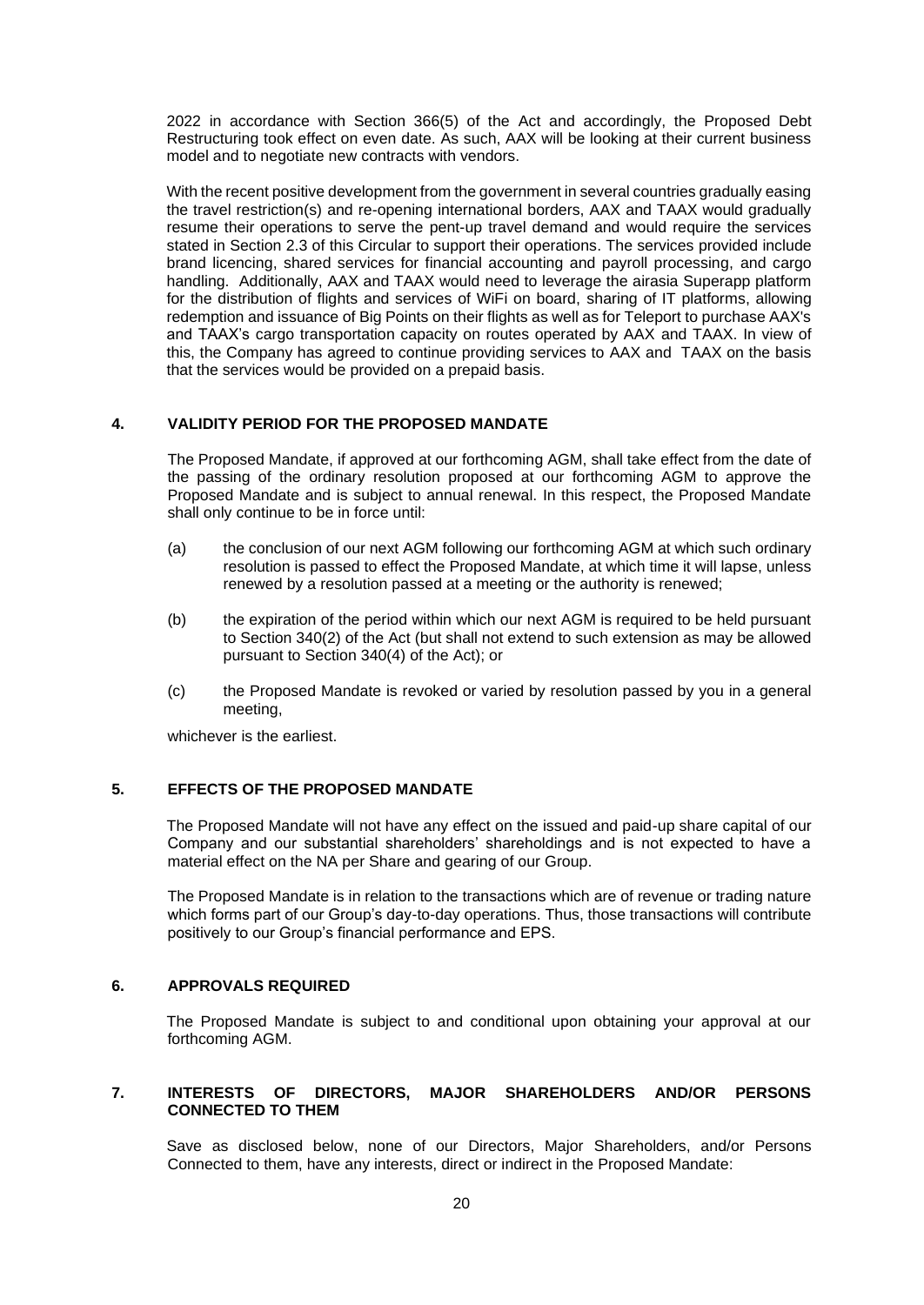- (i) Tan Sri Tony Fernandes, by virtue of his directorship in our Company and being a Major Shareholder of our Company and by virtue of his directorships and shareholdings in the Transacting Parties as detailed in the notes of Section 2.3 of this Circular/Statement; and
- (ii) Datuk Kamarudin, by virtue of his directorship in our Company and being a Major Shareholder of our Company and by virtue of his directorships and shareholdings in the Transacting Parties as detailed in the notes of Section 2.3 of this Circular/Statement.

The shareholdings of the interested Directors and Major Shareholders in our Company as at the LPD are as follows:

|                                                             | <---------Direct ---------> |              |                                  |                |  |
|-------------------------------------------------------------|-----------------------------|--------------|----------------------------------|----------------|--|
|                                                             | <b>No. of Shares</b>        | %            | <b>No. of Shares</b>             | %              |  |
| Directors/Major<br><b>Interested</b><br><b>Shareholders</b> |                             |              |                                  |                |  |
| Tan Sri Tony Fernandes<br>Datuk Kamarudin                   | 1,600,000<br>2,000,000      | 0.04<br>0.05 | *1,025,485,082<br>*1,025,485,082 | 24.64<br>24.64 |  |

#### *Notes:*

*\*\* Deemed interested by virtue of Section 8 of the Act through a shareholding of more than 20% in Tune Live Sdn. Bhd and Tune Air Sdn. Bhd., both being Major Shareholders of our Company.*

|                                                   | <---------Direct ---------> |                              |
|---------------------------------------------------|-----------------------------|------------------------------|
|                                                   | <b>No. of RCUIDS</b>        | <b>No. of RCUIDS</b>         |
| Interested Directors/Major<br><b>Shareholders</b> |                             |                              |
| Tan Sri Tony Fernandes<br>Datuk Kamarudin         | -<br>-                      | 343,028,359#<br>343,028,359# |

#### *Notes:*

#*Deemed interested by virtue of Section 8 of the Act through a shareholding of more than 20% in Sky Accord Sdn. Bhd.*

|                                                   | <---------Direct ---------> |                                          |
|---------------------------------------------------|-----------------------------|------------------------------------------|
|                                                   | <b>No. of Warrants</b>      | <b>No. of Warrants</b>                   |
| Interested Directors/Major<br><b>Shareholders</b> |                             |                                          |
| Tan Sri Tony Fernandes<br>Datuk Kamarudin         | -<br>-                      | 171,514,179 <sup>#</sup><br>171,514,179# |

#### *Notes:*

#*Deemed interested by virtue of Section 8 of the Act through a shareholding of more than 20% in Sky Accord Sdn. Bhd.*

Accordingly, the interested Directors have abstained and will continue to abstain from deliberations and voting on the Proposed Mandate at all your Board's meetings. Further, the interested Directors and interested Major Shareholders will abstain from voting in respect of their direct and indirect interests, if any, on the resolution pertaining to the Proposed Mandate at our forthcoming AGM.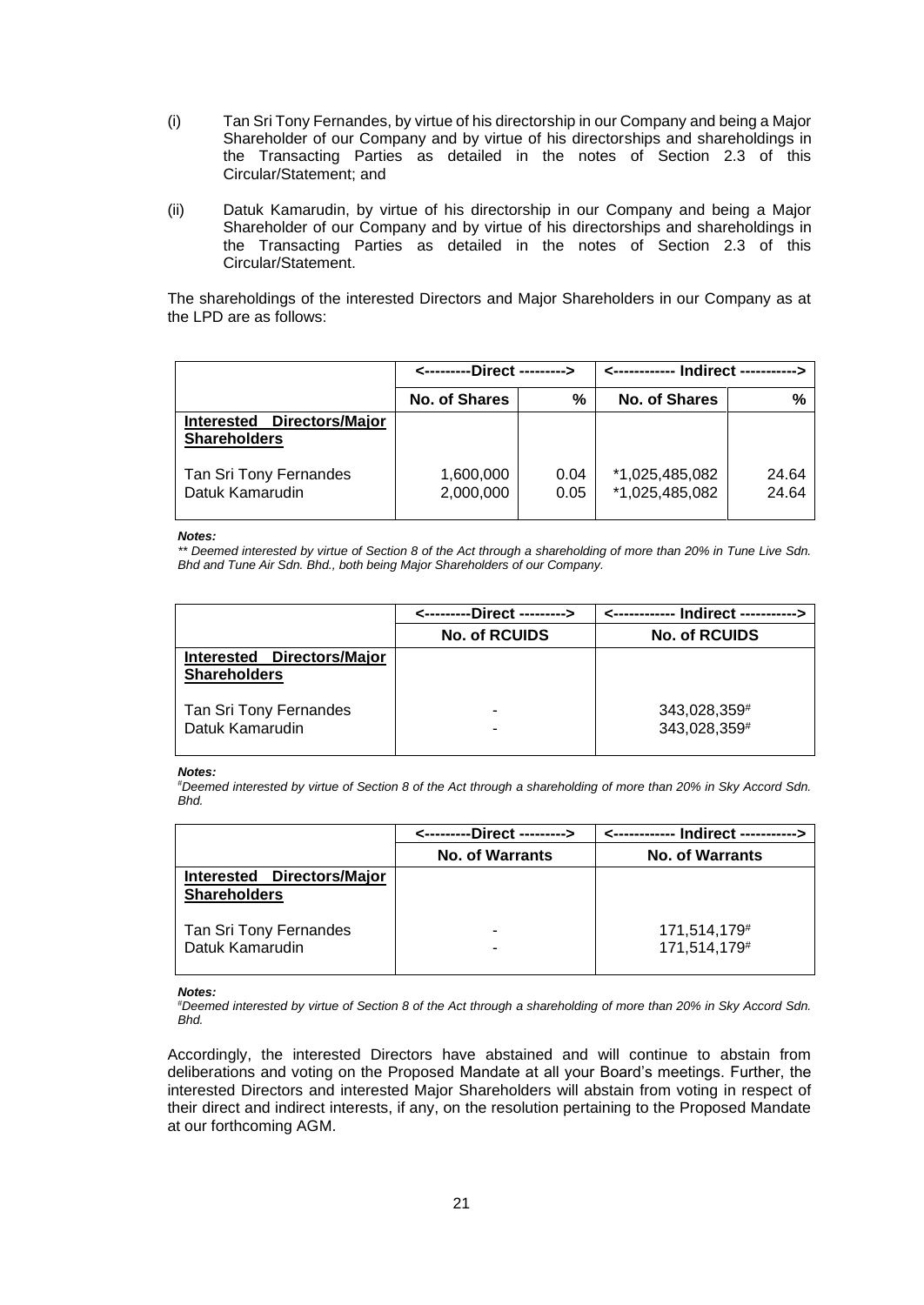In addition, the interested Directors and interested Major Shareholders have undertaken to ensure that the Persons Connected to them shall abstain from voting, deliberating or approving the resolution pertaining to the Proposed Mandate at our forthcoming AGM in respect of their direct and indirect interests in our Company.

In line with corporate governance standards, one of our Directors, Dato' Khadar Merican, who is also the Independent Non-Executive Chairman of TPGB, has abstained and will continue to abstain from all board deliberations and voting on the RRPTs in relation to TPGB, TIMB, TPR and TPT.

# <span id="page-27-0"></span>**8. DIRECTORS' RECOMMENDATION**

Your Board (save for the interested Directors), having considered all aspects of the Proposed Mandate, is of the opinion that the Proposed Mandate is in our Company's best and long-term interests.

Accordingly, your Board (save for the interested Directors), recommends that you vote in favour of the ordinary resolution pertaining to the Proposed Mandate to be tabled at our forthcoming AGM.

# <span id="page-27-1"></span>**9. AGM**

The Fifth AGM, the notice of which is set out in the Annual Report of Capital A for the financial year ended 31 December 2021, will be held as a virtual meeting through live streaming from the Broadcast Venue at RedQ, Jalan Pekeliling 5, Lapangan Terbang Antarabangsa Kuala Lumpur (klia2), 64000 KLIA, Selangor Darul Ehsan, Malaysia using the Remote Participation and Voting facilities provided by Tricor Investor & Issuing House Services Sdn. Bhd. via the TIIH Online website at https://tiih.online on Thursday, 16 June 2022 at 10.00 a.m., for the purpose of considering and, if thought fit, passing with or without modifications, the ordinary resolution to give effect to the Proposed Mandate.

You are entitled to attend and vote remotely at our forthcoming AGM or appoint proxy(ies) to vote remotely for and on your behalf. In such event, the Form of Proxy should be lodged at our registered office at RedQ, Jalan Pekeliling 5, Lapangan Terbang Antarabangsa Kuala Lumpur (klia2), 64000 KLIA, Selangor Darul Ehsan, Malaysia or electronically lodged with the poll administrator on the online portal via TIIH Online website at https://tiih.online, not less than forty-eight (48) hours before the time fixed for our forthcoming AGM or any adjournment thereof. Please refer to the Administrative Note for the AGM on the procedures for electronic lodgement of the Form of Proxy. The last date and time for you to lodge the Form of Proxy is on Tuesday, 14 June 2022 at 10.00 a.m. The lodging of the Form of Proxy will not preclude you from remotely attending our forthcoming AGM should you subsequently wish to do so but if you do so, your proxy shall be precluded from remotely attending the AGM.

# <span id="page-27-2"></span>**10. FURTHER INFORMATION**

You are advised to refer to the attached appendix for further information.

Yours faithfully, For and on behalf of the Board of Directors **CAPITAL A BERHAD (FORMERLY KNOWN AS AIRASIA GROUP BERHAD)**

# **DATO' FAM LEE EE**  Senior Independent Non-Executive Director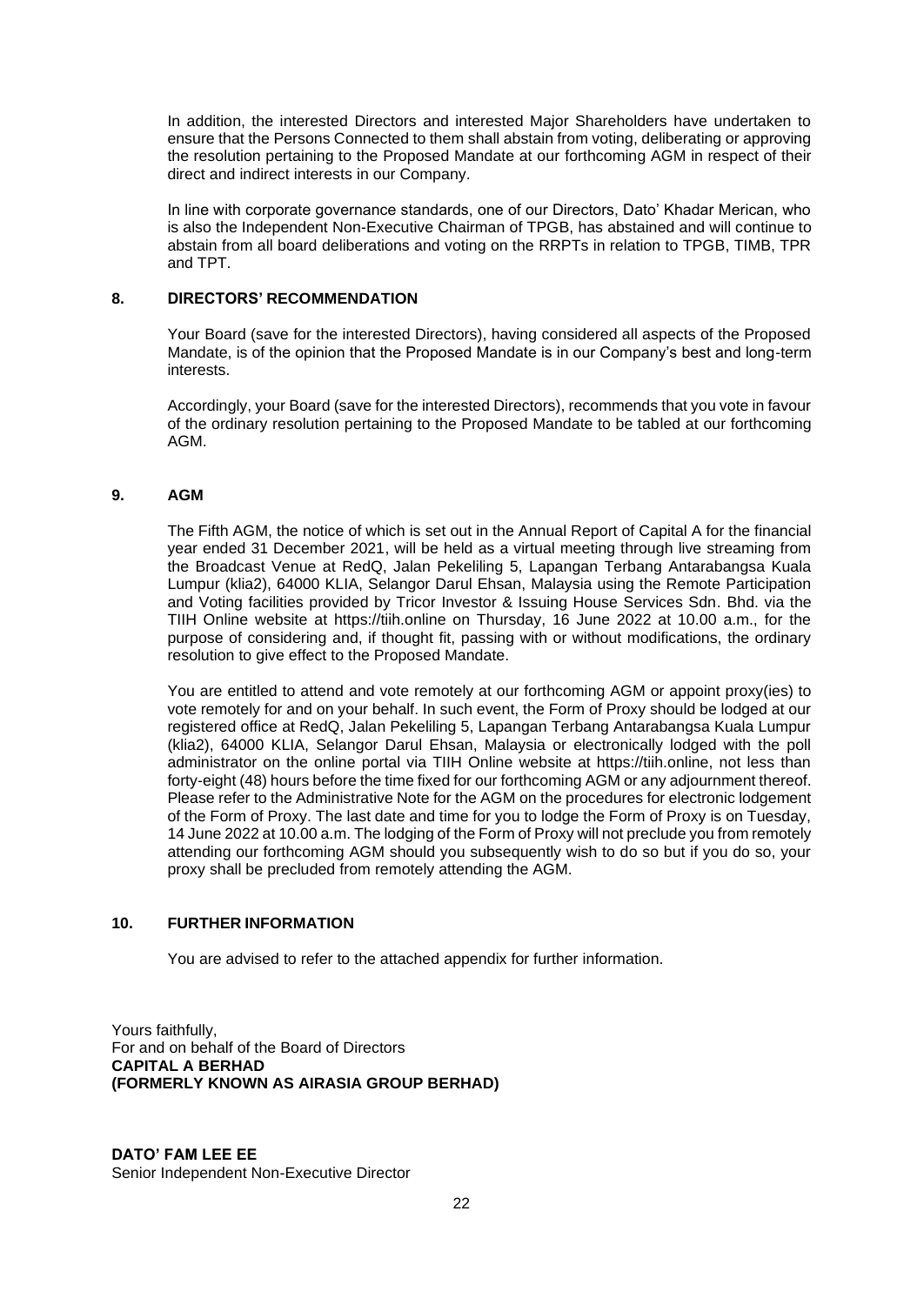# **PART B**

**PROPOSED RENEWAL OF SHARE BUY-BACK AUTHORITY OF UP TO TEN PER CENT (10%) OF THE TOTAL NUMBER OF ISSUED SHARES OF CAPITAL A BERHAD (FORMERLY KNOWN AS AIRASIA GROUP BERHAD) ("CAPITAL A" OR THE "COMPANY")**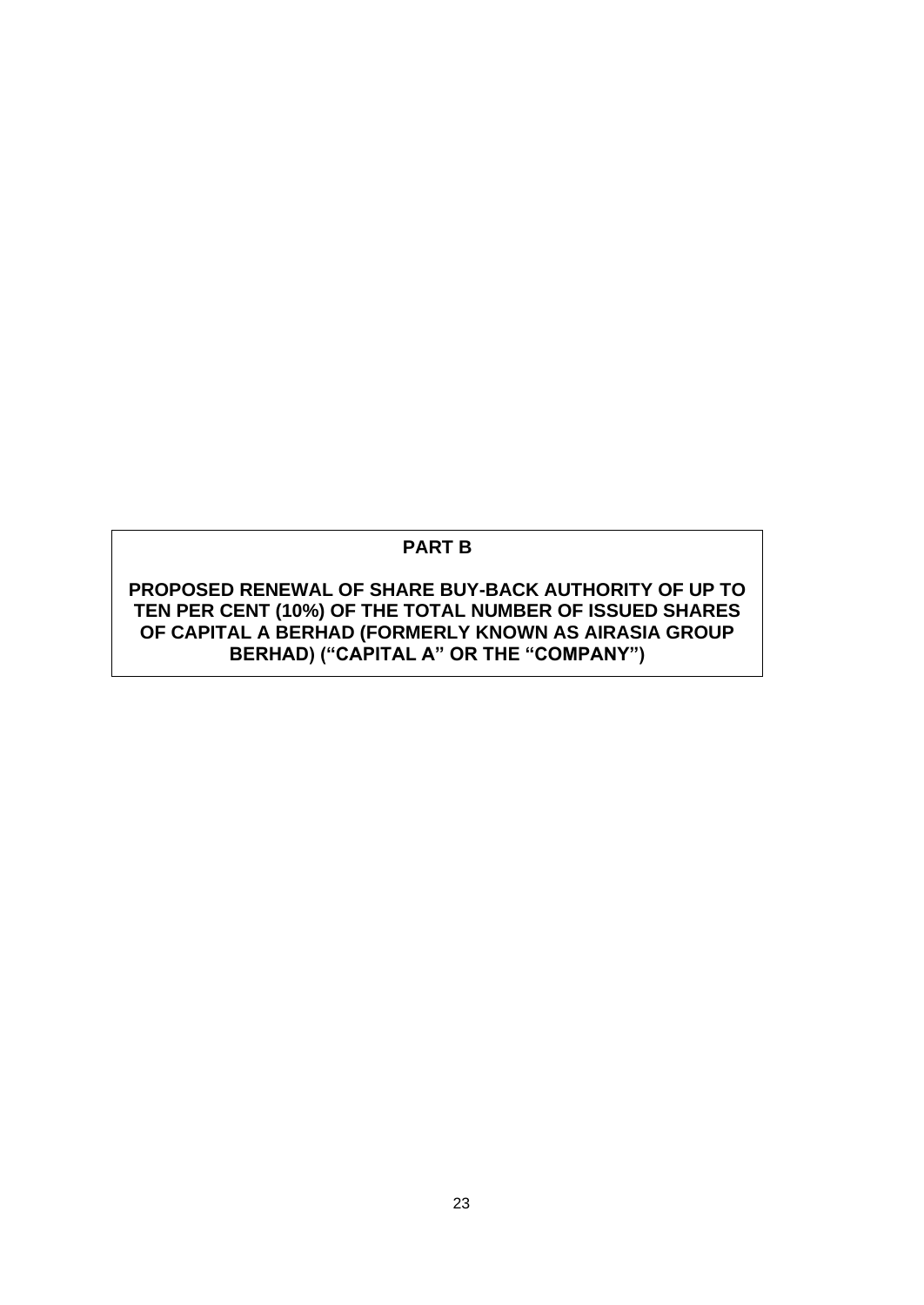

# **CAPITAL A BERHAD (FORMERLY KNOWN AS AIRASIA GROUP BERHAD)**

*[Registration No. 201701030323 (1244493-V)] (Incorporated in Malaysia under the Companies Act, 2016)*

## **PROPOSED RENEWAL OF SHARE BUY-BACK AUTHORITY OF UP TO TEN PER CENT (10%) OF THE TOTAL NUMBER OF ISSUED SHARES OF CAPITAL A ("PROPOSED SHARE BUY-BACK")**

#### **1. INTRODUCTION**

At the Fourth AGM of our Company held on 22 July 2021, your Board had obtained your approval for the authority for Capital A to purchase its own Shares of up to 10% of its prevailing total number of issued shares.

Such authority will expire at the conclusion of the forthcoming Fifth AGM.

On 26 April 2022, our Company announced that your Board proposed to seek your approval for the renewal of the authority to purchase up to ten per cent (10%) of our total number of issued Shares.

**THE PURPOSE OF PART B OF THIS CIRCULAR/STATEMENT IS TO PROVIDE YOU WITH DETAILS OF THE PROPOSED SHARE BUY-BACK AND TO SEEK YOUR APPROVAL FOR THE ORDINARY RESOLUTION PERTAINING THERETO TO BE TABLED AT OUR FORTHCOMING AGM.** 

**THE NOTICE OF AGM TOGETHER WITH THE FORM OF PROXY ARE ENCLOSED IN THE ANNUAL REPORT OF THE COMPANY FOR THE FYE 31 DECEMBER 2021.**

**YOU ARE ADVISED TO READ PART B OF THIS CIRCULAR/STATEMENT TOGETHER WITH THE APPENDIX BEFORE VOTING ON THE ORDINARY RESOLUTION PERTAINING TO THE PROPOSED SHARE BUY-BACK.**

#### **2. DETAILS OF THE PROPOSED SHARE BUY-BACK**

Your Board proposes to seek your approval for the renewal of the authority to purchase our Company's own Shares of up to ten per cent (10%) of the total number of issued shares of our Company.

The Proposed Share Buy-Back is subject to compliance with the Act, our Company's Constitution, the Listing Requirements and any prevailing laws, guidelines, orders, rules and regulations issued by the relevant authorities at the time of purchase.

The Proposed Share Buy-Back would be effective immediately upon the passing of the ordinary resolution relating to the Proposed Share Buy-Back at our forthcoming AGM and shall be valid until: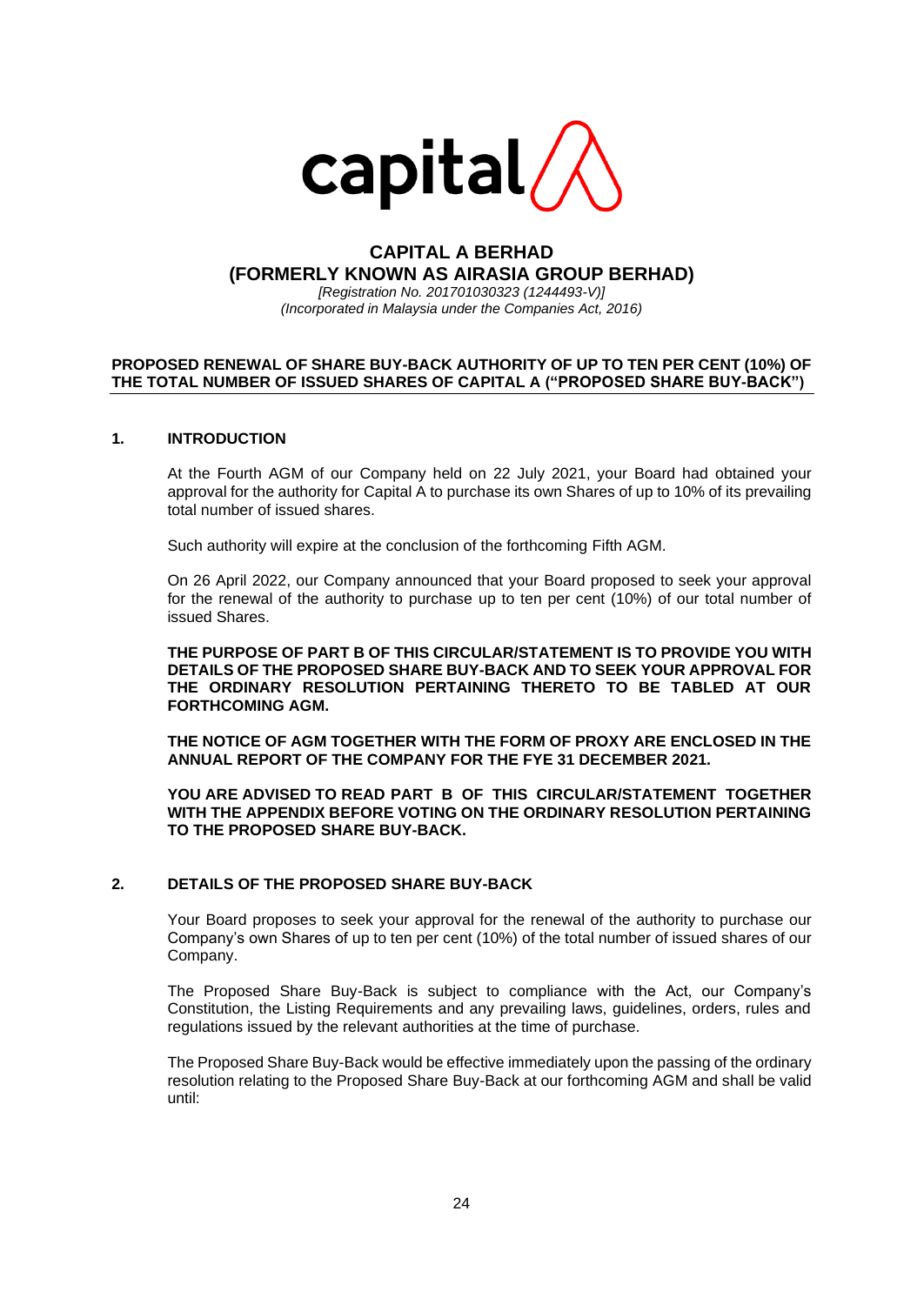- (a) the conclusion of the next AGM of our Company following at which time the authority will lapse unless by ordinary resolution passed at the meeting, the authority is renewed, either unconditionally or subject to conditions;
- (b) the expiration of the period within which the next AGM of our Company is required by law to be held; or
- (c) the authority is revoked or varied by ordinary resolution passed by you in a general meeting,

whichever occurs first, but shall not prejudice the completion of purchase(s) by our Company of our own Shares before the aforesaid expiry date and, in any event, in accordance with the Listing Requirements and any applicable laws, rules, regulations, orders, guidelines and requirements issued by any relevant authorities.

#### **2.1 Quantum**

The maximum aggregate number of Shares, which may be purchased by our Company, shall not exceed ten per cent (10%) of the total number of issued shares of our Company as quoted on Bursa Securities at any point in time. As at the LPD, the total number of issued Shares of our Company is 4,161,756,619 Shares. The maximum number of Shares which may be purchased and/or held as treasury shares by our Company is 416,175,661 Shares representing ten per cent (10%) of the total number of issued Shares of our Company as at the LPD.

The actual number of Shares to be purchased and the timing of such purchase will depend on, among others, the market conditions and sentiments of the stock market as well as the retained profits and financial resources available to our Company as at the point of purchase.

#### **2.2 Funding**

Pursuant to Paragraph 12.10 of the Listing Requirements, our Company is required to ensure that the proposed purchase(s) of our own Shares is made wholly out of our Company's retained profits. Your Board proposes to allocate a maximum amount not exceeding the aggregate of the retained profits of our Company based on the latest audited financial statements and/or the latest management accounts (where applicable) available at the time of the purchase. Our Company's audited retained earnings, based on our Company's latest audited financial statements for the FYE 31 December 2021 at our Company level, amounts to RM569 million.

The funding for the Proposed Share Buy-Back will be from internally generated funds and/or external bank borrowings and the amount allocated for the Purchased Shares will not exceed the aggregate amount of our Company's retained earnings. All Purchased Shares may be cancelled or retained as treasury shares or a combination of both. Treasury shares may be distributed as share dividends, resold or transferred on Bursa Securities and/or subsequently cancelled.

The actual amount of funds to be utilised for the Proposed Share Buy-Back will only be determined later depending on the actual number of Shares to be purchased, the availability of funds as at the point of purchase and other relevant cost factors.

The Proposed Share Buy-Back, if funded via internally generated funds, is not expected to have a material impact on our Company's cash flow position. In the event the Proposed Share Buy-Back is funded through external bank borrowings, your Board will ensure that our Company will have sufficient funds to repay such borrowings and that the repayment thereof would not have any material effect on our Company's cash flow position. In addition, your Board will ensure that our Company satisfies the solvency test as stated in Section 112(2) of the Act before execution of the Proposed Share Buy-Back.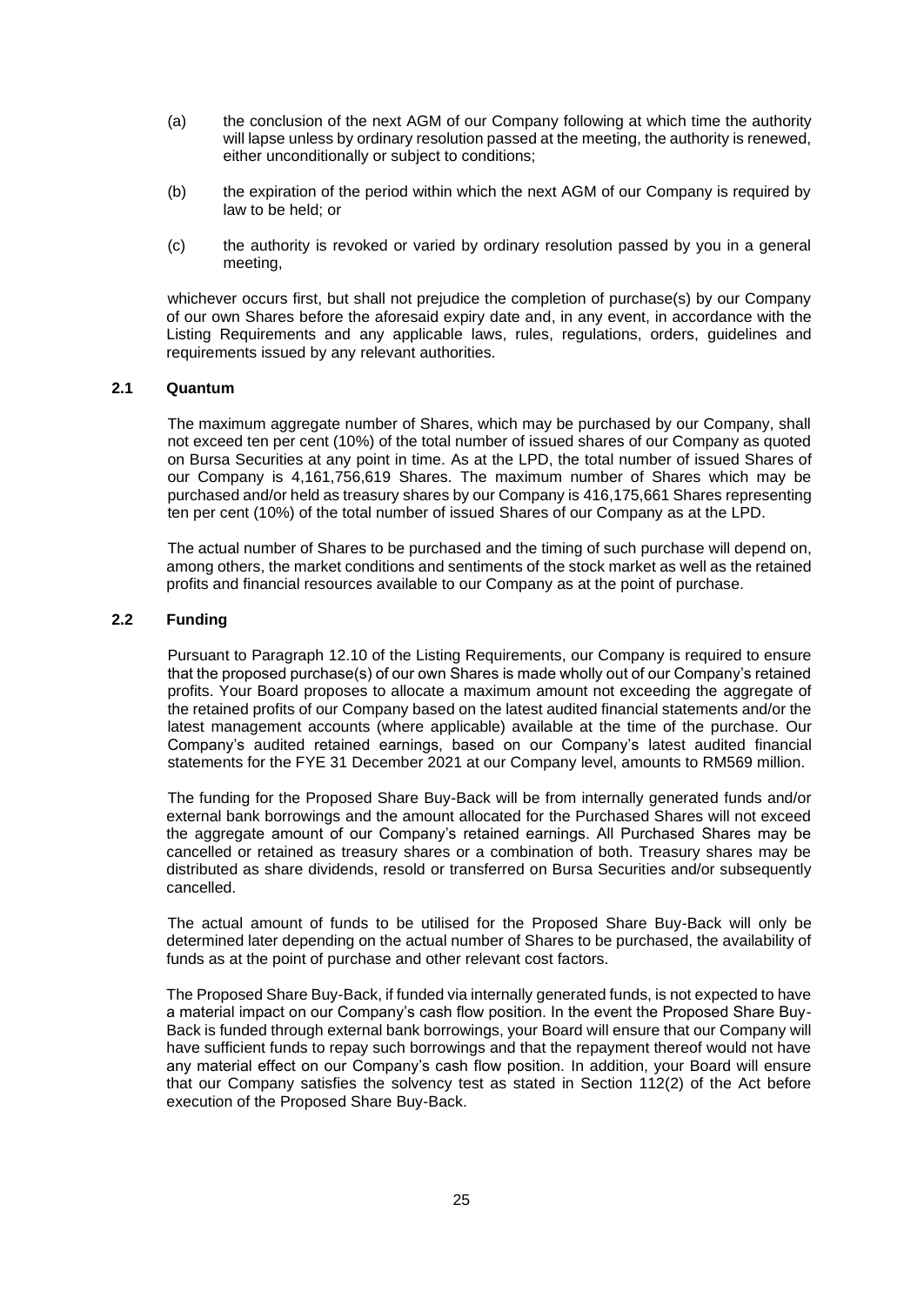# **2.3 Pricing**

Pursuant to Paragraph 12.17 of the Listing Requirements, our Company may only purchase our own Shares on Bursa Securities at a price which is not more than 15% above the WAMP of Capital A Shares for the five (5) Market Days immediately before the date of any purchase(s).

In addition, pursuant to Paragraph 12.18 of the Listing Requirements, in the case of a resale or transfer of treasury shares, our Company may only resell treasury shares on Bursa Securities or transfer treasury shares pursuant to Section 127(7) of the Act, at:

- (a) a price which is not less than the WAMP of Capital A Shares for the five (5) Market Days immediately before the resale or transfer; or
- (b) a discounted price of not more than five per cent (5%) to the WAMP of Capital A Shares for the five (5) Market Days immediately before the resale or transfer provided that:
	- (i) the resale or transfer takes place not earlier than thirty (30) days from the date of purchase; and
	- (ii) the resale or transfer price is not less than the cost of purchase of Capital A Shares being resold or transferred.

#### **2.4 Treatment of Purchased Shares**

Pursuant to Section 127 of the Act, our Directors may deal with the Purchased Shares in the following manner:

- (a) to cancel all or part of the Purchased Shares;
- (b) to retain all or part of the Purchased Shares as treasury shares as defined in Section 127 of the Act;
- (c) to distribute all or part of the treasury shares as dividends to you as shareholders of our Company;
- (d) to resell all or part of the treasury shares in accordance with the Listing Requirements;
- (e) to transfer all or part of the treasury shares for the purposes of the employees' share scheme established by our Company and/or our subsidiaries;
- (f) to transfer all or part of the treasury shares as purchase consideration;
- (g) to sell, transfer or otherwise use the shares for such other purposes as the Minister may by order prescribe; and/or
- (h) to deal with the treasury shares in any other manners as allowed by the Act, Listing Requirements, applicable laws, rules, regulations, guidelines, requirements and/or orders of any relevant authorities for the time being in force.

It is the present intention of your Board to retain the Purchased Shares as treasury shares and subsequently resell them on Bursa Securities if the opportunity arises for our Company to realise gains from the resale on Bursa Securities. However, your Board may distribute the Purchased Shares as share dividends, which will depend on the availability of, amongst others, the retained earnings of our Company, transfer or cancel the Purchased Shares if your Board decides to change the capital structure of our Company.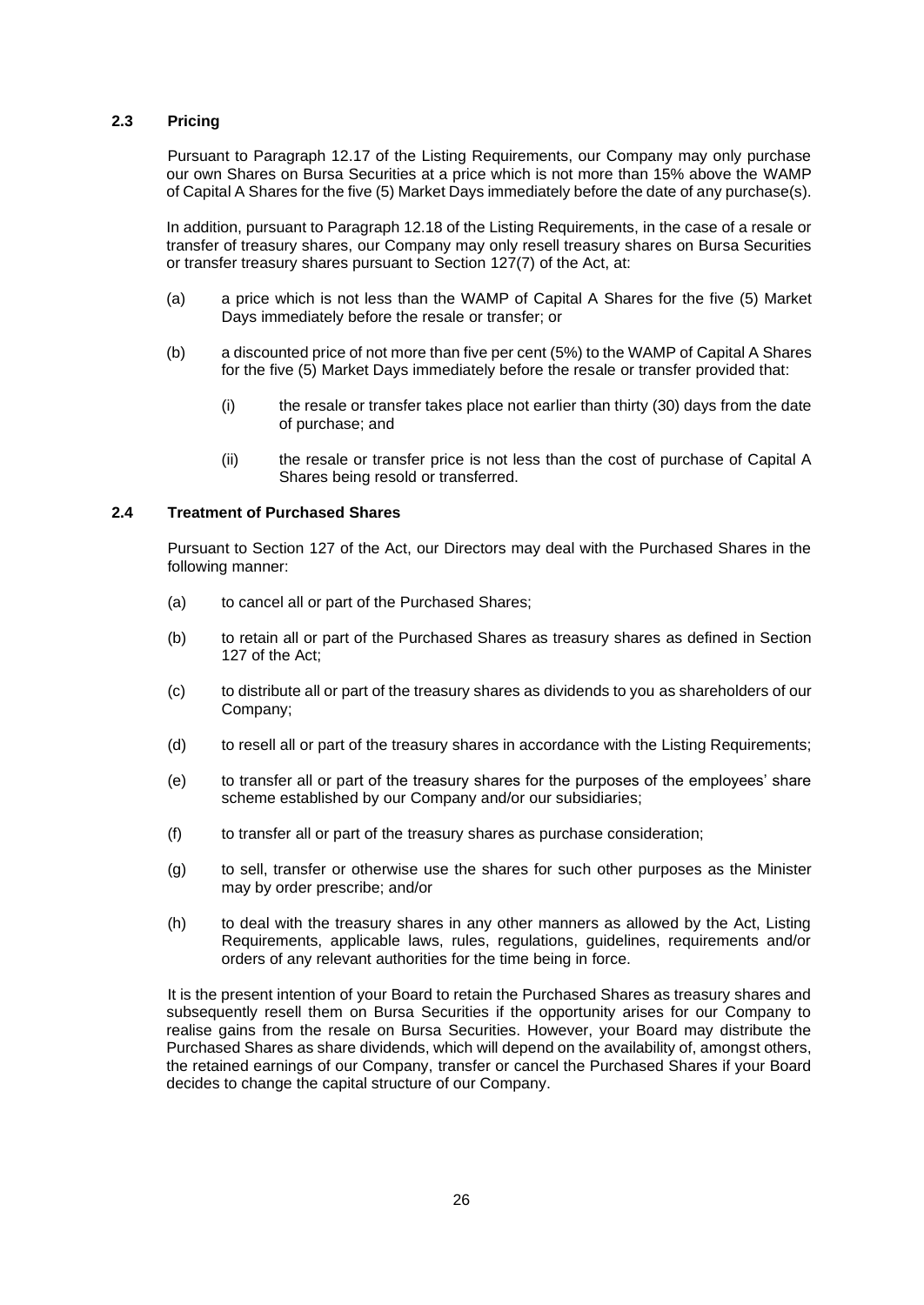In the event the Purchased Shares are held as treasury shares, the rights attaching to them in relation to voting, dividends and participation in any other distribution or otherwise, would be suspended and the treasury shares would not be taken into account in calculating the number of percentage of Shares, or of a class of Capital A Shares for any purposes including without limiting the generality of the provision of Section 127 of the Act, the provisions of any law or the requirements of the Company's Constitution or the Listing Requirements on the substantial shareholdings, take-overs, notices, the requisitioning of meetings, the quorum for meetings and the results of a vote on resolution(s) at meetings.

An appropriate announcement will be made to Bursa Securities in respect of the intention of our Directors to either retain the Purchased Shares as treasury shares or cancel them or a combination of both following any transaction(s) executed pursuant to the authority granted under the Proposed Share Buy-Back. An immediate announcement will also be made to Bursa Securities on any resale or transfer of Purchased Shares.

The Proposed Share Buy-Back and/or the resale of treasury shares and/or transfer of treasury shares is however subject to compliance with Section 127 of the Act and any prevailing laws, rules, regulations, orders, guidelines and requirements issued by any relevant authorities at the time of the purchase and/or resale and/or transfer.

#### **2.5 Public shareholding spread**

The Proposed Share Buy-Back will be carried out in accordance with the prevailing laws at the point of purchase including compliance with the 25% shareholding spread in the hands of public shareholders as required under Paragraph 8.02(1) of the Listing Requirements.

As at the LPD, the Record of Depositors of our Company showed 2,796,728,732 Shares, representing 67.2% of our total number of issued Shares were held in the hands of public shareholders. We will endeavour to ensure that the Proposed Share Buy-Back will not breach Paragraph 12.14 of the Listing Requirements, which states that a listed company must not purchase its own shares on Bursa Securities if the purchase(s) will result in the listed corporation being in breach of the public shareholding spread requirements as set out under Paragraph 8.02(1) of the Listing Requirements.

## **2.6 Implications of the Code**

As it is not intended for the Proposed Share Buy-Back to trigger the obligation to undertake a mandatory general offer under the Code by any of our Company's substantial shareholders and/or persons acting in concert with them, your Board will ensure that such number of Shares are purchased, retained as treasury shares, cancelled or distributed such that the Proposed Share Buy-Back would not result in the triggering of any mandatory offer obligation on the part of our Company's substantial shareholders and/or persons acting in concert with them. In this connection, your Board is mindful of the requirements when making any purchase of our Shares pursuant to the Proposed Share Buy-Back.

#### **2.7 Details of purchase of shares and resale, transfer and/or cancellation of treasury shares in the previous twelve (12) months**

There have not been any purchase of shares and resale, transfer and/or cancellation of treasury shares of our Company in the previous twelve (12) months preceding the date of this Statement and up to the LPD. As at the date of this Statement, our Company does not hold any treasury shares.

# **3. RATIONALE OF THE PROPOSED SHARE BUY-BACK**

The Proposed Share Buy-Back, if implemented, will enable our Company to utilise our surplus financial resources, which are not immediately required for other uses, to purchase our own Shares from the Main Market of Bursa Securities. The Proposed Share Buy-Back may assist in stabilising the supply and demand as well as the market price of Capital A Shares and to prevent against speculation of Capital A Shares, when undervalued, to enhance investors' confidence.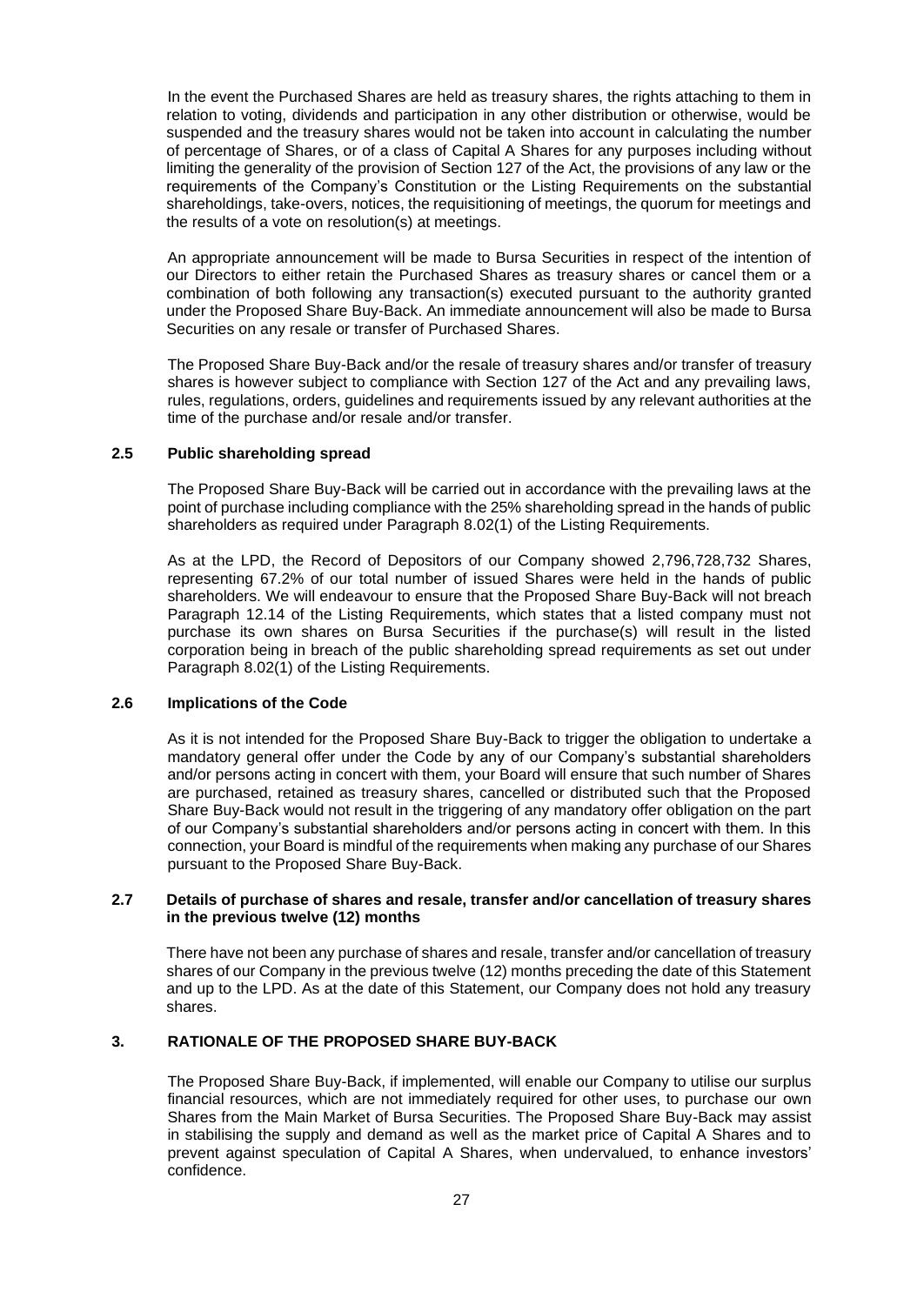Other things being equal, the Proposed Share Buy-Back, regardless of whether the Purchased Shares are maintained as treasury shares or cancelled, will result in a lower number of Shares being used for the purposes of computing the EPS. Therefore, the Proposed Share Buy-Back will improve the EPS of our Company, which in turn is expected to have a positive impact on the market price of our Company.

The Purchased Shares may be held as treasury shares and resold on Bursa Securities at a higher price with the intention of realising a potential gain without affecting the total number of issued Shares of our Company. Should any treasury shares be distributed as share dividends, this would serve to reward you as shareholders of our Company, or transferred for purposes of or under an employees' share scheme established by our Company and/or our subsidiaries, or as purchase consideration.

The Proposed Share Buy-Back is not expected to cause any potential material disadvantages to our Group and it will be implemented only after due consideration of the financial resources of our Group and the resultant impact on the shareholders of our Company. Your Board, in undertaking the Proposed Share Buy-Back, will be mindful of the interests of our Company and its shareholders.

#### **4. POTENTIAL ADVANTAGES AND DISADVANTAGES OF THE PROPOSED SHARE BUY-BACK**

The potential advantages of the Proposed Share Buy-Back, if implemented, are as follows:

- (a) Where the Directors resolve to retain the Purchased Shares as treasury shares and/or cancel the Shares so purchased, our Company expects to enhance the EPS of our Group as a result of the reduction in the total number of issued Shares of our Company thereby enabling long term and genuine investors to enjoy any potential corresponding increase in the value of their investments in our Company.
- (b) As permitted under Section 127 of the Act, where Purchased Shares are retained as treasury shares, it will provide our Company with opportunities for potential gain if the Purchased Shares which are retained as treasury shares are resold at a higher price and it will also serve to reward our shareholders if the Purchased Shares which are retained as treasury shares are distributed as share dividends.
- (c) Our Company may be able to reduce any unwarranted volatility of our Shares and assist to stabilise the supply and demand of our Shares traded on the open market of Bursa Securities, and reduce the volatility of the price of our Shares. The stability of the price of our Shares is important to maintain and/or enhance investors' confidence.
- (d) It will allow our Company the flexibility in achieving the desired capital structure, in terms of debt and equity composition and size of equity.

The potential disadvantages of the Proposed Share Buy-Back, if implemented, are as follows:

- (a) The Proposed Share Buy-Back will reduce the available cash of our Group and may result in our Group foregoing better investment opportunities that may emerge in the future or, at least, deprive our Group of interest income that can be derived from the funds utilised for the Proposed Share Buy-Back.
- (b) The Proposed Share Buy-Back will reduce the available cash of our Group for distribution to you in the immediate future.
- (c) In the event that the Proposed Share Buy-Back is funded by bank borrowings, our Company would have to service the interest costs associated with bank borrowings, thereby reducing the available cash of our Company to the extent of such interest costs.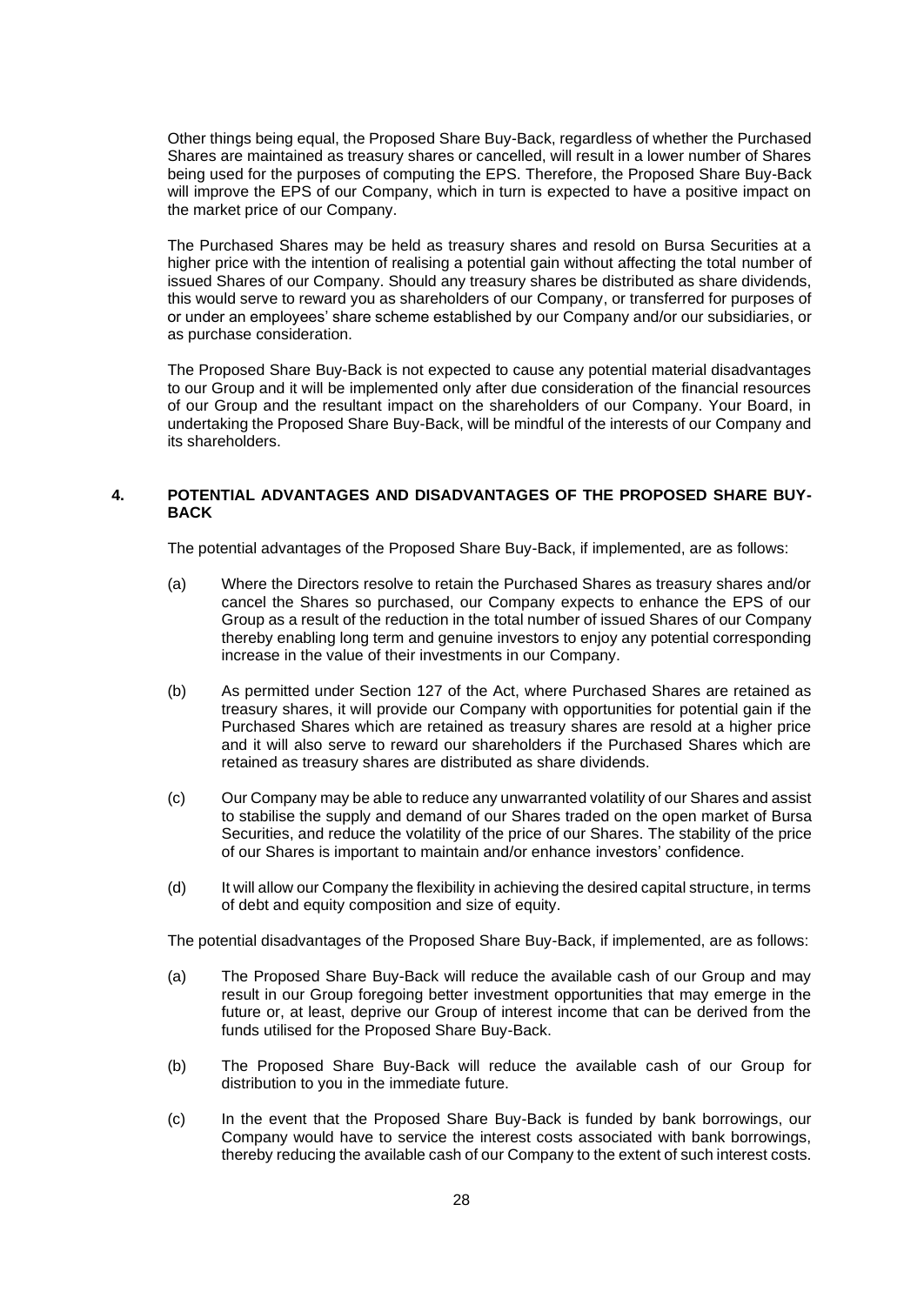However, these disadvantages are mitigated by the prospect that the financial capacity of our Group may increase, if the Purchased Shares held as treasury shares are resold at higher price than their purchase price.

The Proposed Share Buy-Back is not expected to cause any potential material disadvantage to our Company or to you as any share buy-back exercise will be undertaken only after in-depth consideration of the financial resources of our Company and of the resultant impact to you. Our Directors, in exercising any decision on the Proposed Share Buy-Back, will be mindful of the interest of our Company and its shareholders.

# **5. FINANCIAL EFFECTS OF THE PROPOSED SHARE BUY-BACK**

#### **5.1 Share capital**

The proforma effects of the Proposed Share Buy-Back on the total number of issued Shares of our Company are as follows: **No. of Capital A Shares** 

|                                                | No. of Capital A Shares |
|------------------------------------------------|-------------------------|
|                                                |                         |
| Total number of issued Shares as at the LPD    | 4,161,756,619           |
| Assuming the Purchased Shares are cancelled*   | (416, 175, 661)         |
| <b>Resultant total number of issued Shares</b> | 3,745,580,958           |

*Note: Assuming up to ten per cent (10%) of the total number of issued Shares of our Company as at LPD are purchased under the Proposed Share Buy-Back and subsequently cancelled.* 

The proforma effects of the Proposed Share Buy-Back on the resultant total number of issued Shares of our Company will depend on the treatment of the Purchased Shares, whether the Purchased Shares are cancelled, retained as treasury shares, resold on Bursa Securities, distributed as share dividends, or transferred for purposes of or under an employees' share scheme established by our Company and/or our subsidiaries or as purchase consideration.

The above illustration assumes that the Purchased Shares are cancelled. Nevertheless, if the Purchased Shares are retained as treasury shares, resold, distributed to you or transferred for purposes of or under an employees' share scheme or as purchase consideration, the Proposed Share Buy-Back will have no effect on the total number of issued Shares of our Company.

# **5.2 Directors', Major Shareholders' and substantial shareholders' shareholdings**

The proforma effects of the Proposed Share Buy-Back on our Directors', Major Shareholders' and substantial shareholders' shareholdings are as follows: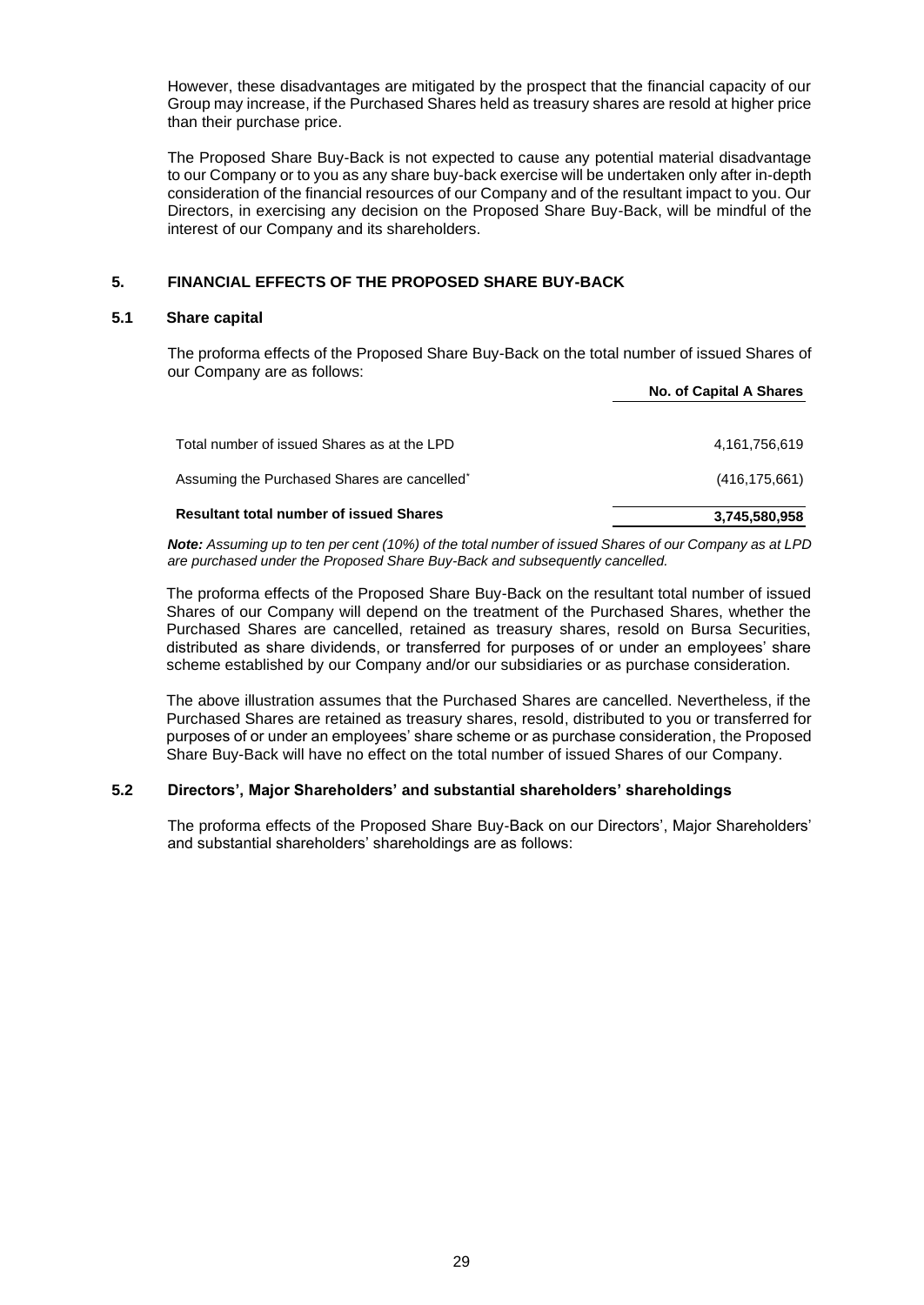|                                                | <b>Existing as at the LPD</b>                         |            |                                                       |       | After the Proposed Share Buy-Back*                   |            |                                                       |       |
|------------------------------------------------|-------------------------------------------------------|------------|-------------------------------------------------------|-------|------------------------------------------------------|------------|-------------------------------------------------------|-------|
|                                                | <b>Direct</b>                                         |            | <b>Indirect</b>                                       |       | <b>Direct</b>                                        |            | <b>Indirect</b>                                       |       |
|                                                | No. of<br><b>Capital A</b><br><b>Shares</b><br>('000) | %          | No. of<br><b>Capital A</b><br><b>Shares</b><br>('000) | %     | No. of<br><b>Capital A</b><br><b>Shares</b><br>(000) | %          | No. of<br><b>Capital A</b><br><b>Shares</b><br>('000) | %     |
| <b>Directors</b>                               |                                                       |            |                                                       |       |                                                      |            |                                                       |       |
| Datuk Kamarudin                                | 2.000                                                 | 0.05       | $(1)$ 1.025.485                                       | 24.64 | 2.000                                                | 0.05       | $(1)$ 1.025.485                                       | 27.38 |
| Tan Sri Tony Fernandes                         | 1.600                                                 | 0.04       | $(1)$ 1,025,485                                       | 24.64 | 1,600                                                | 0.04       | $(1)$ 1.025.485                                       | 27.38 |
| Dato' Khadar Merican                           | 100                                                   | $0.00^{#}$ |                                                       |       | 100                                                  | $0.00^{#}$ |                                                       |       |
| Dato' Abdel Aziz @ Abdul<br>Aziz bin Abu Bakar | (2)990                                                | 0.02       |                                                       |       | (2)990                                               | 0.02       |                                                       |       |
| Dato' Fam Lee Ee                               |                                                       |            |                                                       |       |                                                      |            |                                                       |       |
| Surina binti Shukri                            |                                                       |            |                                                       |       |                                                      |            |                                                       |       |

|                           | <b>Existing as at the LPD</b>                         |       |                                                      | After the Proposed Share Buy-Back* |                                                      |       |                                                      |       |
|---------------------------|-------------------------------------------------------|-------|------------------------------------------------------|------------------------------------|------------------------------------------------------|-------|------------------------------------------------------|-------|
|                           | <b>Direct</b>                                         |       | <b>Indirect</b>                                      |                                    | <b>Direct</b>                                        |       | <b>Indirect</b>                                      |       |
|                           | No. of<br><b>Capital A</b><br><b>Shares</b><br>('000) | %     | No. of<br><b>Capital A</b><br><b>Shares</b><br>(000) | %                                  | No. of<br><b>Capital A</b><br><b>Shares</b><br>(000) | %     | No. of<br><b>Capital A</b><br><b>Shares</b><br>(000) | %     |
| <b>Major Shareholders</b> |                                                       |       |                                                      |                                    |                                                      |       |                                                      |       |
| Datuk Kamarudin           | 2.000                                                 | 0.05  | $(1)$ 1.025.485                                      | 24.64                              | 2.000                                                | 0.05  | $(1)$ 1.025.485                                      | 27.38 |
| Tan Sri Tony Fernandes    | 1,600                                                 | 0.04  | $(1)$ 1,025,485                                      | 24.64                              | 1,600                                                | 0.04  | $(1)$ 1,025,485                                      | 27.38 |
| Tune Live                 | 509,000                                               | 12.23 |                                                      |                                    | 509,000                                              | 13.59 |                                                      |       |
| Tune Air                  | 516.485                                               | 12.41 |                                                      | $\overline{\phantom{a}}$           | 516.485                                              | 13.79 |                                                      |       |
| Positive Boom<br>Limited  | (3)332.499                                            | 7.99  |                                                      | $\overline{\phantom{0}}$           | (3)332.499                                           | 8.88  |                                                      |       |
| Choi Chiu Fai,<br>Stanley |                                                       |       | $(3)$ (4) 332, 499                                   | 7.99                               |                                                      |       | $(3)$ (4) 332, 499                                   | 8.88  |

## *Notes:*

- *\* Assuming up to ten per cent (10%) of the total number of issued Shares of our Company as at LPD are purchased under the Proposed Share Buy-Back and subsequently cancelled or retained as treasury shares, and there is no change in Shares held by our Directors, Major Shareholders, substantial shareholders and Persons Connected to our Directors and/or Major Shareholders.*
- *# Negligible.*
- *(1) Deemed interested by virtue of Section 8 of the Act through a shareholding of more than 20% in Tune Air and Tune Live.*
- *(2) Rounded up from 989,500.*
- *(3) Rounded up from 332,498,504.*
- *(4) Deemed interested by virtue of Section 8 of the Act through a shareholding of more than 20% in Positive Boom Limited.*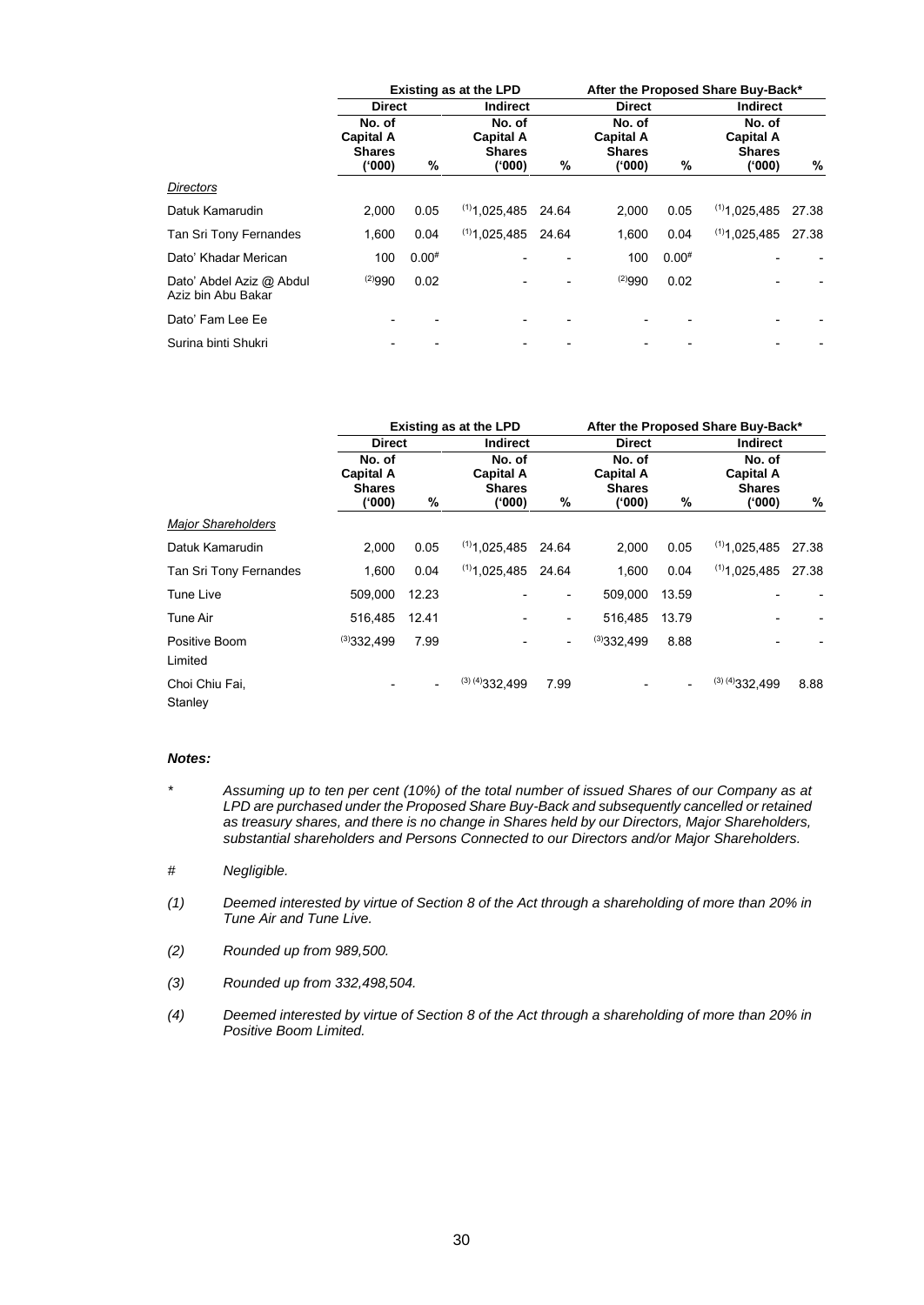# **5.3 NA and working capital**

The effect of the Proposed Share Buy-Back on the NA of our Group will depend on the actual number of and prices paid for the Purchased Shares, the effective funding cost to our Group to finance the purchase of such Shares, or any loss in interest income to our Group, and whether the Purchased Shares are cancelled, retained as treasury shares, resold on Bursa Securities or distributed as share dividends to you.

If all Purchased Shares are cancelled, the NA of our Group would decrease if the purchase price per Purchased Share is more than the NA per Share at the relevant point in time, and vice versa.

The NA of our Group would decrease if the Purchased Shares are retained as treasury shares, due to the requirement for treasury shares to be carried at cost and be offset against equity.

If the treasury shares are resold on Bursa Securities, the NA of our Group would increase if our Company realises a gain from the resale, and vice versa. If the treasury shares are distributed as share dividends, the NA of our Group would decrease by the cost of the treasury shares.

The Proposed Share Buy-Back, as and when implemented, will reduce the working capital and available cash of our Group, the quantum of which will depend on, among others, the number of Purchased Shares and the purchase price(s) of the Purchased Shares.

For Purchased Shares which are kept as treasury shares, upon their resale, the working capital and available cash of our Group will increase upon the receipt of the proceeds from the resale. The quantum of the increase in the working capital and available cash will depend on the actual selling prices(s) of the treasury shares and the number of treasury shares resold.

# **5.4 Gearing**

The effects of the Proposed Share Buy-Back on the gearing of our Group will depend on the proportion of borrowing utilised to fund any purchase of the Purchased Shares. At this juncture, we have not determined whether to use any form of borrowings for purposes of the Proposed Share Buy-Back.

# **5.5 EPS**

The Proposed Share Buy-Back may increase or reduce the EPS of the Group, depending on the number of and prices paid for the Purchased Shares, the effective funding cost to our Company to finance the purchase of such Shares, or any loss in interest income to our Company or opportunity cost in relation to other investment opportunities.

Nevertheless, all else being equal, assuming that the treasury shares are retained by our Company, the Proposed Share Buy-Back is expected to increase the EPS of our Group as the treasury shares held by our Company will not be taken into account in calculating the total number of Capital A Shares in issue.

Assuming that the Purchased Shares are retained as treasury shares and subsequently resold, the extent of the effects on the earnings of our Group will depend on the actual selling price, the number of treasury shares resold and the effective gain or the interest cost savings arising from the exercise.

If the Purchased Shares are cancelled, the Proposed Share Buy-Back will increase the EPS of our Group provided the income forgone and interest expense incurred on the Purchased Shares are less than the EPS before the share purchase.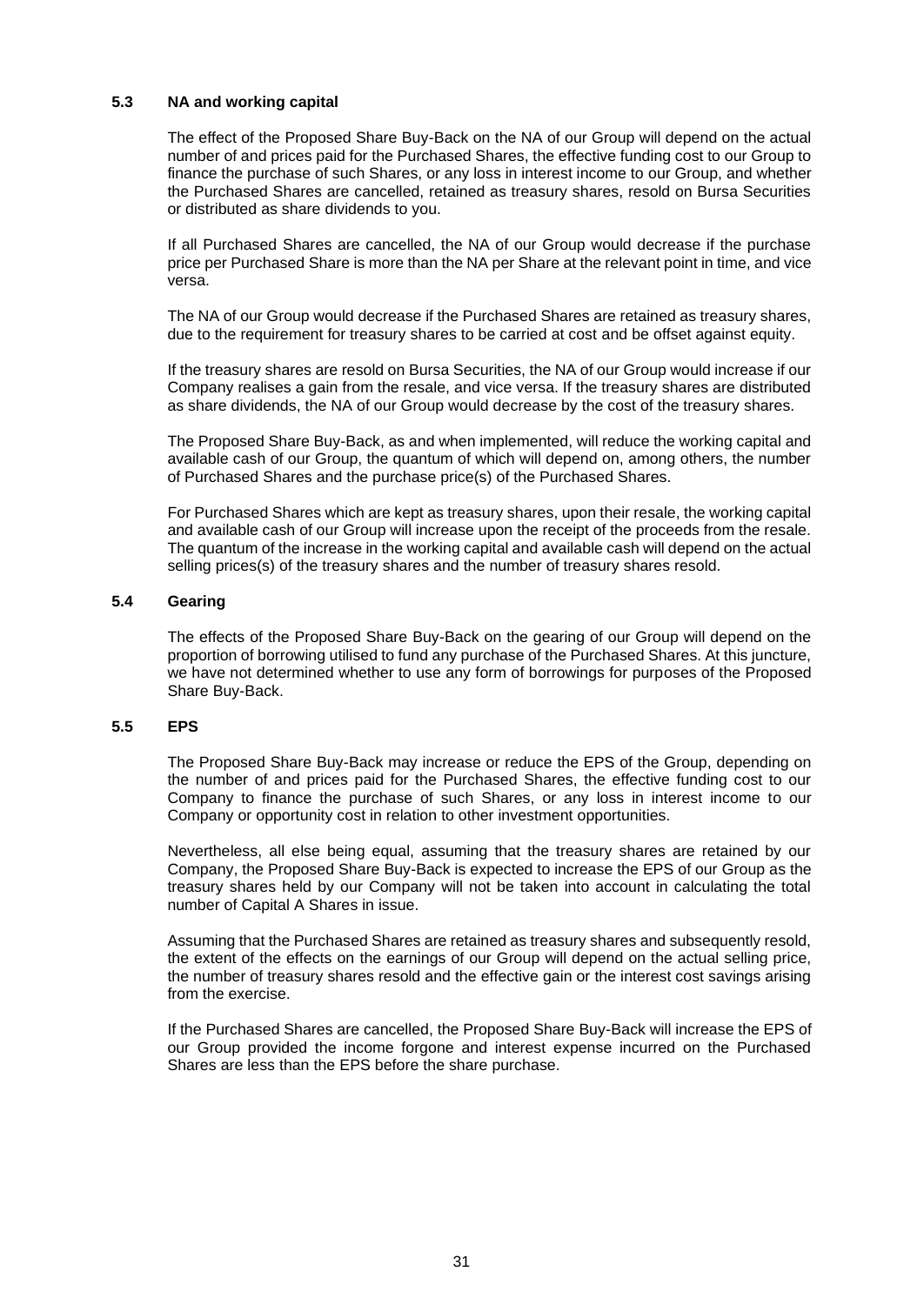# **6. APPROVALS REQUIRED**

The Proposed Share Buy-Back is subject to and conditional upon your approval at our forthcoming AGM.

The Proposed Share Buy-Back is not conditional or inter-conditional upon any other corporate exercise being or proposed to be undertaken by our Company.

# **7. SHARE PRICE PERFORMANCE**

The monthly highest and lowest prices of Capital A Shares as traded on Bursa Securities for the past twelve (12) months are as follows:

|           | High      | Low       |
|-----------|-----------|-----------|
|           | <b>RM</b> | <b>RM</b> |
| 2021      |           |           |
| March     | 1.21      | 0.925     |
| April     | 1.03      | 0.86      |
| May       | 0.90      | 0.82      |
| June      | 0.985     | 0.87      |
| July      | 0.925     | 0.81      |
| August    | 0.93      | 0.80      |
| September | 1.07      | 0.905     |
| October   | 1.28      | 1.01      |
| November  | 1.15      | 0.87      |
| December  | 0.85      | 0.765     |

**2022**

| January  | 0.815 | 0.545 |
|----------|-------|-------|
| February | 0.685 | 0.565 |

The last transacted price of Capital A Shares as at the LPD was RM0.735 per Share.

*(Source: Bloomberg)*

# **8. INTERESTS OF DIRECTORS, MAJOR SHAREHOLDERS AND/OR PERSONS CONNECTED TO THEM**

None of our Directors, Major Shareholders and/or Persons Connected to them has any interest, direct or indirect in the Proposed Share Buy-Back or proposed resale of treasury shares, if any.

# **9. DIRECTORS' STATEMENT AND RECOMMENDATION**

Your Board having considered the Proposed Share Buy-Back is of the view that the Proposed Share Buy-Back is in our Company's best interests.

Accordingly, your Board recommends that you vote in favour of the ordinary resolution pertaining to the Proposed Share Buy-Back to be tabled at our forthcoming AGM.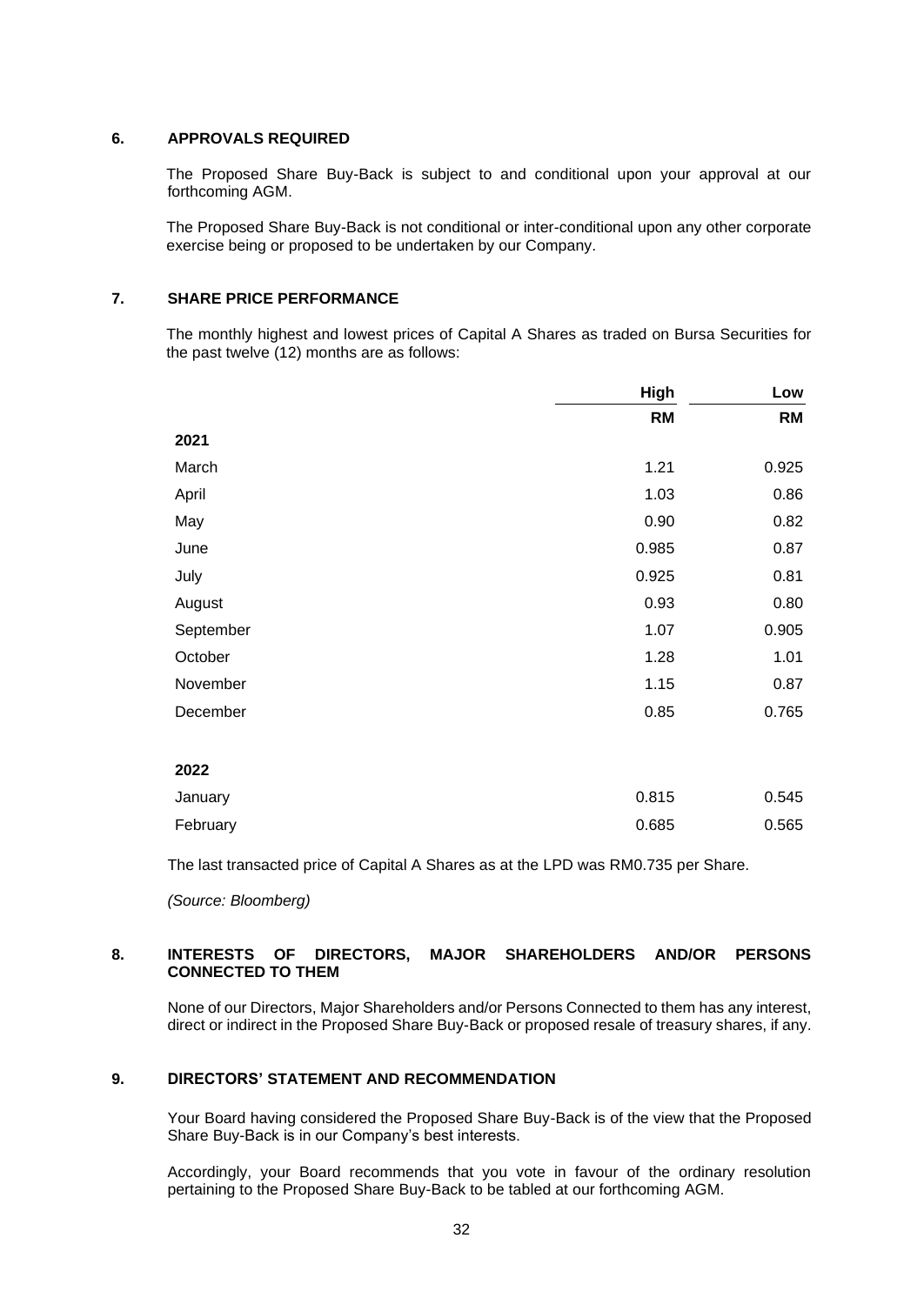# **10. AGM**

The Fifth AGM, the extract of the notice of which is set out in this Statement, will be conducted as a virtual meeting through live streaming from the Broadcast Venue at RedQ, Jalan Pekeliling 5, Lapangan Terbang Antarabangsa Kuala Lumpur (klia2), 64000 KLIA, Selangor Darul Ehsan, Malaysia using the Remote Participation and Voting facilities provided by Tricor Investor & Issuing House Services Sdn. Bhd. via the **TIIH Online** website at [https://tiih.online](https://tiih.online/) on **Thursday, 16 June 2022 at 10.00 a.m.**, for the purpose of considering and, if thought fit, passing with or without modifications, the ordinary resolution to give effect to the Proposed Share Buy-Back.

You are entitled to attend and vote remotely at our forthcoming AGM or appoint proxy(ies) to attend and vote remotely for and on your behalf. In such event, the Form of Proxy should be lodged at our registered office at RedQ, Jalan Pekeliling 5, Lapangan Terbang Antarabangsa Kuala Lumpur (klia2), 64000 KLIA, Selangor Darul Ehsan, Malaysia or electronically lodged with the poll administrator via **TIIH Online** website at [https://tiih.online,](https://tiih.online/) not less than forty-eight (48) hours before the time fixed for our forthcoming AGM or any adjournment thereof. Please refer to the Administrative Note for the AGM on the procedures for electronic lodgement of the Form of Proxy. The last date and time for you to lodge the Form of Proxy is on **Tuesday, 14 June 2022 at 10.00 a.m.** The lodging of the Form of Proxy will not preclude you from remotely attending and voting at our forthcoming AGM should you subsequently wish to do so but if you do so, your proxy shall be precluded from attending the AGM.

# **11. FURTHER INFORMATION**

You are advised to refer to the attached appendix for further information.

This Circular/Statement is dated 29 April 2022.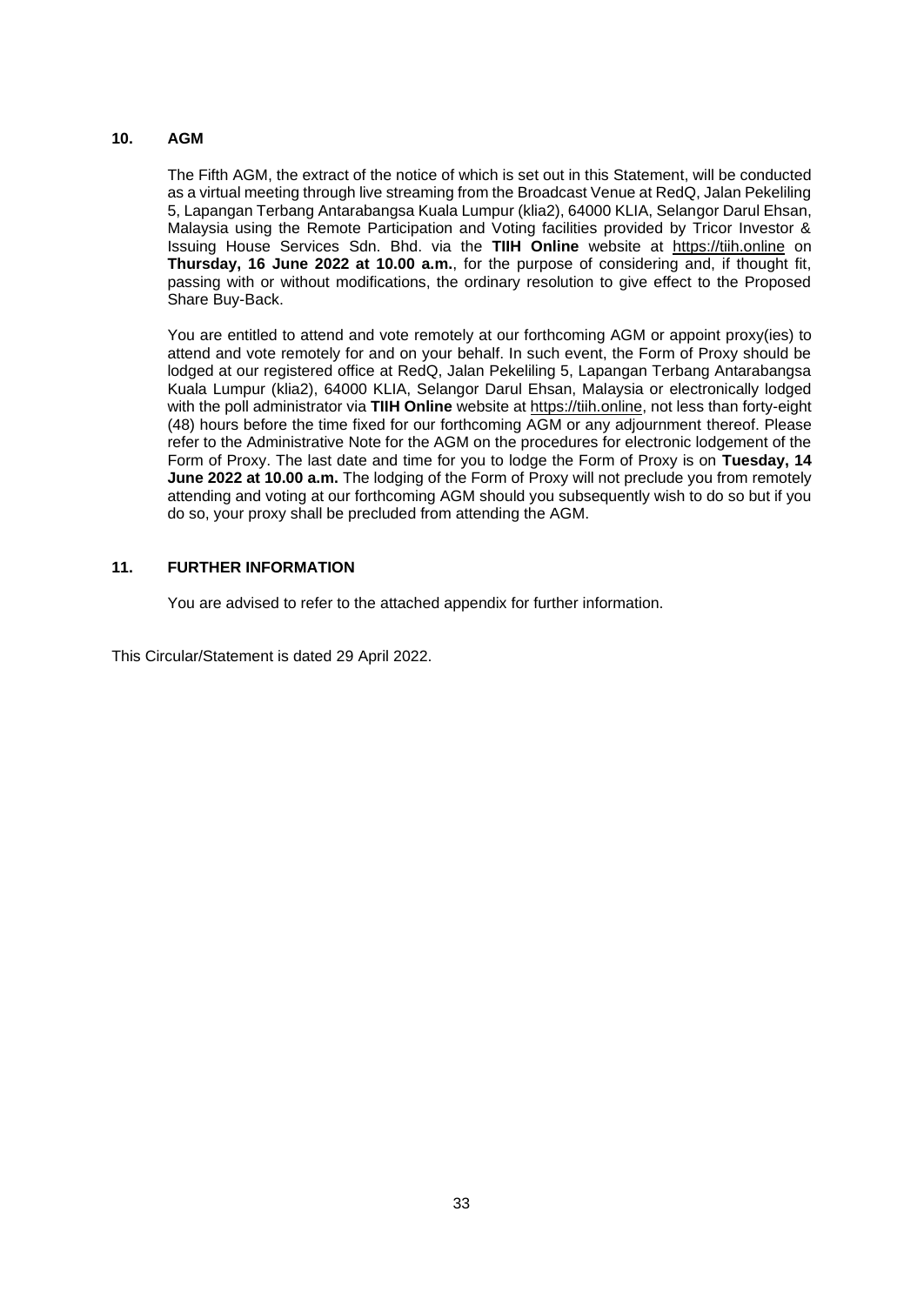# **FURTHER INFORMATION**

## **1. RESPONSIBILITY STATEMENT**

Our Directors have seen and approved this Circular/Statement and they collectively and individually accept full responsibility for the accuracy of the information in this Circular/Statement. They confirm that, after making all reasonable enquiries and to the best of their knowledge and belief, there are no other facts which, if omitted, would make a statement in this Circular/Statement false or misleading.

# **2. MATERIAL CONTRACT**

There are no material contracts (not being contracts entered into in the ordinary course of business), which have been entered into by our Group within the past two (2) years immediately preceding the date of this Circular/Statement.

# **3. MATERIAL LITIGATION**

As at the date of this Circular/Statement, save as disclosed below, neither we nor our subsidiaries are engaged in any material litigation, claims or arbitration, either as plaintiff or defendant, which has a material effect on our financial position or business, and we are not aware of any proceedings, pending or threatened, or of any facts likely to give rise to any proceedings which may materially affect our financial position or business:

#### **3.1 AAB and AAX vs. Malaysia Airports (Sepang) Sdn Bhd**

#### **Kuala Lumpur High Court Civil Suit No. WA-23NCvC-56-10/2019 AIRASIA BERHAD & AIRASIA X BERHAD V MALAYSIA AIRPORTS (SEPANG) SDN BHD (SY1447)**

On 2 October 2019, AAB (together with AAX) filed a Writ of Summons at the Kuala Lumpur High Court ("**High Court**") against Malaysia Airports (Sepang) Sdn Bhd ("**MASSB**") for special damages in the sum of RM479,781,285.00 and general damages occasioned by MASSB's negligence and/or breaches of contract in maintaining and operating KLIA2.

AAB and AAX subsequently filed an amended statement of claim on 23 December 2019 and a reply on 26 December 2019.

MASSB has filed an application to strike out AirAsia X Berhad and AAB's claim on 12 November 2019 ("**Striking Out Application**"). On 8 January 2020, MASSB filed an application for further and better particulars of the Amended Statement of Claim ("**MASSB's FBP Application**"). MASSB's FBP Application is held over pending the disposal of the Striking Out Application.

On 13 November 2020, MASSB filed a supplementary affidavit exhibiting certain correspondence which MASSB says evince a settlement agreement between the parties to, amongst others, withdraw the claim. On 10 December 2020, AAB and AirAsia X Berhad applied to expunge that affidavit and its exhibits. The expungement application was dismissed by the High Court on 10 December 2021 with costs in the cause, and parties were allowed to submit on whether there is a concluded settlement agreement at the hearing of MASSB's Striking Out Application.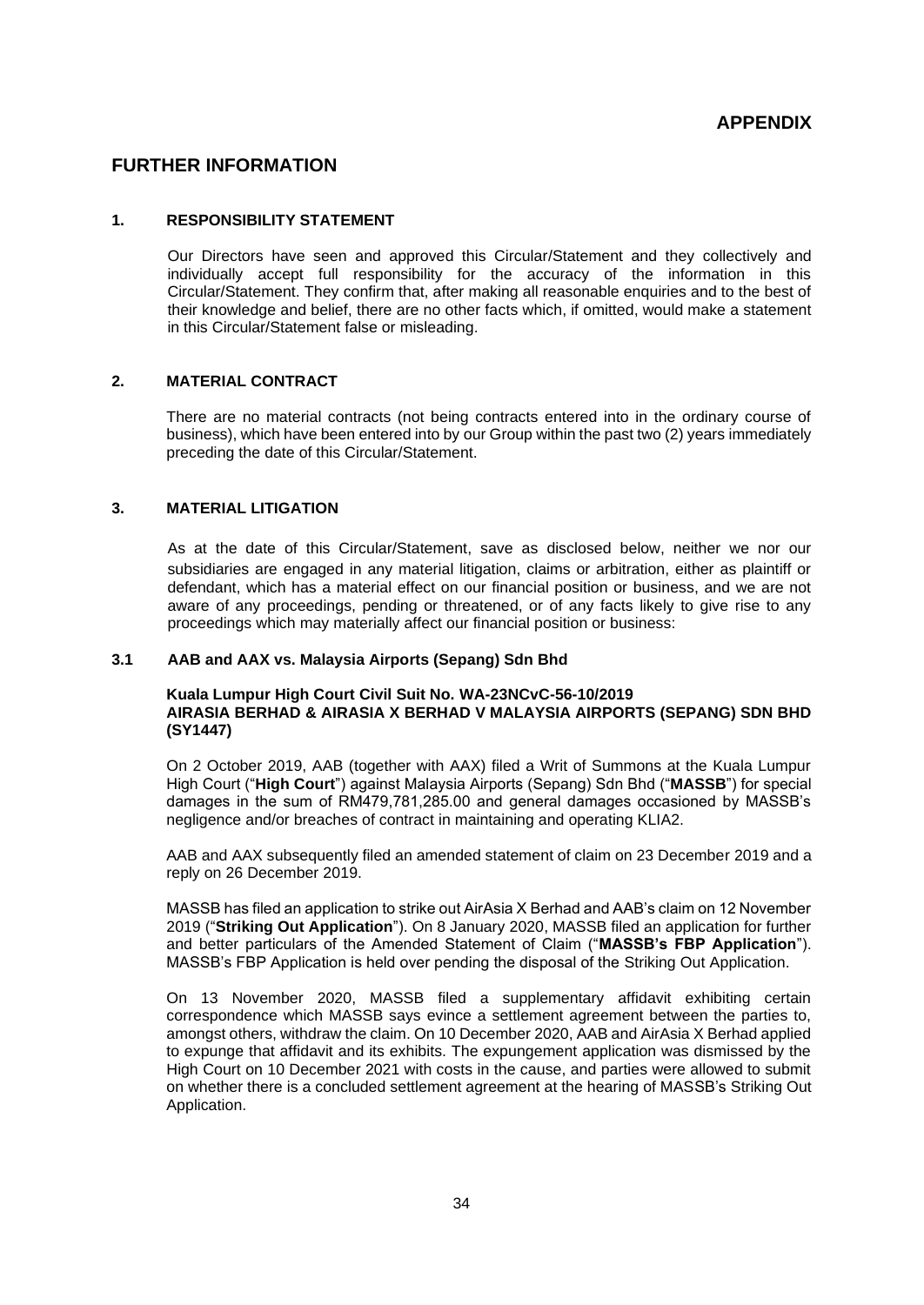MASSB's Striking Out Application was heard on 14 February 2022 but the High Court reserved its decision. The High Court dismissed the Striking Out Application on 25 March 2022 with costs in the cause.

Presently, the status of the proceedings are as follows:-

- (i) On 4 April 2022, MASSB has lodged an appeal against the dismissal of the Striking Out Application. The Court of Appeal has fixed the Case Management for 23 May 2022.
- (ii) On 4 April 2022 also, the High Court managed MASSB's FBP Application and directed that the application be heard on 22 June 2022. A case management has also been scheduled to take place after the hearing of MASSB's FBP Application.

The solicitors acting for AAB and AAX in this suit have indicated that AAB and AAX have an even chance in succeeding in this claim provided there is clear, cogent and independent evidence to support the claim.

#### **(I) COURT OF APPEAL CIVIL APPEAL NO. W-02(IM)(NCVC)-1367-07/2019**

**(II) COURT OF APPEAL CIVIL APPEAL NO. W-02(IM)(NCVC)-1369-07/2019** 

**AIRASIA BERHAD V MALAYSIA AIRPORTS (SEPANG) SDN. BHD.**

# **(III) COURT OF APPEAL CIVIL APPEAL NO. W-02(IM)(NCVC)-1362-07/2019 AIRASIA X BERHAD V MALAYSIA AIRPORTS (SEPANG) SDN. BHD. (SY1444)**

On 10 December 2018 and 31 January 2019 respectively, MASSB initiated Civil Suits No. WA-22NCvC-816-12/2018 ("**Suit 816**"); No. WA- 22NCvC-817-12/2018 ("**Suit 817**") and No. WA-22NCVC-58-01/2019 ("**Suit 58**") in the Court for the outstanding Passenger Service Charges ("**PSC**") and Late Payment Charges ("**LPC**") which were purportedly due and owing to it by AAB & AAX.

On 18 July 2019, the Court, inter alia, allowed MASSB's application for summary judgment against AAB and ordered AAB to pay MASSB:-

- (i) RM9,395,856.50 in outstanding PSC and RM90,055.50 in outstanding LPC for Suit 816; and
- (ii) RM4,614,329.00 in outstanding PSC and RM40,577.47 in outstanding LPC for Suit 58.

On the same day, the Court, inter alia, allowed MASSB's application for summary judgment against AAX and ordered AAX to pay MASSB RM26,718,142.00 in outstanding PSC and RM661,748.77 in outstanding LPC.

These appeals were filed in the Court of Appeal against the aforesaid Court decision on 22 July 2019.

On 17 and 18 September 2019, AAB paid a sum of RM14,156,818.47 (being the amounts specified in the Garnishee Show Cause Orders dated 23 August 2019) to MASSB to defray the garnishee execution proceedings. The payment was made by AAB without prejudice to AAB's rights, including AAB's rights in the appeals made in relation to the judgement order dated 18 July 2019 and any connected interlocutory applications.

On 22 January 2021, MASSB filed a supplementary affidavit in an attempt to adduce fresh evidence in these appeals. On 5 February 2021, AAB filed motions to adduce fresh evidence in these appeals. In view of these developments, the hearing proper of the appeals were adjourned, pending the disposal of AAB's motions to adduce fresh evidence and MASSB's supplementary affidavits.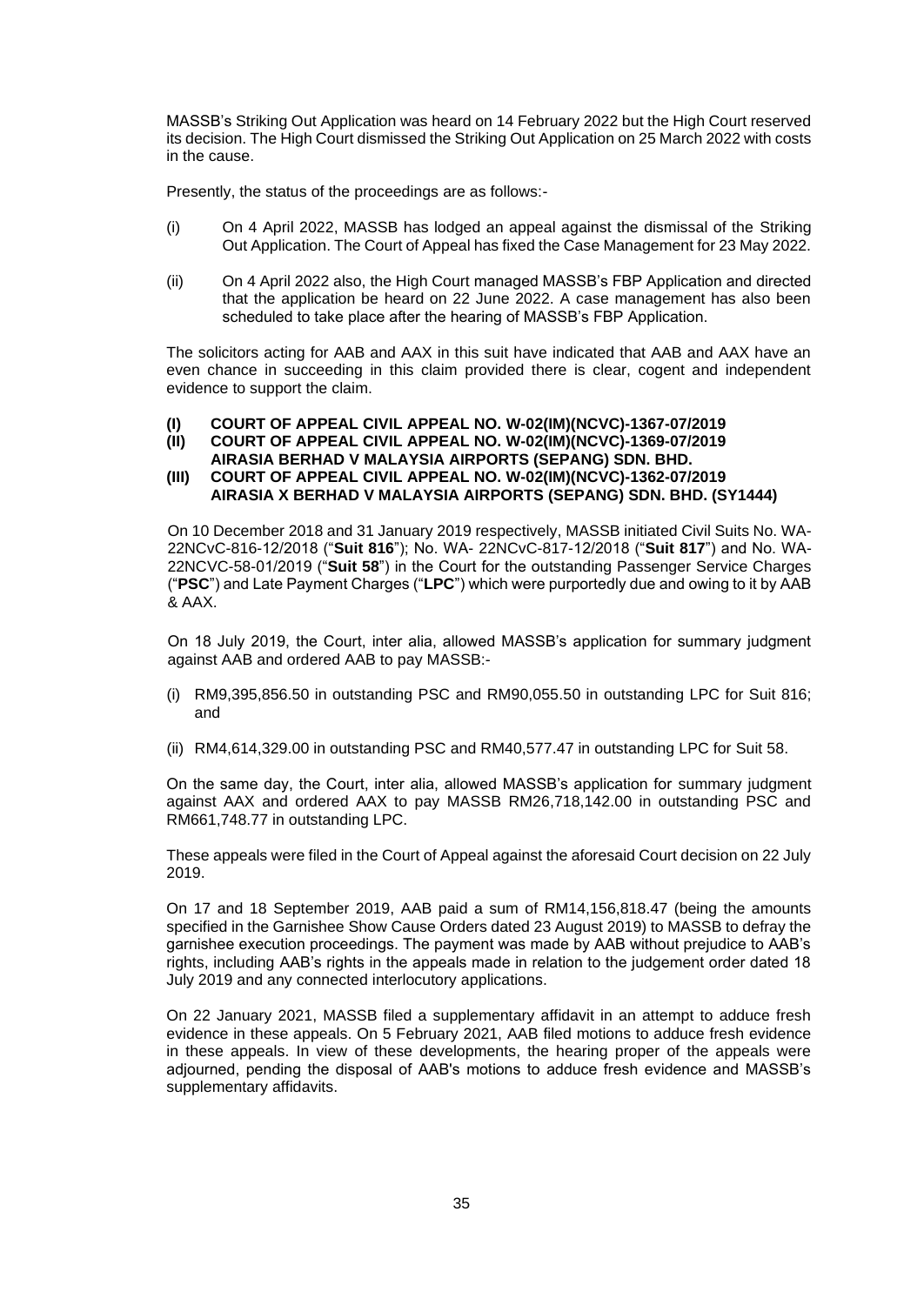On 24 March 2021, the Court of Appeal allowed AAB's motions to adduce fresh evidence and Supplementary Records of Appeal consisting of the fresh evidence were filed on 5 April 2021 and served on 6 April 2021.

On 14 April 2021, the Court of Appeal gave directions for the filing of written submissions. The appeals were heard on 27 January 2022.

Presently, the status of the proceedings are as follows:-

- (i) On 3 March 2022, the Court of Appeal dismissed AAB's four (4) appeals against the High Court's two (2) summary judgments and two (2) orders dismissing AAB's application to strike out MASSB's claim for outstanding Passenger Service Charges. The appeals were dismissed with costs of RM10,000.00 for each appeal, subject to payment of allocator fee.
- (ii) On 1 April 2022, AAB filed motions for leave to appeal to the Federal Court against the dismissal of the four (4) PSC Appeals on 3 March 2022 by the Court of Appeal.

# **4. DOCUMENTS AVAILABLE FOR INSPECTION**

Copies of the following documents are available for inspection at our registered office at RedQ, Jalan Pekeliling 5, Lapangan Terbang Antarabangsa Kuala Lumpur (klia2), 64000 KLIA, Selangor Darul Ehsan, Malaysia during office hours on Mondays to Fridays (except public holidays) from the date of this Circular/Statement up to and including the date of our forthcoming AGM:

- (i) our Constitution;
- (ii) our audited financial statements for the past two (2) FYE 31 December 2020 and 31 December 2021; and.
- (iii) the relevant cause papers for the material litigation referred to in Section 3 of this Appendix.

(*The rest of this page has been intentionally left blank*)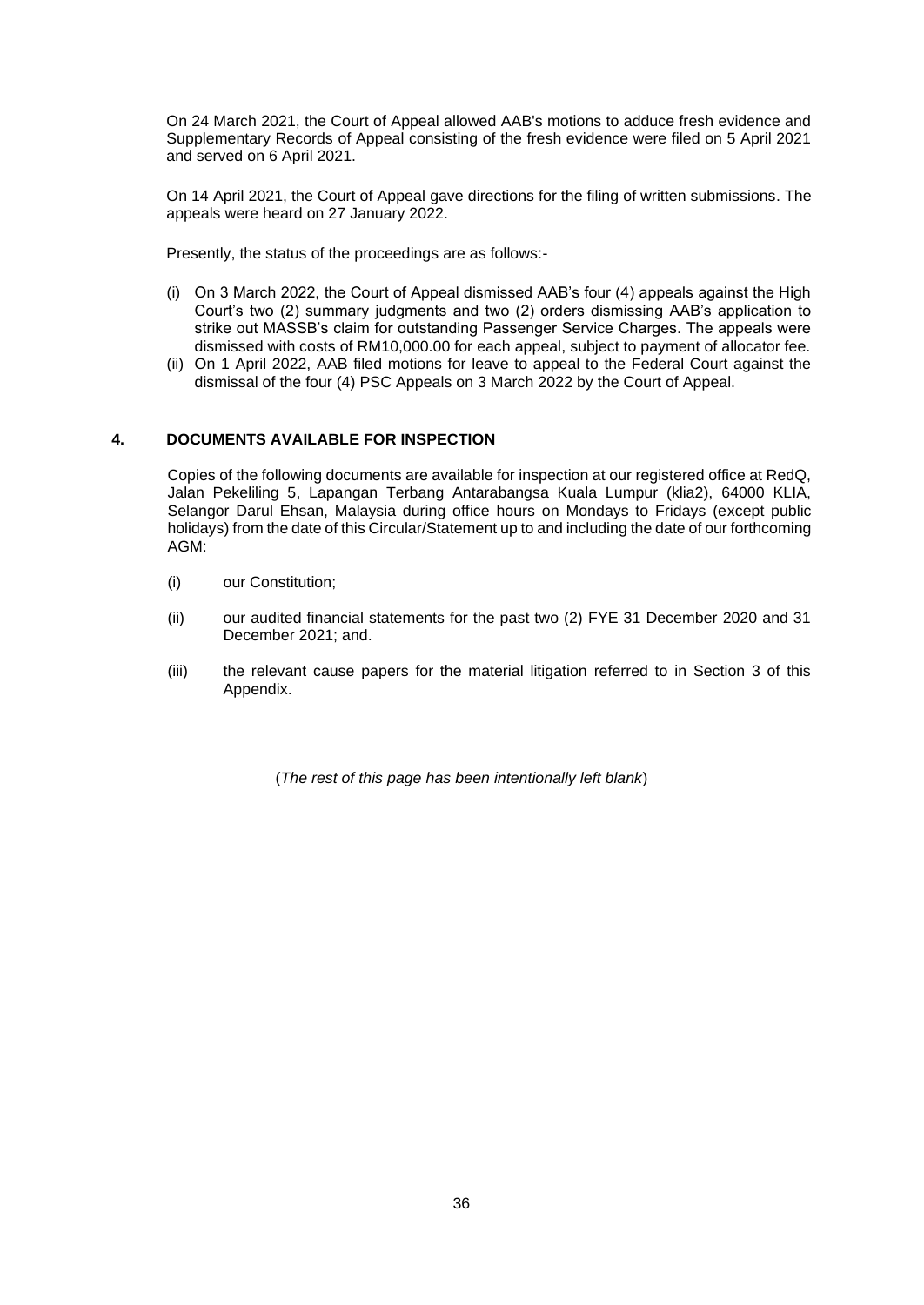

#### **CAPITAL A BERHAD (FORMERLY KNOWN AS AIRASIA GROUP BERHAD)** *[Registration No.: 201701030323 (1244493-V)] (Incorporated in Malaysia under the Companies Act, 2016)*

## **EXTRACT OF RESOLUTION TO BE TABLED AS SPECIAL BUSINESS AT THE FORTHCOMING FIFTH ANNUAL GENERAL MEETING**

# **ORDINARY RESOLUTION 6**

# **PROPOSED RENEWAL OF EXISTING SHAREHOLDERS' MANDATE AND NEW SHAREHOLDERS' MANDATE FOR RECURRENT RELATED PARTY TRANSACTIONS OF A REVENUE OR TRADING NATURE ("PROPOSED MANDATE")**

"**THAT** approval be and is hereby given for the renewal of existing shareholders' mandate and new shareholders' mandate for Capital A Berhad (formerly known as AirAsia Group Berhad) ("**the Company**") to enter into recurrent related party transactions of a revenue or trading nature with the related parties ("**Recurrent Related Party Transactions**") as set out in Section 2.3 of the Circular to Shareholders dated 29 April 2022 ("**Circular**"), subject further to the following:-

- i. the Recurrent Related Party Transactions are entered into in the ordinary course of business which are:
	- (a) necessary for the day-to-day operations;
	- (b) on normal commercial terms and transaction price which are not more favourable to the related parties than those generally available to the public;
	- (c) undertaken on arm's length basis; and
	- (d) not to the detriment of the minority shareholders of the Company;
- ii. the shareholders' mandate is subject to annual renewal and this shareholders' mandate shall only continue to be in full force until:
	- (a) the conclusion of the next Annual General Meeting ("**AGM**") of the Company following the AGM at which this shareholders' mandate is approved, at which time it will lapse, unless by an ordinary resolution passed at that AGM, such authority is renewed;
	- (b) or the expiration of the period within which the next AGM after the date is required to be held pursuant to Section 340(2) of the Companies Act, 2016 ("**Act**") (but shall not extend to such extension as may be allowed pursuant to Section 340(4) of the Act); or
	- (c) revoked or varied by ordinary resolution passed by the shareholders of the Company in a general meeting of the Company,

whichever is the earliest.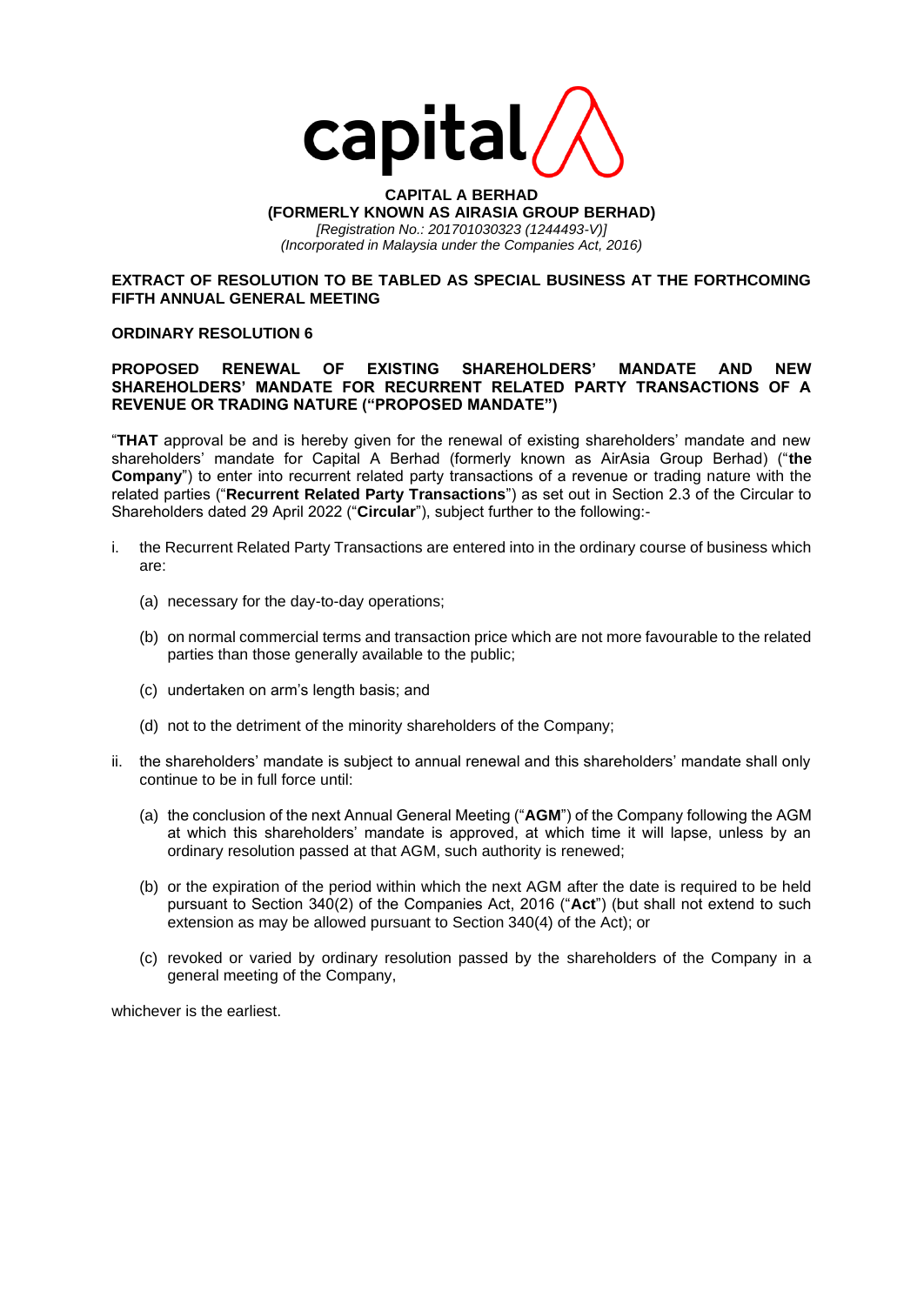**THAT** the Directors of the Company and/or any one of them be and are hereby authorised to complete and do all such acts and things and take all such steps and to execute all such transactions, deeds, agreements, arrangements and/or undertakings as the Directors in their discretion deem fit, necessary, expedient and/or appropriate in the best interest of the Company in order to implement, finalise and give full effect to the Recurrent Related Party Transactions with full powers to assent to any modifications, variations and/or amendments thereto.

**AND THAT** as the estimates given for the Recurrent Related Party Transactions specified in Section 2.3 of the Circular being provisional in nature, the Directors of the Company and/or any one of them be and are hereby authorised to agree to the actual amount or amounts thereof provided always that such amount or amounts comply with the procedures set out in Section 2.6 of the Circular."

*(The rest of this page has been intentionally left blank)*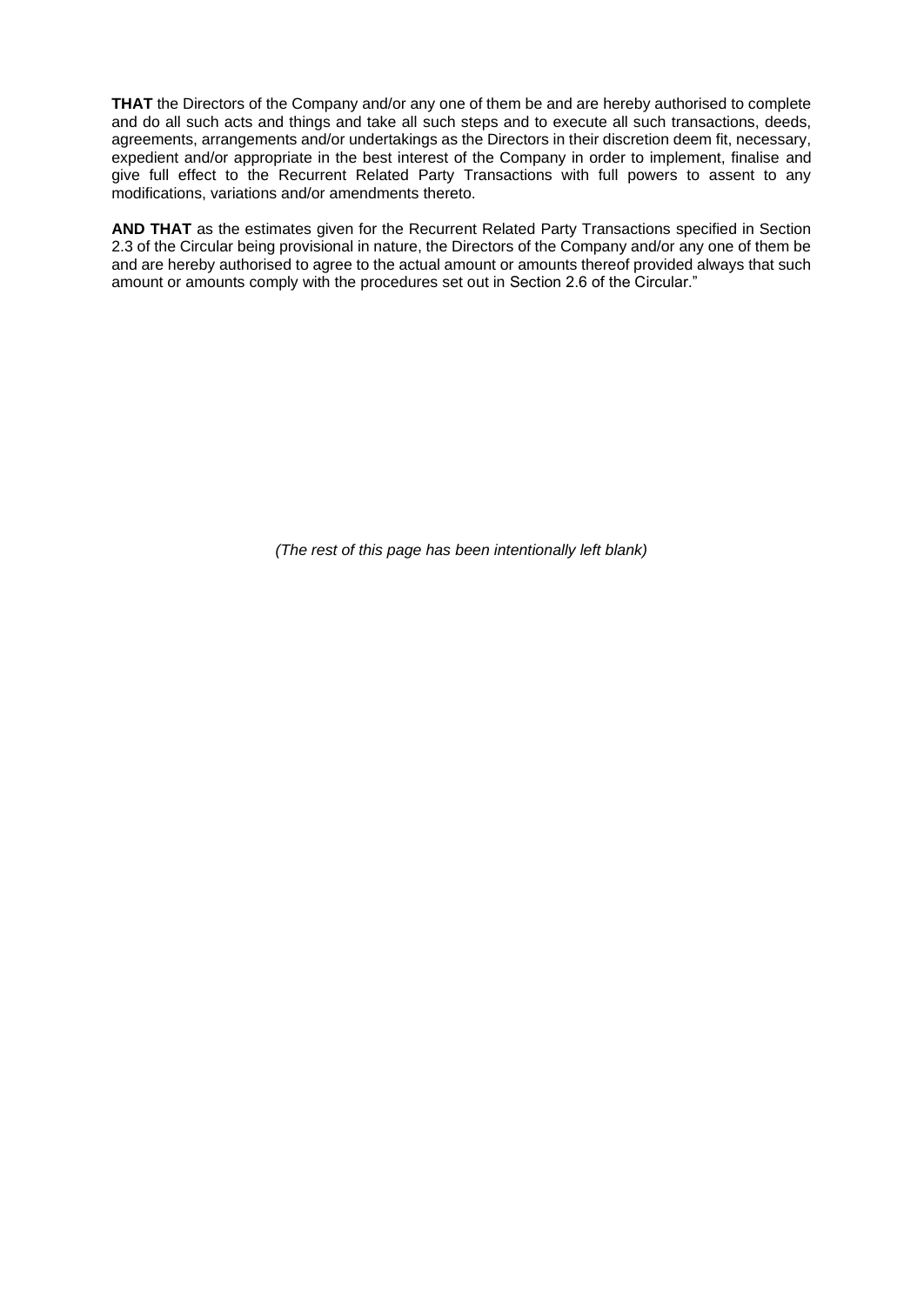

**CAPITAL A BERHAD (FORMERLY KNOWN AS AIRASIA GROUP BERHAD)** *[Registration No.: 201701030323 (1244493-V)] (Incorporated in Malaysia under the Companies Act, 2016)*

# **EXTRACT OF RESOLUTION TO BE TABLED AS SPECIAL BUSINESS AT THE FORTHCOMING FIFTH ANNUAL GENERAL MEETING**

#### **ORDINARY RESOLUTION 7**

# **PROPOSED RENEWAL OF SHARE BUY-BACK AUTHORITY OF CAPITAL A BERHAD (FORMERLY KNOWN AS AIRASIA GROUP BERHAD) ("THE COMPANY")**

"**THAT** subject always to the Companies Act, 2016 ("**Act**"), the Constitution of the Company, the Main Market Listing Requirements of Bursa Malaysia Securities Berhad ("**Bursa Securities**") ("**Listing Requirements**") and all other applicable laws, guidelines, rules and regulations, the Company be and is hereby authorised, to the fullest extent permitted by law, to purchase such number of issued shares in the Company as may be determined by the Board of Directors ("**Directors**") of the Company from time to time through Bursa Securities upon such terms and conditions as the Directors may deem fit and expedient in the best interest of the Company provided that:

- i. the aggregate number of issued shares in the Company ("**Shares**") purchased ("**Purchased Shares**") or held by the Company pursuant to this resolution does not exceed ten per cent (10%) of the total number of issued shares of the Company at any point in time; and
- ii. the maximum amount of funds to be allocated by the Company for the purpose of purchasing its Shares shall not exceed the amount of the retained profits of the Company at the time of the purchase,

#### ("**Proposed Share Buy-Back**").

**THAT** the authority to facilitate the Proposed Share Buy-Back will commence immediately upon passing of this ordinary resolution and will continue to be in force until:

- a. the conclusion of the next Annual General Meeting ("**AGM**") of the Company, following at which time the authority shall lapse, unless the authority is renewed by ordinary resolution passed at that meeting, either unconditionally or subject to conditions; or
- b. the expiration of the period within which the next AGM of the Company is required by law to be held; or
- c. the authority is revoked or varied by ordinary resolution passed by the shareholders of the Company at a general meeting,

whichever occurs first, but shall not prejudice the completion of purchase(s) by the Company of its own Shares before the aforesaid expiry date and, in any event, in accordance with the provisions of the Act, Constitution of the Company, Listing Requirements and any applicable laws, rules, regulations, orders, guidelines and requirements issued by any relevant authorities.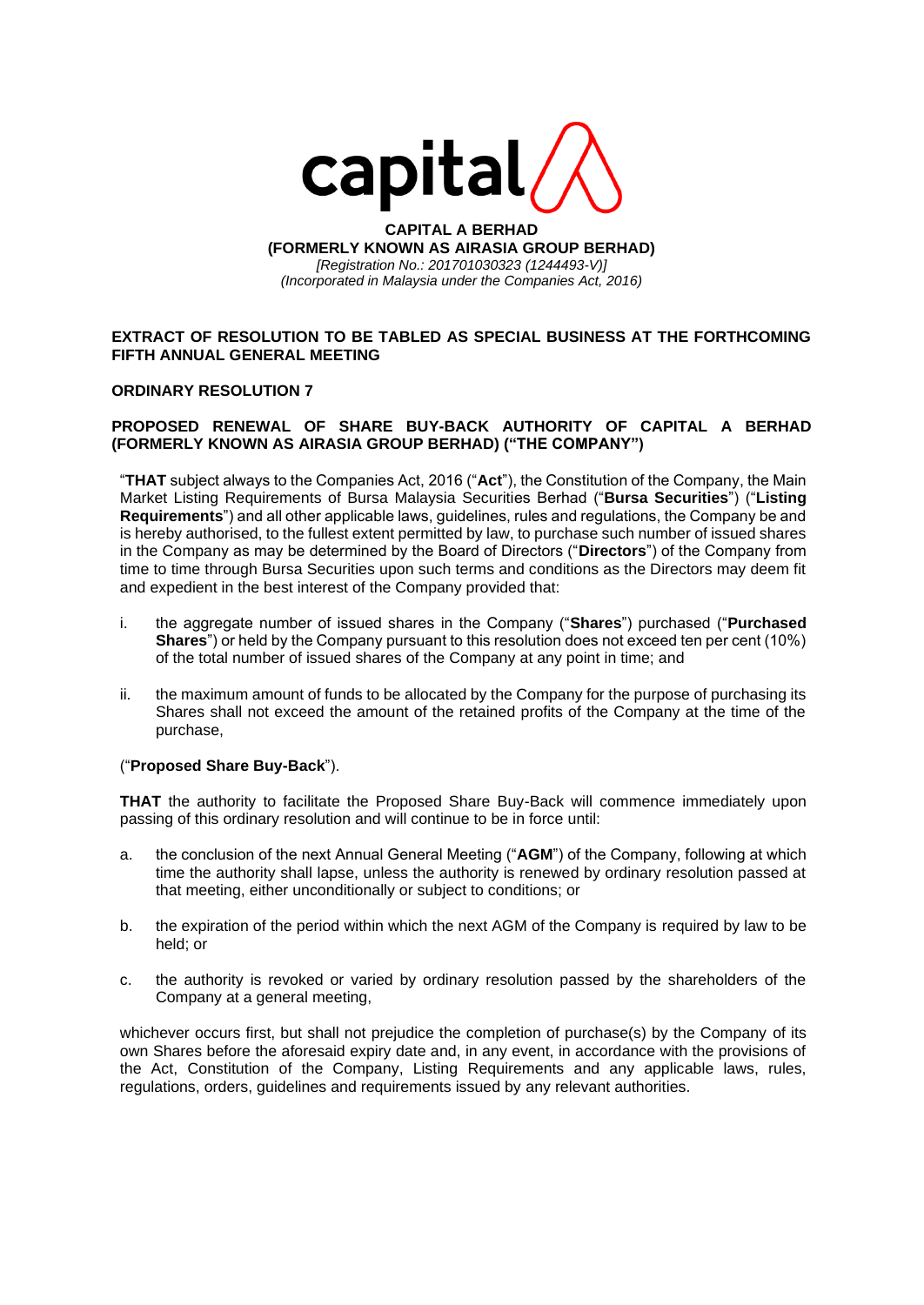**THAT** the Directors of the Company be and are hereby authorised, at their discretion, to deal with the Purchased Shares until all the Purchased Shares have been dealt with by the Directors in the following manner as may be permitted by the Act, Listing Requirements, applicable laws, rules, regulations, guidelines, requirements and/or orders of any relevant authorities for the time being in force:

- i. To cancel all or part of the Purchased Shares;
- ii. To retain all or part of the Purchased Shares as treasury shares;
- iii. To distribute all or part of the Purchased Shares as dividends to shareholders;
- iv. To resell all or part of the Purchased Shares on Bursa Securities in accordance with the relevant rules of Bursa Securities;
- v. To transfer all or part of the Purchased Shares for the purposes of or under an employees' share scheme;
- vi. To transfer all or part of the Purchased Shares as purchase consideration; and/or
- vii. In any other manner as may be prescribed by applicable laws and/or regulations and guidelines applied from time to time by Bursa Securities, and/or any other relevant authority for the time being in force,

**AND THAT** the Directors of the Company be and are hereby authorised to take all such steps as are necessary or expedient (including without limitation, the opening and maintaining of central depository account(s) under the Securities Industry (Central Depositories) Act, 1991, and to enter into or execute, on behalf of the Company, any instrument, agreement and/or arrangement with any person, and with full power to assent to any condition, modification, variation and/or amendment as may be imposed by Bursa Securities or any relevant regulatory authority, and/or as may be required in the best interest of the Company and to take all such steps as the Directors may deem fit, necessary and expedient in the best interest of the Company in order to implement, finalise and give full effect to the purchase by the Company of its Shares."

(*The rest of this page has been intentionally left blank*)